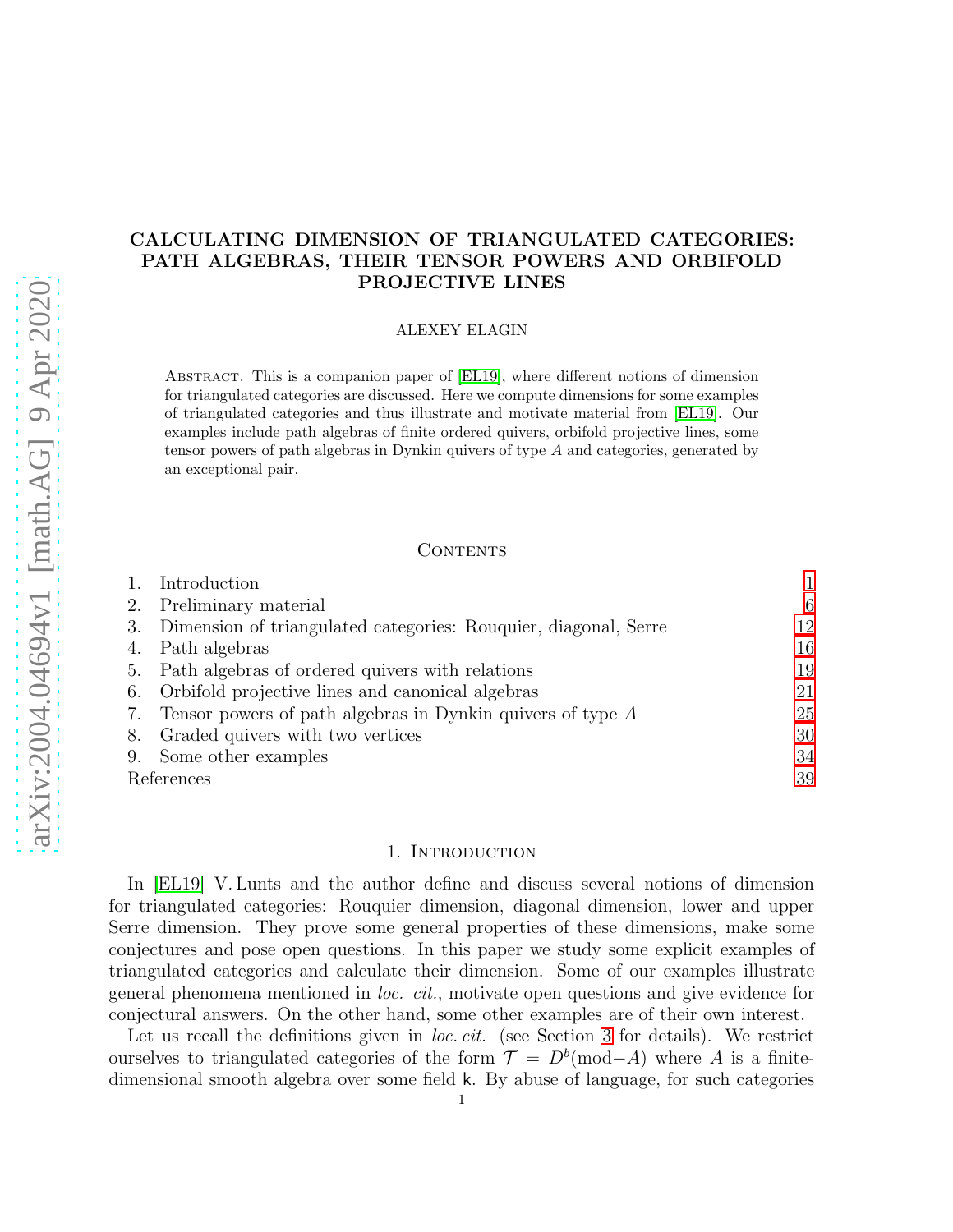we speak about the dimension of the *algebra* instead of its derived category of modules. Rouquier dimension  $\text{Rdim}(\mathcal{T})$  is the minimal generation time over all classical generators of  $\mathcal T$ . Diagonal dimension  $\text{Ddim}(A)$  is the minimal time needed to generate the diagonal  $A^{\rm op} \otimes_{\mathsf{k}} A$ -bimodule A by some object of the form  $F \boxtimes G$  where  $F \in D^b(\text{mod}-A^{\rm op}),$  $G \in D^b(\text{mod}-A)$ . Let  $S: D^b(\text{mod}-A) \to D^b(\text{mod}-A)$  be the Serre functor and  $S^n$  be its n-th iteration. Then lower and upper Serre dimensions of A are defined as

$$
\underline{\text{Sdim}}(A) = \lim_{n \to +\infty} \frac{-\max\{i \mid H^i(S^n(A)) \neq 0\}}{n}, \quad \overline{\text{Sdim}}(A) = \lim_{n \to +\infty} \frac{-\min\{i \mid H^i(S^n(A)) \neq 0\}}{n}.
$$

The following "test problems" are addressed in *loc. cit.*:

- (1) classify categories of dimension zero;
- (2) is dimension monotonous in semi-orthogonal decompositions?
- (3) how does dimension behave under tensor product of categories?
- (4) how does dimension behave in families of categories?

In addition to these problems it is natural to ask:

(5) what is the relation between different notions of dimension?

For some pairs (a problem, a version of dimension) the solution is given in *loc. cit.*, while for other pairs we only can guess the answer but not prove it. Examples studied in this paper suggest answers to some of the above questions and motivate conjectures and expectations from loc. cit.

Let us describe these answers and conjectures. We work over a fixed field k.

(1) Classification of categories of zero Rouquier dimension or diagonal dimension is given in loc. cit. In Section [8](#page-29-0) we demonstrate a family of smooth and compact dg algebras A (in fact, just graded algebras) such that the category Perf A has negative lower Serre dimension. Moreover,  $\underline{\text{Sdim}}$  can be arbitrarily small for such categories.

For the algebra of dual numbers one has  $Sdim(k(t)) = Sdim(k(t)) = 0$ , but this algebra is not smooth. In Examples [9.4](#page-36-0) and [9.5](#page-37-0) we show that  $\underline{Sdim}(A)$  can be zero for (ordinary) finite-dimensional algebra A of finite global dimension. On the other hand, we expect that upper Serre dimension of Perf A is non-negative for any smooth and compact dg algebra  $A$ , and can be zero only in trivial cases. In particular, we expect that  $Sdim(A) > 0$  for any finite-dimensional algebra A with  $0 < \text{gldim}(A) < \infty$ .

Let A be a path algebra of a non-trivial finite ordered quiver with relations. We prove in Proposition [5.1](#page-18-1) that the lower Serre dimension of A is positive. That is, vanishing of  $\underline{\text{Sdim}}(\mathcal{T})$  is an obstruction for a triangulated category  $\mathcal{T}$  (like in Examples [9.4](#page-36-0) and [9.5\)](#page-37-0) to be equivalent to  $D^b(\text{mod}-A)$ , where A is a path algebra of a non-trivial finite ordered quiver with relations.

(2) We say that dimension is monotonous in semi-orthogonal decompositions if dim  $A \leq$  $\dim \mathcal{T}$  for any admissible subcategory  $\mathcal{A} \subset \mathcal{T}$ . Rouquier and diagonal dimensions are monotonous, see loc. cit. Lower Serre dimension is not monotonous, as can be seen by taking direct products of triangulated categories. Indeed, for  $\mathcal{T} = \mathcal{T}_1 \times \mathcal{T}_2$  one has  $\text{Sdim}(\mathcal{T}) = \min(\text{Sdim}(\mathcal{T}_1), \text{Sdim}(\mathcal{T}_2))$ . Hence, if  $\text{Sdim}(\mathcal{T}_1) < \text{Sdim}(\mathcal{T}_2)$  then  $\text{Sdim}(\mathcal{T}_2)$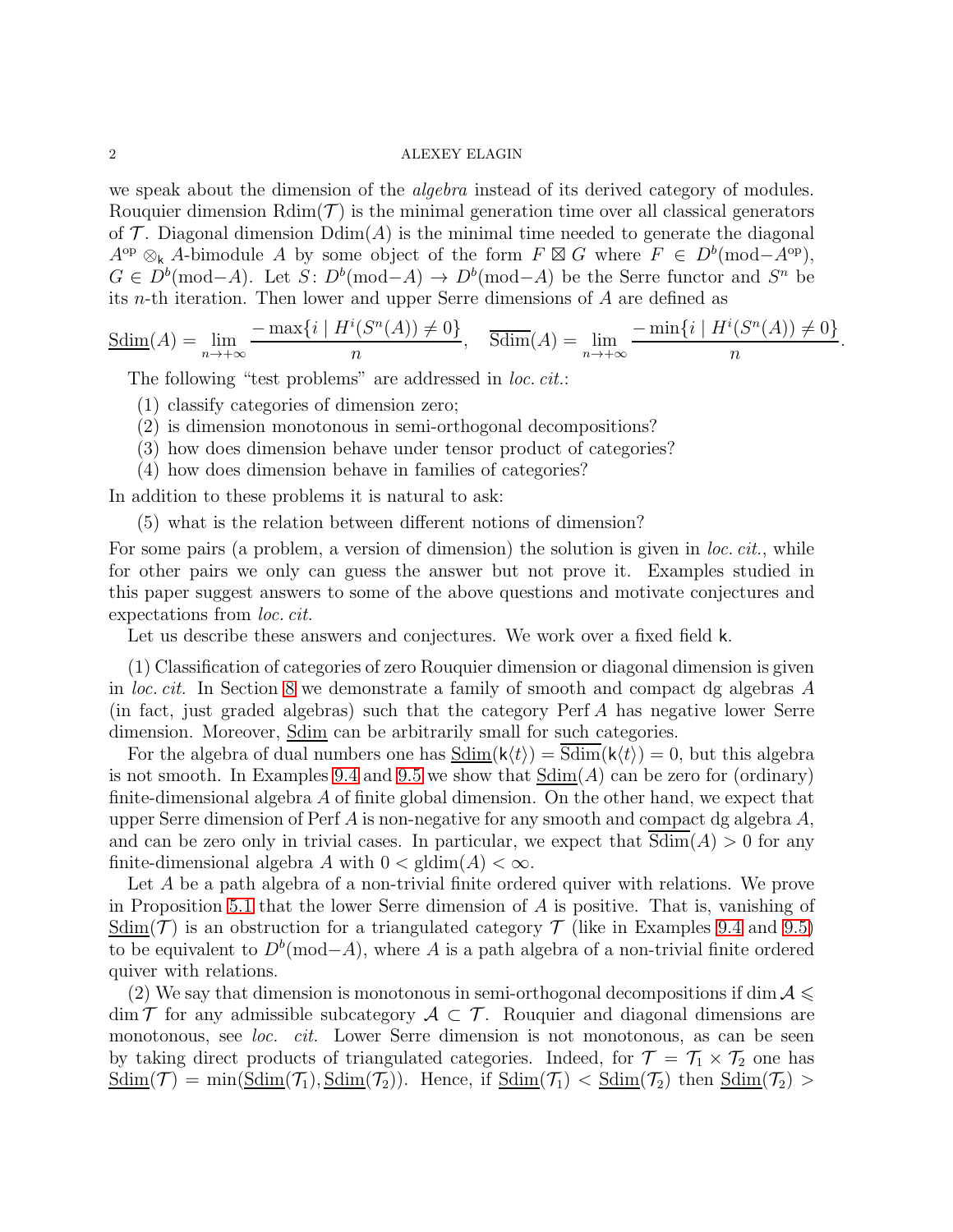$\text{Sdim}(\mathcal{T})$  and monotonuity fails. Neither upper Serre dimension is monotonous. In [\[EL19,](#page-38-0) Ex. 5.15] it is shown that the category Perf  $A_V$  from Section [8](#page-29-0) with  $V = k[-1] \oplus k \oplus$ k[1] is embeddable into the bounded derived category of coherent sheaves on Hirzebruch surface  $\mathbb{F}_3$ . By Proposition [8.4](#page-32-0) we have  $\overline{\text{Sdim}}(\text{Perf } A_V) = 3$  while  $\overline{\text{Sdim}}(D^b(\text{coh } \mathbb{F}_3)) =$  $\dim$   $\mathbb{F}_3 = 2$ .

(3) Let A, B be smooth and compact dg algebras over k. Then for upper and lower Serre dimensions one has  $\dim(\text{Perf }A \otimes_k B) = \dim(\text{Perf }A) + \dim(\text{Perf }B)$ , see loc. cit. Also, for diagonal dimension it is demonstrated in loc. cit. that  $\text{Ddim}(\text{Perf }A\otimes_k B)\leq$  $Ddim(Perf A) + Ddim(Perf B)$ . Our Proposition [7.2](#page-25-0) shows that this can be a strict inequality: one can take  $A = B$  to be the path algebra of the quiver  $\bullet \rightarrow \bullet$ . For Rouquier dimen-sion, Proposition [7.2](#page-25-0) provides several examples of algebras such that  $\text{Rdim}(A)$ ,  $\text{Rdim}(B)$ and  $\text{Rdim}(A\otimes_k B)$  are known. In all of them one has  $\text{Rdim}(A\otimes_k B)\geqslant \text{Rdim}(A)+\text{Rdim}(B)$ , in some cases the inequality is strict. We expect that inequality Rdim(Perf  $A \otimes_k B$ )  $\geq$ Rdim(Perf A) + Rdim(Perf B) holds for all smooth and compact dg algebras  $A, B$ .

(4) Let R be a commutative Noetherian ring. By a smooth family of algebras over Spec R we mean a smooth algebra A over R which is a projective R-module of finite rank. For a point  $x \in \text{Spec } R$  the fiber  $A_x$  of a smooth family A of algebras is defined as  $A \otimes_R \mathsf{k}(x)$ , it is a smooth finite-dimensional  $\mathsf{k}(x)$ -algebra. We prove in loc. cit. that the function  $\underline{\text{Sdim}}(A_x)$  (resp.  $\text{Sdim}(A_x)$ ) is lower (resp. upper) semi-continuous on Spec R.

Consider  $R = k[t]$ , let A be the path algebra of the quiver

$$
0 \bullet \xrightarrow{\phantom{a}x \phantom{a}} \bullet 1 \xrightarrow{\phantom{a}y \phantom{a}} \bullet 2
$$

over R with one relation  $yx - tz = 0$ . This defines a smooth family over k[t]. Its general fiber  $A_t, t \neq 0$  is isomorphic to the path algebra of the quiver  $\bullet \rightarrow \bullet \rightarrow \bullet$ , the special fiber  $A_0$  is studied in Example [9.1.](#page-33-1) We have the following dimensions:

| Rdim | Ddim. | Sdim | Sdim |
|------|-------|------|------|
|      |       |      |      |
|      |       |      |      |

That is, Rdim and Sdim jump at special point. This example supports our expectation that the function  $\text{Rdim}(A_t)$  should be upper semi-continuous on Spec R.

(5) It follows from definitions that  $\text{Rdim}(\text{Perf }A) \leq \text{Ddim}(\text{Perf }A)$  and  $\underline{\text{Sdim}}(\text{Perf }A) \leq$  $\overline{\text{Sdim}}$  (Perf A) for any smooth compact dg algebra A. For the path algebras of Dynkin quivers (see Section [4\)](#page-15-0) dimensions are compared as follows

$$
Rdim < \underline{Sdim} = \overline{Sdim} < Ddim,
$$

while for some categories from Section [8](#page-29-0) we have

$$
\underline{\text{Sdim}} < \text{Rdim} = \text{Ddim} < \overline{\text{Sdim}} \, .
$$

Nevertheless, in all examples we have studied we have  $\underline{Sdim} \leq \overline{Ddim}$  and  $Rdim \leq \overline{Sdim}$ . We expect that for any smooth and compact dg algebra A and  $\mathcal{T} = \text{Perf } A$  such that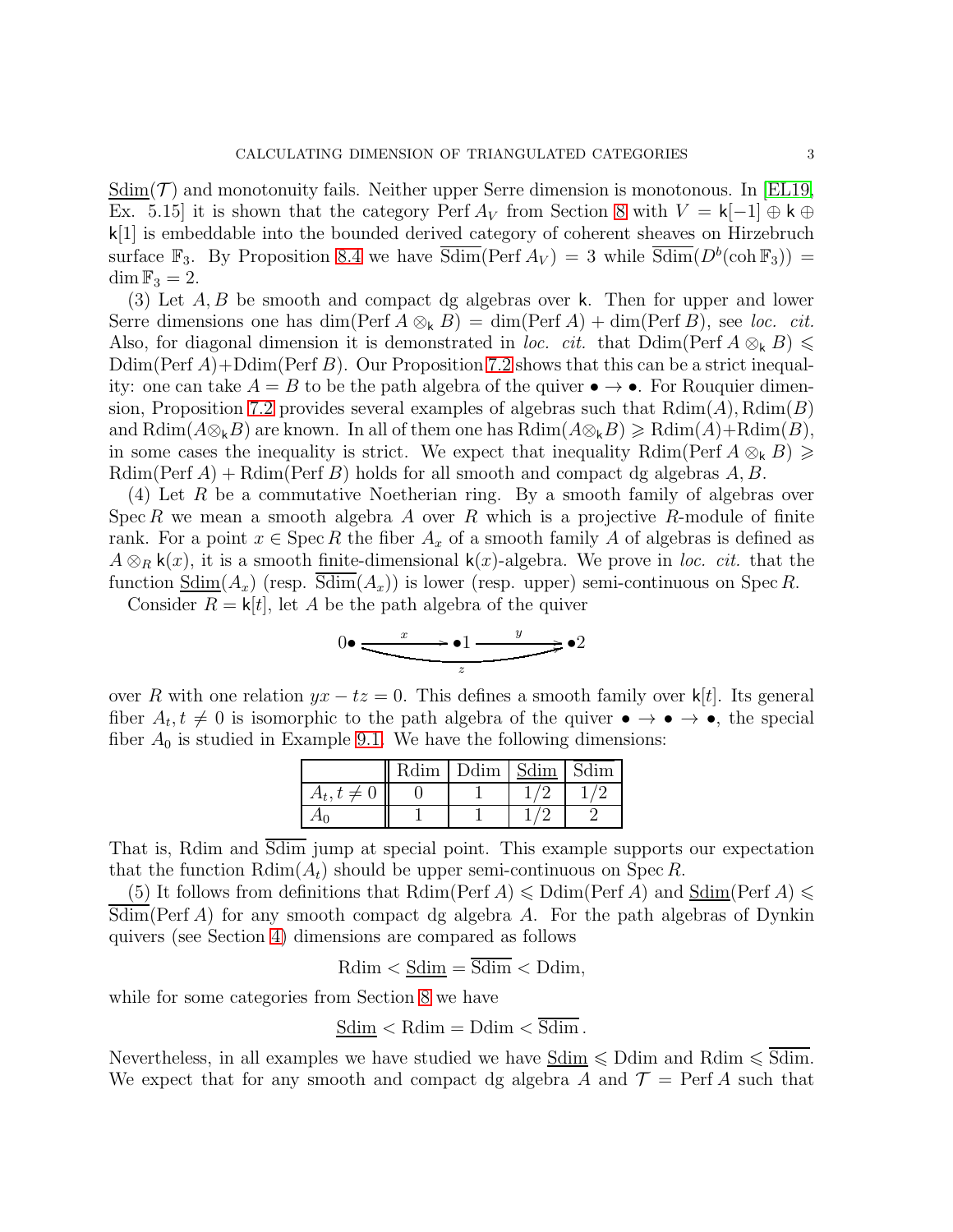$Sdim(\mathcal{T}) = \overline{Sdim}(\mathcal{T})$  the following inequalities hold:

 $\mathrm{Rdim}(\mathcal{T}) \leqslant \underline{\mathrm{Sdim}}(\mathcal{T}) = \overline{\mathrm{Sdim}}(\mathcal{T}) \leqslant \mathrm{Ddim}(\mathcal{T}).$ 

In this paper we concentrate on studying categories  $D<sup>b</sup>(mod-A)$ , where A is a path algebra of a finite quiver with relations. There is one example of geometrical origin that should be mentioned separately. In Section [6](#page-20-0) we study orbifold projective lines (in the sense of Geigle and Lenzing [\[GL87\]](#page-38-2)). We prove

<span id="page-3-0"></span>**Theorem 1.1** (See Prop. [6.1\)](#page-22-0). For any orbifold projective line  $X$  we have

 $\underline{\text{Sdim}}(D^b(\cosh \mathbb{X})) = \overline{\text{Sdim}}(D^b(\cosh \mathbb{X})) = \text{Rdim}(D^b(\cosh \mathbb{X})) = 1.$ 

This result agrees with a conjecture by Orlov saying that  $\text{Rdim}(D^b(\text{coh } X)) = \text{dim}(X)$ for any smooth variety (or stack)  $X$ .

Let us now describe the content and the structure of the paper.

In Section [2](#page-5-0) we recall necessary background material (quivers, path algebras, their representations, derived and triangulated categories, exceptional collections and their mutations, derived Morita-equivalence) and introduce notation.

In Section [3](#page-11-0) we give definitions of dimension from [\[EL19\]](#page-38-0) and formulate their properties that we will need.

In Section [4](#page-15-0) we study path algebras of finite ordered quivers. We compute all four dimensions for such algebras.

**Theorem 1.2** (See Propositions [4.1,](#page-16-0) [4.3,](#page-16-1) [4.4,](#page-17-0) [4.5\)](#page-17-1). Let  $\Gamma$  be a connected ordered quiver. Then dimensions of the category  $D^b$ (mod–kΓ) are given by

|                                                          | Ddim   Sdim   Sdim |  |
|----------------------------------------------------------|--------------------|--|
| is a Dynkin quiver with the Coxeter number $h \parallel$ |                    |  |
| <i>is not a Dynkin quiver</i>                            |                    |  |

In Section [5](#page-18-0) we consider path algebras of finite ordered quivers with relations. Its main result is Proposition [5.1](#page-18-1) saying that the lower Serre dimension of such algebra is always positive.

In Section [6](#page-20-0) we deal with orbifold projective lines. We prove Theorem [1.1](#page-3-0) here.

In Section [7](#page-24-0) we study tensor powers of path algebras in Dynkin quivers of type A. Let  $B_m$  be the path algebra of the quiver  $\bullet \to \bullet \to \dots \to \bullet$  (*m* vertices). Let

$$
B_m^n=(B_m)^{\otimes n}=B_m\otimes B_m\otimes\ldots\otimes B_m.
$$

Our interest in these algebras has two origins. First, algebras  $B_m^n$  provide examples of tensor products where Rouquier dimension can be computed. These examples can help to understand the relation between Rouquier dimension of a tensor product and of its factors. Second, algebras  $B_2^3$ ,  $B_3^2$  and  $B_2 \otimes B_5$  are of special interest because of their relation with orbifold projective lines (from our point of view, they are distinguished by the property  $Sdim = 1$ . These three algebras arise in non-commutative geometry, singularity theory and mirror symmetry. We will touch this relation in a forthcoming paper.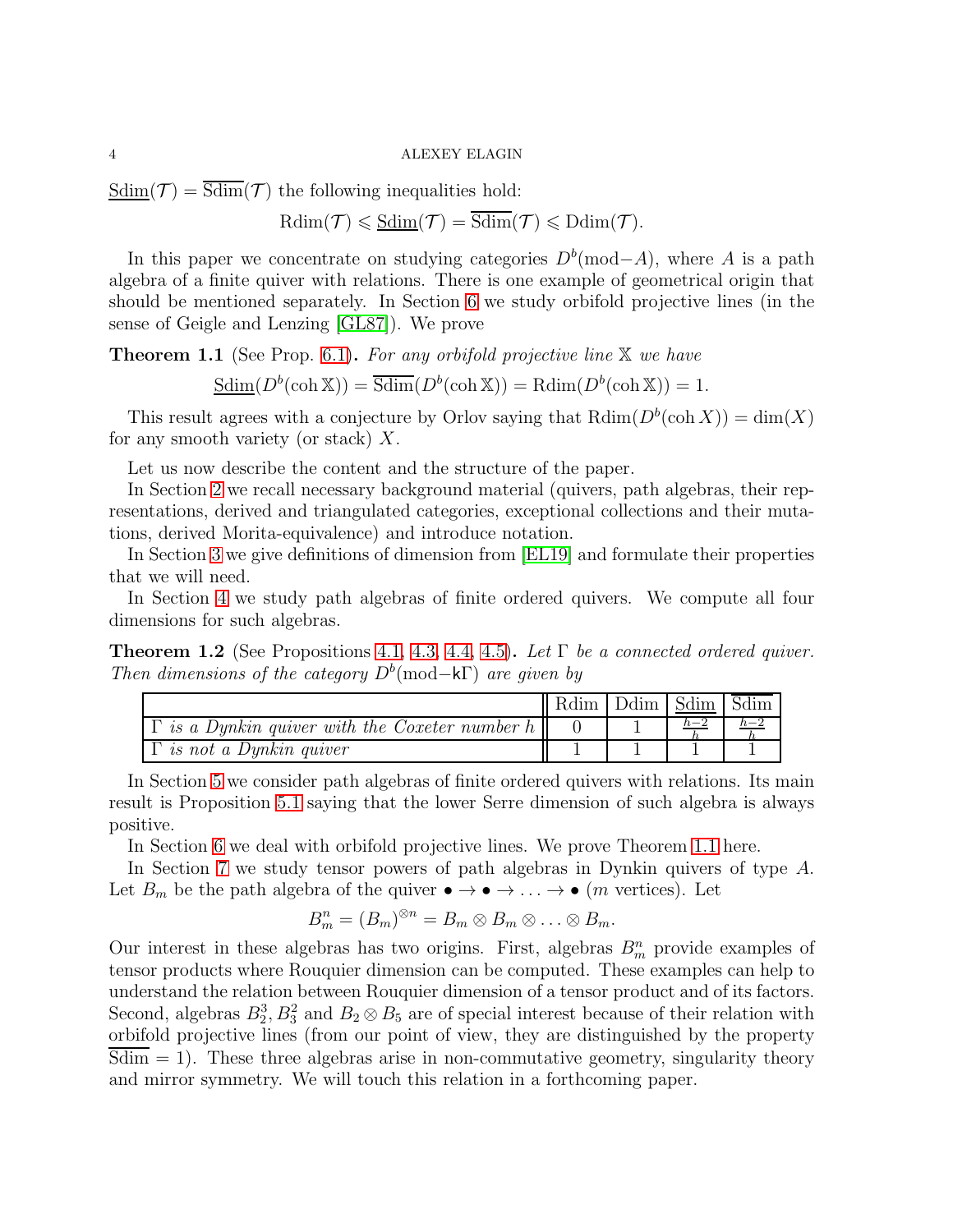Serre dimension of algebras  $B_m^n$  is known due to its multiplicativity:

$$
\underline{\text{Sdim}}(B_m^n) = \overline{\text{Sdim}}(B_m^n) = \frac{m-1}{m+1} \cdot n.
$$

We have computed Rouquier dimension in the following cases, see Proposition [7.2:](#page-25-0)

| ΊIι            |  | ∸ | ∼ | ø<br>u | -<br>$\cdot$ |  |
|----------------|--|---|---|--------|--------------|--|
| 0.1111<br>71 U |  |   |   |        |              |  |

In Section [8](#page-29-0) we study "graded" quivers with two vertices. Consider a quiver with two vertices and several arrows spanning a vector space  $V$ :

$$
\bullet \Longrightarrow^V \bullet.
$$

Put some  $\mathbb{Z}$ -grading on V and denote the corresponding graded path algebra by  $A_V$ , we treat it as a dg algebra with zero differential. We prove

**Theorem 1.3** (See Prop. [8.4\)](#page-32-0). Assume dim(V)  $\geq$  2, then for the category Perf  $A_V$  we have

|                                                                                                            | Rdim   Ddim   Sdim   Sdim |  |               |  |
|------------------------------------------------------------------------------------------------------------|---------------------------|--|---------------|--|
|                                                                                                            |                           |  | $1-w$   $1+w$ |  |
| $\begin{bmatrix} 1 & I/i & \end{bmatrix}$ (1) $\begin{bmatrix} 1 & I/i & \end{bmatrix}$ (1) is the "width" |                           |  |               |  |

where  $w = \max\{i \mid V^i \neq 0\} - \min\{i \mid V^i \neq 0\}$  is the "width" of V.

Note that any (dg enhanced) triangulated category, generated by an exceptional pair  $(E_1, E_2)$ , is equivalent to the category Perf  $A_V$  for  $V = \text{Hom}^{\bullet}(E_1, E_2)$ .

In Section [9](#page-33-0) we consider three particular path algebras with relations. Let A be the path algebra of the quiver

$$
0 \bullet \xrightarrow{\phantom{a}x \phantom{a}} \bullet 1 \xrightarrow{\phantom{a}y \phantom{a}} \bullet 2
$$

with relation  $yx = 0$ . Let B be the path algebra of the quiver

$$
0 \bullet \xrightarrow{\phantom{a}x \phantom{a}} \bullet 1 \xrightarrow{\phantom{a}y \phantom{a}} \bullet 2
$$

with relations  $zy = xz = 0$ . Let C be the path algebra of the quiver



with relation  $xy = 0$ . We have then the following dimensions, see Examples [9.1,](#page-33-1) [9.4,](#page-36-0) [9.5:](#page-37-0)

| Rdim | $\vert$ Ddim | Sdim | Sdim |
|------|--------------|------|------|
|      |              |      |      |
|      |              |      |      |
|      |              |      |      |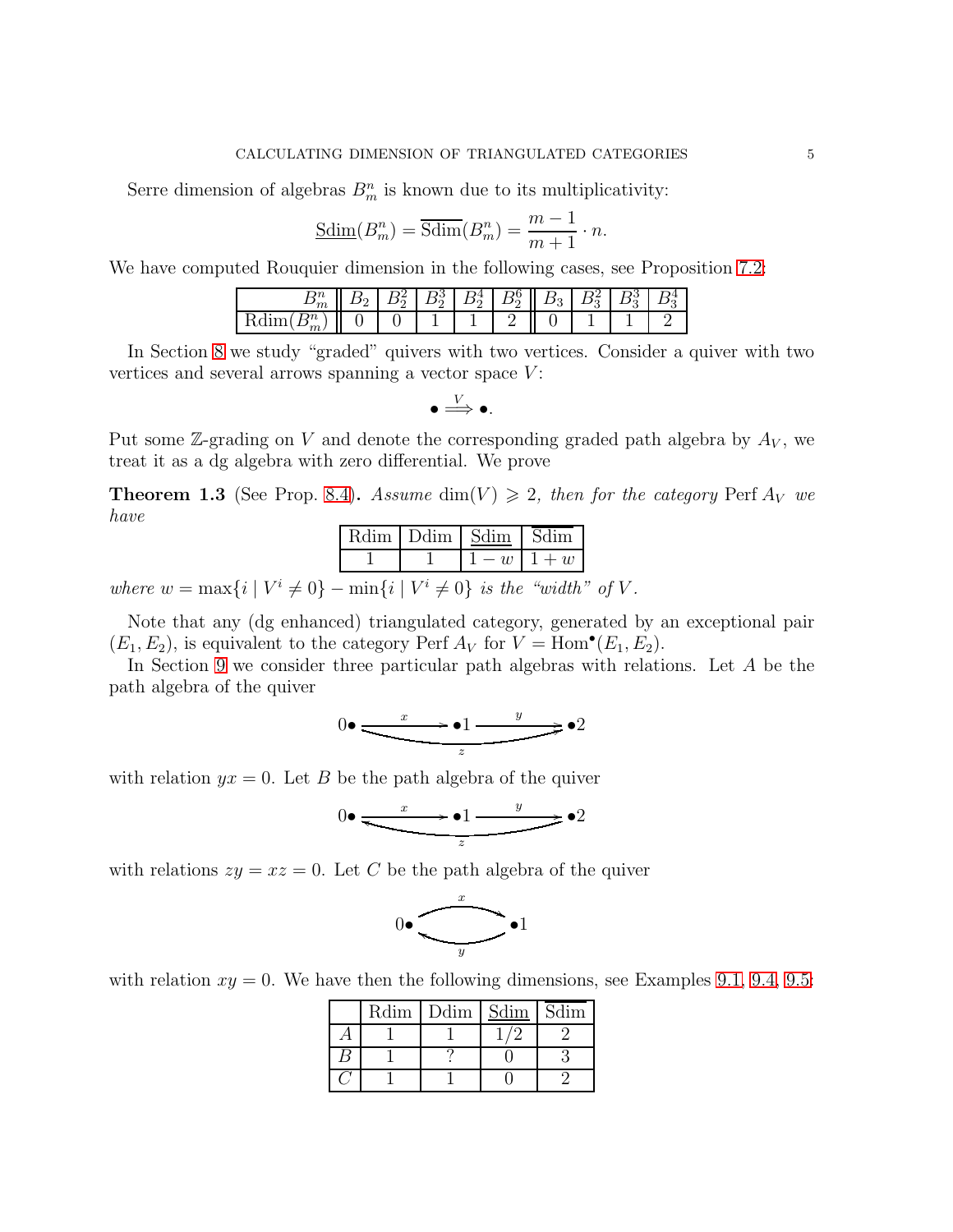#### $6$   $\hbox{ALEXEY ELAGIN}$

I thank Valery Lunts for his motivating interest which initiated this study and made its results written down. Most of results from this paper were obtained in course of and because of collaboration with him. I am also grateful to Dmitry Orlov for making me aware of graded algebras from Section [8.](#page-29-0)

## 2. Preliminary material

<span id="page-5-0"></span>We work over a fixed field k, which can be arbitrary.

2.1. Quivers. For definition and facts about algebras, quivers and their representations we refer to [\[Ri84\]](#page-38-3) or [\[ARS97\]](#page-38-4).

By definition, a quiver  $\Gamma$  is an oriented graph. It consists of a set  $\Gamma_0$  of vertices and a set  $\Gamma_1$  of edges (also called arrows). For any arrow  $a \in \Gamma_1$  we denote by  $s(a)$  its source and by  $t(a)$  its target. In this paper we consider only finite quivers, that is, the sets  $\Gamma_0$ and  $\Gamma_1$  are finite. A quiver  $\Gamma$  is called *ordered* if a linear order on  $\Gamma_0$  is chosen such that for any arrow a one has  $s(a) < t(a)$ . Clearly, a quiver can be ordered if and only if it has no oriented cycles.

A path from  $v_0 \in \Gamma_0$  to  $v_n \in \Gamma_0$  is by definition a sequence of arrows  $a_1, \ldots, a_n$  such that  $s(a_1) = v_0$ ,  $t(a_n) = v_n$  and  $t(a_k) = s(a_{k+1})$  for all  $k = 1, ..., n-1$ . Such path is written as  $p = a_n a_{n-1} \cdot \ldots \cdot a_1$ , it is said to have source  $s(p) = v_0$ , target  $t(p) = v_n$  and length n. Clearly, any arrow is a path of length 1. Also, by definition for any  $v \in \Gamma_0$  we have a path of length 0 from v to v, denoted by  $e_v$ .

The path algebra  $k\Gamma$  of  $\Gamma$  id defined as follows. As a k-vector space, it has the basis formed by all paths in Γ. The composition law is defined on basic elements  $p = a_n \dots a_1$ and  $q = b_m \dots b_1$  by  $pq = a_n \dots a_1 b_m \dots b_1$  if  $t(q) = s(p)$  and  $pq = 0$  otherwise. The algebra kΓ is associative, it has the identity  $1 = \sum_{v \in \Gamma_0} e_v$ , it is finite-dimensional if and only if  $\Gamma$  has no oriented cycles. The algebra k $\Gamma$  is usually non-commutative. Also, k $\Gamma$ has a grading by the path length:  $k\Gamma = \tilde{\bigoplus}_{i \geq 0} (k\Gamma)_i$ .

Let  $R = R(k\Gamma) = \bigoplus_{i>0} (k\Gamma)_i \subset k\Gamma$  be the subspace spanned by paths of positive length. Clearly, R is a two-sided ideal. If  $\Gamma$  has no oriented cycles then R is the radical of k $\Gamma$ . By *relations* in  $\Gamma$  we mean a family of elements in  $R^2$ , or a two-sided ideal I in k $\Gamma$ , generated by such family. Clearly, one can always choose a finite set of "homogeneous" relations: any homogeneous relation has the form  $\sum_{i=1}^{n} \lambda_i p_i$  where  $\lambda_i \in \mathsf{k}$  and  $s(p_1) = \ldots = s(p_n)$ ,  $t(p_1) = \ldots = t(p_n)$ . For an ideal of relations I a path algebra with relations is defined as  $k\Gamma/I$ . We usually use the same notations for elements in kΓ and their images in kΓ/I. Note that the restriction of the quotient map kΓ  $\rightarrow$  kΓ/I to the vector space  $(K\Gamma)_0 \oplus (k\Gamma)_1 = \langle e_v, a \rangle_{v \in \Gamma_0, a \in \Gamma_1}$  is an isomorphism.

Let  $A = k\Gamma/I$ . For any  $u, v \in \Gamma_0$  we denote  $A_{uv} = e_u A e_v \subset A$ , it is a linear subspace and we have  $A = \bigoplus_{u,v \in \Gamma_0} A_{uv}$ . Clearly,  $A_{uv}$  is the space of paths from v to u modulo some relations. In particular, if  $\Gamma$  is ordered then  $A_{uv} = 0$  for  $u < v$ .

For a quiver  $\Gamma$  we define its *length*  $l(\Gamma)$  as the maximal length of paths in  $\Gamma$ . Equivalently, it is the minimal number l for which there exists a division of  $\Gamma_0$  into  $l + 1$  groups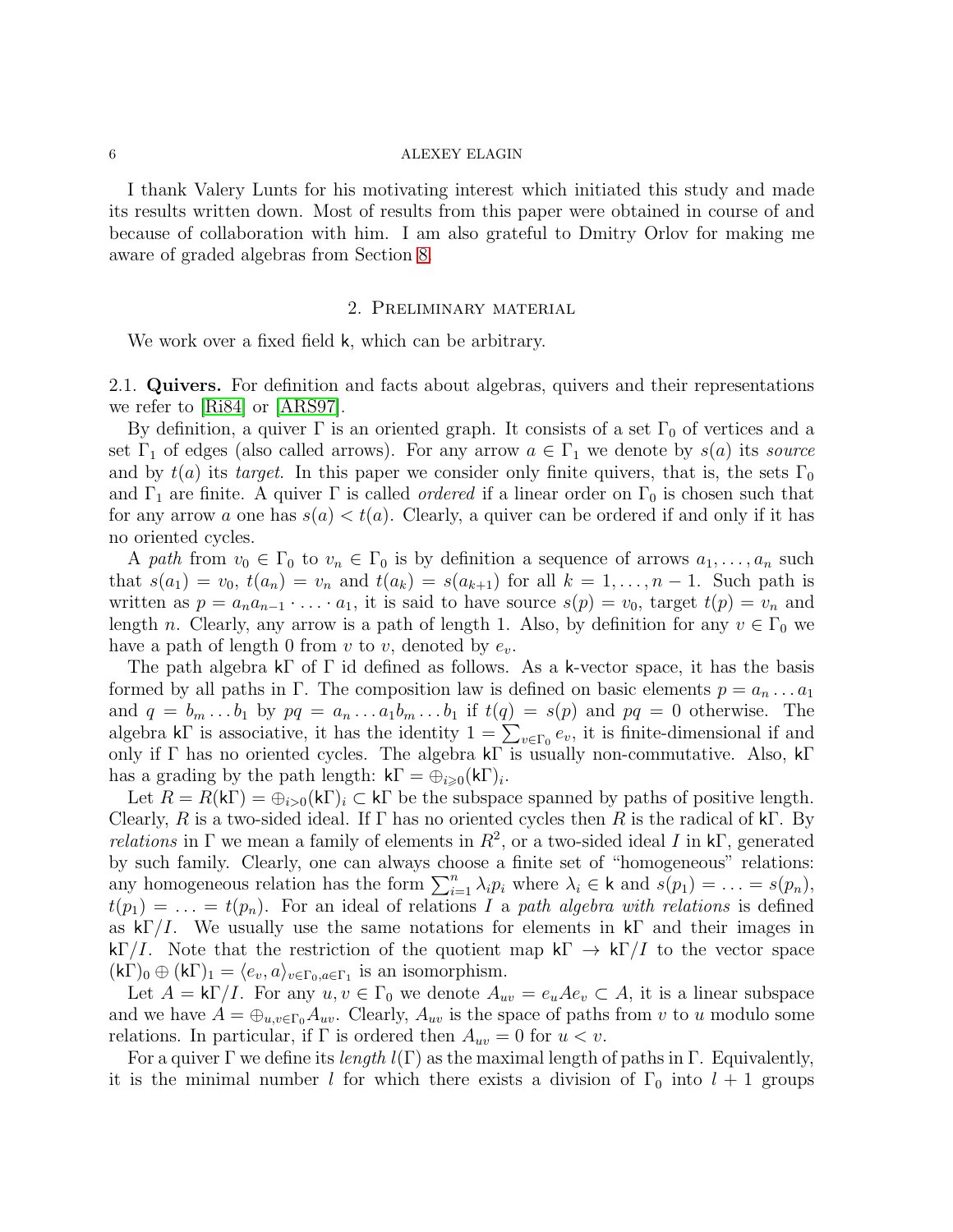$\Gamma_{0,0}, \Gamma_{0,1}, \ldots, \Gamma_{0,l}$  such that for any arrow  $a \in \Gamma_1$  one has  $s(a) \in \Gamma_{0,i}$ ,  $t(a) \in \Gamma_{0,i}$  where  $i < j$ . Clearly,  $l(\Gamma) < \infty$  if and only if  $\Gamma$  can be ordered.

We say that a quiver  $\Gamma$  is a tree if it is a tree as a non-oriented graph. In other words, it means that  $\Gamma$  is connected and has no cycles and loops.

2.2. Representations of algebras. By an algebra we mean an associative unital algebra over k. By modules and representations in this paper we always mean right modules/representations unless stated otherwise explicitly. For an algebra A, by mod–A (resp. A−mod) we denote the category of finitely generated right (resp. left) A-modules, by Mod−A we denote the category of all right A-modules. Assume A is finite dimensional, then the category mod−A has Krull-Schmidt property: any module is a finite direct sum of indecomposable modules, and such decomposition is unique in the following sense: if  $\bigoplus_{i=1}^n M_i \cong \bigoplus_{i=1}^m N_i$  are two such decompositions then  $n = m$  and up to renumbering of modules one has  $M_i \cong N_i$  for all *i*.

A finite dimensional k-algebra A is called basic if the quotient  $A/R(A)$  of A modulo its radical is isomorphic to an algebra  $k \times \ldots \times k$ .

Algebras A and B over  $\kappa$  are called (right) Morita-equivalent if there exists a  $\kappa$ -linear equivalence of categories Mod− $A \rightarrow$ Mod− $B$ .

Recall classical results due to Gabriel. (1) For any basic finite dimensional algebra A there exists a finite quiver  $\Gamma$  and an ideal I of relations satisfying  $(R(k\Gamma))^n \subset I \subset$  $(R(k\Gamma))^2$  for some n, such that A is isomorphic to the finite-dimensional algebra  $k\Gamma/I$ . Moreover, such quiver  $\Gamma$  is uniquely defined. (2) If k is algebraically closed, then any finite-dimensional k-algebra  $A$  is Morita-equivalent to a uniquely defined basic finitedimensional k-algebra. That is, representation theory of finite-dimensional algebras is the same as representation theory of quivers with relations.

2.3. Representations of quivers. Let  $A = k\Gamma/I$  be a path algebra of quiver  $\Gamma$  with some relations. Further we assume that A is finite dimensional, it is always the case if  $\Gamma$ has no oriented cycles. By a representation of quiver  $\Gamma$  (resp. quiver  $\Gamma$  with relations I) we mean a right module over  $k\Gamma$  (resp. over A).

Let M be a right module over A. For any  $v \in \Gamma_0$  we denote by  $M_v$  the subspace  $Me<sub>v</sub> \subset M$ . One has a decomposition of k-vector spaces

$$
M=\oplus_{v\in\Gamma_0}M_v.
$$

Any arrow a from u to v induces a map  $M_a: M_v \to M_u$ .

Equivalently, any collection of vector spaces  $M_v, v \in \Gamma_0$  and linear maps  $M_a: M_{t(a)} \to$  $M_{s(a)}, a \in \Gamma_1$  defines a right module over k<sub>F</sub>. If the maps  $M_a$  obey relations defining an ideal  $I \subset k\Gamma$  then the above data defines a right module over  $k\Gamma/I$ .

For any  $v \in \Gamma_0$  we consider the submodule  $P_v = e_v A \subset A$ . One has

$$
A \cong \bigoplus_{v \in \Gamma_0} P_v,
$$

hence modules  $P_v$  are projective. Moreover, the modules  $P_v$  are pairwise non-isomorphic, indecomposable and any indecomposable projective module is isomorphic to one of  $P_v$ .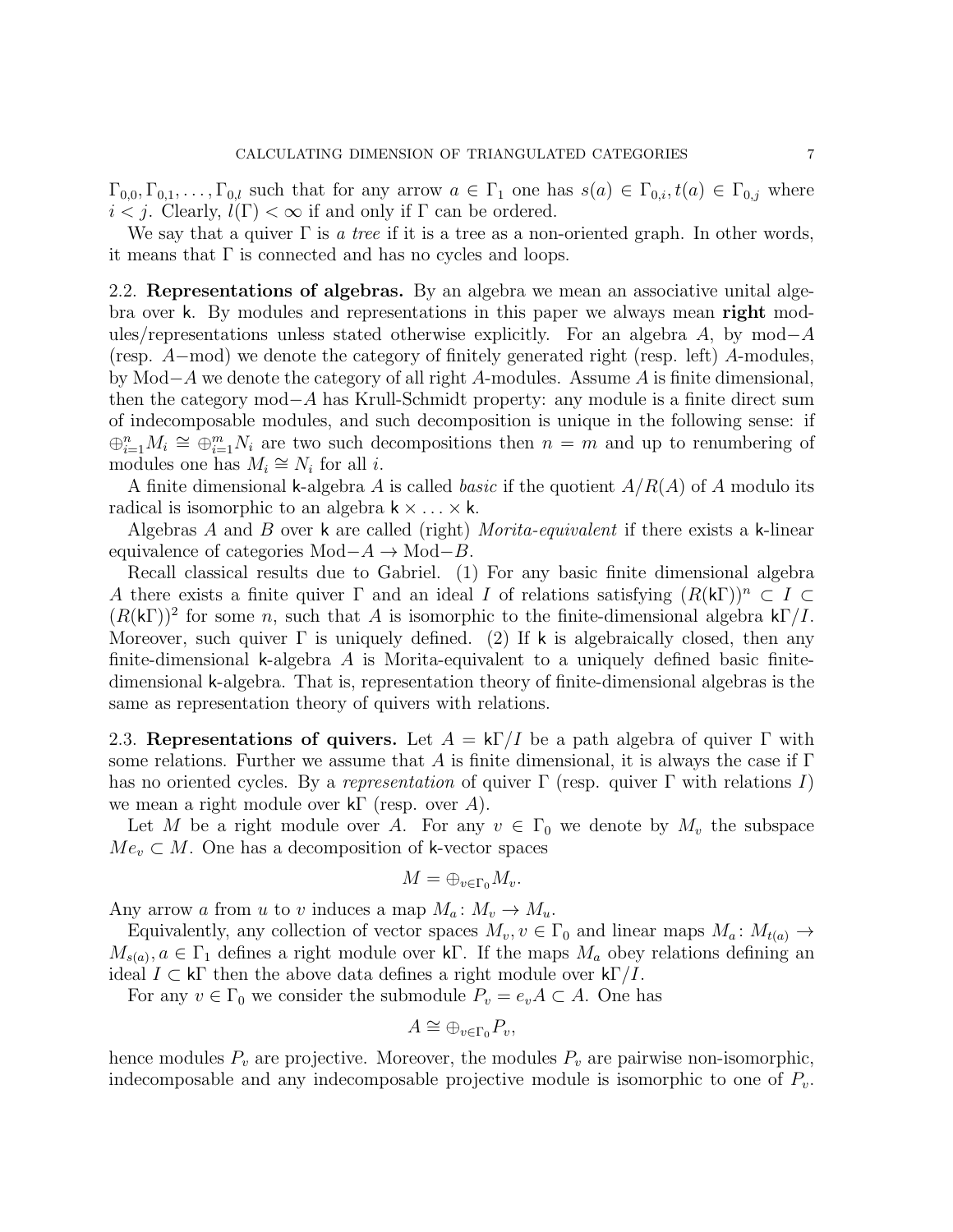For any A-module M one has

$$
\text{Hom}_A(P_v, M) = M_v
$$
 and  $\text{Hom}_A(P_u, P_v) = A_{vu}$ .

Similarly, for any  $v \in \Gamma_0$  we consider the projective left A-modules  $Q_v = Ae_v \subset A$ . The modules  $Q_v, v \in \Gamma_0$  are all (up to an isomorphism) indecomposable projective left A-modules. For any left A-module M one has

$$
\text{Hom}_A(Q_v, M) = e_v M
$$
 and  $\text{Hom}_A(Q_u, Q_v) = A_{uv}.$ 

There is an equivalence of categories

$$
\text{mod-}A \to (A-\text{mod})^{\text{op}},
$$

given by  $M \mapsto M^* = \text{Hom}_k(M, k)$ . Under this equivalence the projective left modules  $Q_v$ correspond to the injective right modules  $I_v := Q_v^*$ . For any A-module M one has

$$
\text{Hom}_A(M, I_v) = \text{Hom}_A(Q_v, M^*) = M_v^* \quad \text{and} \quad \text{Hom}_A(I_u, I_v) = A_{vu}.
$$

Also, for any  $v \in \Gamma_0$  we consider the module  $S_v = \mathsf{k}$ : the idempotent  $e_v$  acts on  $S_v$  by identity and any other path acts by zero. The modules  $S_v, v \in \Gamma_0$  are simple and pairwise non-isomorphic.

If  $\Gamma$  has no oriented cycles then the modules  $P_v, I_v$  and  $S_v$  are exceptional: one has  $\text{Hom}_A(M, M) = \mathsf{k}$  and  $\text{Ext}^i_A(M, M) = 0$  for  $i \neq 0$ . Also, any simple module is isomorphic to one of  $S_v$ .

If Γ has length l then the algebra  $k\Gamma/I$  has global dimension  $\leq l$  for any relations I. The path algebra kΓ has global dimension 1 (unless there are no arrows and the algebra  $k\Gamma \cong k^n$  is semi-simple).

2.4. Triangulated and derived categories, exceptional collections, mutations. For the definitions related with triangulated and derived categories see [\[BK89\]](#page-38-5), [\[Bo90\]](#page-38-6), [\[Ne02\]](#page-38-7).

Let T be a k-linear triangulated category. For any objects  $X, Y \in \mathcal{T}$  and  $i \in \mathbb{Z}$  we use the standard notation  $Hom<sup>i</sup>(X,Y) := Hom(X,Y[i])$ . By  $Hom<sup>•</sup>(X,Y)$  we denote the graded vector space  $\bigoplus_{i\in\mathbb{Z}}\text{Hom}^i(X,Y)$  (where  $\text{Hom}^i(X,Y)$  has degree i).

A k-linear triangulated category  $\mathcal T$  is said to be Hom-*finite* (resp. Ext-finite) if for any  $X, Y \in \mathcal{T}$  the k-vector space  $\text{Hom}(X, Y)$  (resp. Hom<sup>•</sup> $(X, Y)$ ) is finite-dimensional.

A full triangulated subcategory of a triangulated category is called thick if it is closed under taking direct summands.

Recall that an object  $E \in \mathcal{T}$  is called *exceptional* if  $\text{Hom}(E, E) = \text{k}$  and  $\text{Hom}^i(E, E) = 0$ for any  $i \neq 0$ . An ordered collection  $(E_1, \ldots, E_n)$  of objects in  $\mathcal T$  is called *exceptional* if any  $E_k$  is exceptional and  $Hom<sup>i</sup>(E_k, E_l) = 0$  for all i and  $k > l$ . An exceptional collection  $(E_1, \ldots, E_n)$  is said to be *strong* if  $Hom^i(E_k, E_l) = 0$  for any  $i \neq 0$  and any k, l. An exceptional collection  $(E_1, \ldots, E_n)$  is called full if the minimal full strict triangulated subcategory in  $\mathcal T$  containing  $E_1, \ldots, E_n$  is  $\mathcal T$ .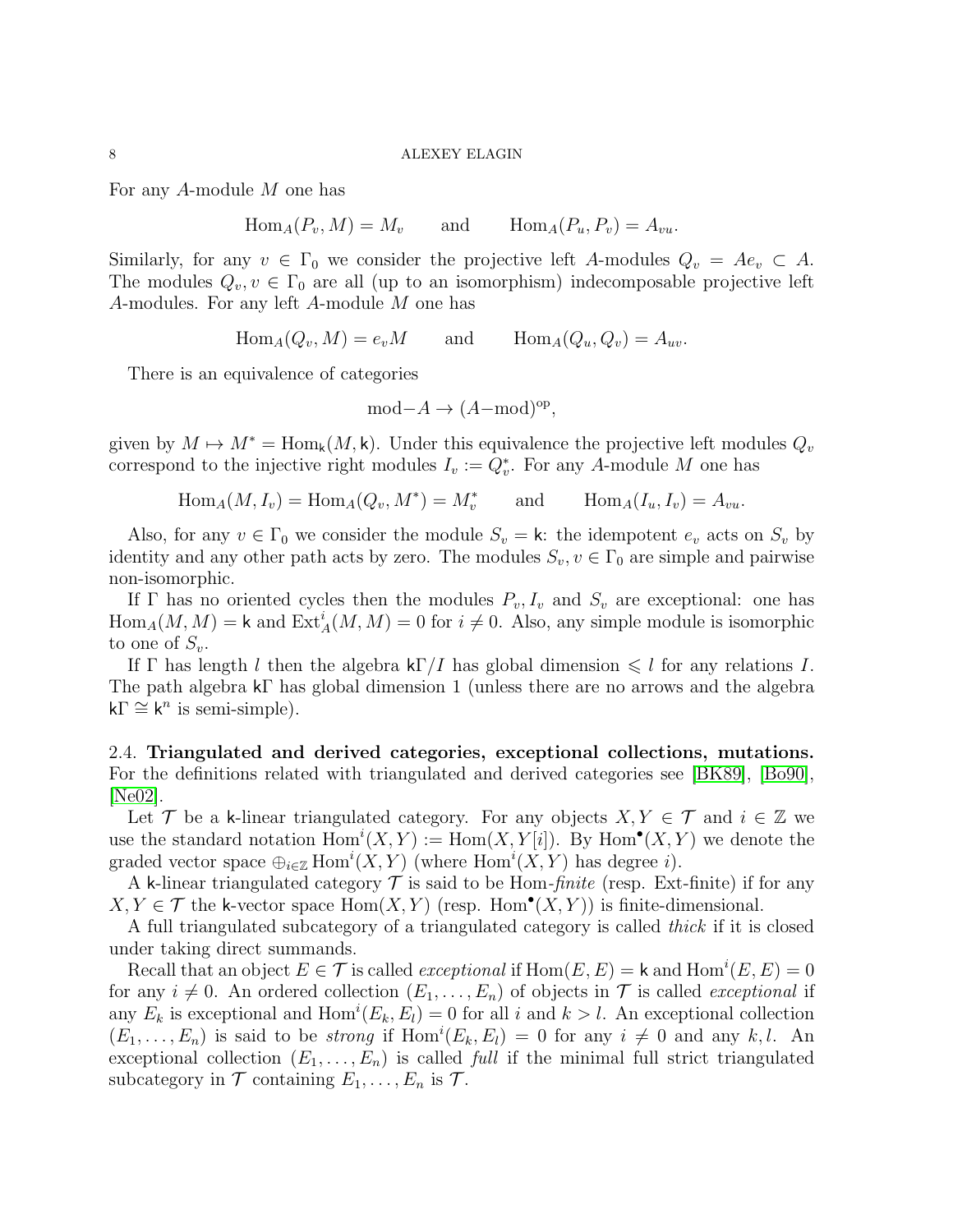Let  $(E_1, \ldots, E_n)$  be an exceptional collection. It is said that the subset  $(E_p, E_{p+1}, \ldots, E_q)$ forms a block if  $Hom^i(E_k, E_l) = 0$  for any i and  $p \leq k < l \leq q$ . We write down such collections as

$$
E_p\n(E_1, \ldots, E_{p-1}, \vdots, E_{q+1}, \ldots, E_n).
$$
  

$$
E_q
$$

Let  $(E, F)$  be an exceptional pair in a triangulated category  $\mathcal T$ . Suppose  $\mathcal T$  is Ext-finite. Then one can define left and right mutation of  $(E, F)$  as exceptional pairs  $(L_E(F), E)$ and  $(F, R_F(E))$ , where

$$
L_E(F) := Cone(\text{Hom}^{\bullet}(E, F) \otimes E \to F);
$$
  

$$
R_F(E) := Cone(E \to \text{Hom}^{\bullet}(E, F)^* \otimes F)[-1].
$$

Let  $(E_1, \ldots, E_n)$  be an exceptional collection in T. By definition, for  $i = 2, \ldots, n$  its *i*-th left mutation is the exceptional collection

$$
(E_1,\ldots,E_{i-2},L_{E_{i-1}}(E_i),E_{i-1},E_{i+1},\ldots,E_n)
$$

and for  $i = 1, \ldots, n - 1$  its *i*-th right mutation is the exceptional collection

$$
(E_1, \ldots, E_{i-1}, E_{i+1}, R_{E_{i+1}}(E_i), E_{i+2}, \ldots, E_n).
$$

Note that the subcategory generated by an exceptional collection does not change under mutations:

$$
\langle E_1, \ldots, E_{i-2}, L_{E_{i-1}}(E_i), E_{i-1}, E_{i+1}, \ldots, E_n \rangle =
$$
  
=  $\langle E_1, \ldots, E_n \rangle =$   
=  $\langle E_1, \ldots, E_{i-1}, E_{i+1}, R_{E_{i+1}}(E_i), E_{i+2}, \ldots, E_n \rangle.$ 

Let  $(E_1, \ldots, E_n)$  be an exceptional collection. We denote the iterated mutations by  $L_{E_1,...,E_{n-1}}(E_n) := L_{E_1}(L_{E_2}(\ldots (L_{E_{n-1}}(E_n))))$ ,  $R_{E_2,...,E_n}(E_1) := R_{E_n}(R_{E_{n-1}}(\ldots (R_{E_2}(E_1))))$ . Suppose the objects  $E_1, \ldots, E_n$  in an exceptional collection  $E_1, \ldots, E_n$ , F form a block, then the total left mutation can be computed in one step, one has

<span id="page-8-1"></span>(2.1) 
$$
L_{E_1,\dots,E_n}(F) = Cone(\bigoplus_i \text{Hom}^{\bullet}(E_i,F) \otimes E_i \to F).
$$

Similarly, suppose that  $(E, F_1, \ldots, F_n)$  is an exceptional collection and the objects  $F_1, \ldots, F_n$ form a block. Then

<span id="page-8-0"></span>(2.2) 
$$
R_{F_1,\ldots,F_n}(E) = Cone(E \to \bigoplus_i \text{Hom}^{\bullet}(E,F_i)^* \otimes F_i)[-1].
$$

Let A be a k-algebra. We denote by  $D(A) = D(\text{Mod}-A)$  the undounded derived category of all A-modules and by Perf  $A \subset D(A)$  its full subcategory of perfect complexes, that is, complexes which are quasi-isomorphic to bounded complexes of finitely generated projective A-modules. If A is Noetherian (for example, finite-dimensional), we denote by  $D<sup>b</sup>(\text{mod}-A)$  the bounded derived category of finitely generated A-modules and by  $D<sup>b</sup><sub>fg</sub>(A)$ the full subcategory in  $D(A)$  formed by complexes whose cohomology modules are finitely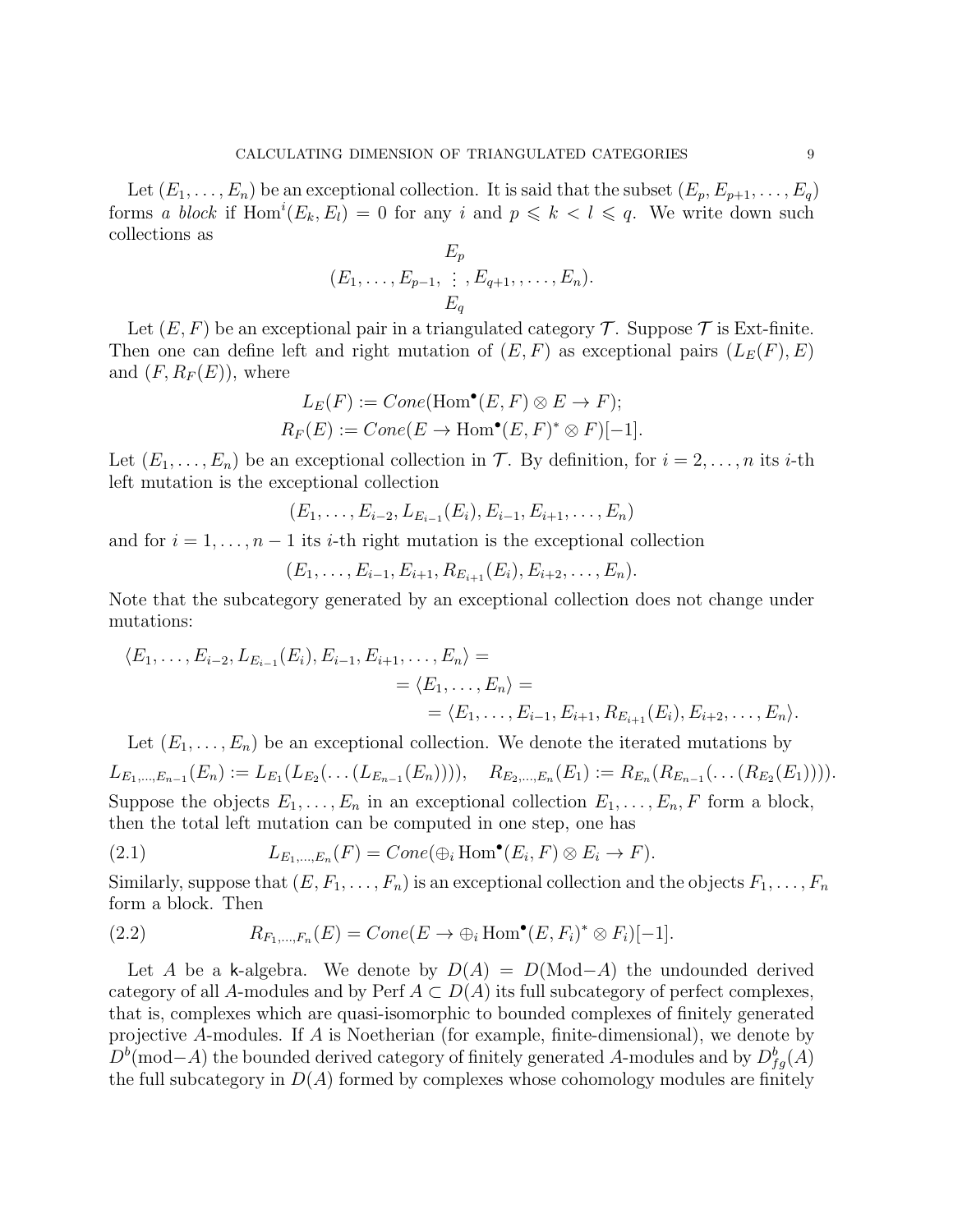generated and almost all are zero. There is a natural equivalence  $D^b(\text{mod}-A) \to D^b_{fg}(A)$ . Also, there is an inclusion

$$
\text{Perf}\,A \subset D_{fg}^b(A),
$$

which is an equality if A has finite global dimension. Hence, for Noetherian algebra A of finite global dimension the categories Perf A and  $D<sup>b</sup>(mod-A)$  are equivalent. We prefer to use notation Perf A in this case.

The categories  $D(A)$ , Perf  $A, D_{fg}^b(A), D^b(\text{mod}-A)$  are triangulated, Karoubian and klinear. Let A be a finite-dimensional algebra, then the category Perf A is Ext-finite; the category  $D<sup>b</sup>(mod-A)$  is Ext-finite if and only if A has finite global dimension.

Suppose  $A = k\Gamma/I$  is a path algebra of some quiver with relations and  $\Gamma$  has no oriented cycles. If we order  $\Gamma_0 = \{1, 2, ..., n\}$  compatibly with arrows then the collection of projective modules  $P_1, \ldots, P_n$  is full and strong exceptional in  $D^b(\text{mod}-A)$ , and one has  $\text{End}(\bigoplus_i P_i) \cong A$ .

2.5. Tilting. Let  $\mathcal T$  be a triangulated category. An object  $G \in \mathcal T$  is called tilting if Hom<sup>i</sup>(G, G) = 0 for all  $i \neq 0$ . Moreover, G is called a *tilting generator* of  $\mathcal T$  if G is tilting and  $\mathcal T$  is the smallest thick triangulated subcategory of  $\mathcal T$  containing G.

For example, if  $(E_1, \ldots, E_n)$  is a strong exceptional collection in  $\mathcal T$  then the object  $\oplus E_i \in \mathcal{T}$  is tilting. We will frequently use the following standard result.

<span id="page-9-1"></span>**Proposition 2.1.** Let  $\mathcal{T}$  be a triangulated Karoubian k-linear category with a dg enhancement. For example,  $\mathcal T$  can be any thick triangulated subcategory in the derived category  $D(B)$  for a k-algebra B. Assume  $(E_1, \ldots, E_n)$  is a strong exceptional collection in  $\mathcal T$ . Let  $E = E_1 \oplus \ldots \oplus E_n$  and  $A := \text{End}_{\mathcal{T}} E$ . Then there is an equivalence

 $\langle E_1,\ldots,E_n\rangle \xrightarrow{\sim} \text{Perf } A$ 

given by the well-defined functor  $R\text{ Hom}(E, -)$ . Moreover, the algebra A is basic and has finite global dimension.

**Definition 2.2.** Algebras A and B over k are called (right) derived Morita-equivalent if there exists a k-linear equivalence of categories Perf  $A \to \text{Perf } B$ . By [\[Ke06,](#page-38-8) 6.4] or [\[Ri89\]](#page-38-9), A and B are derived Morita-equivalent iff the categories  $D(A)$  and  $D(B)$  are equivalent, and iff the categories  $D^b(\text{mod}-A)$  and  $D^b(\text{mod}-B)$  are equivalent (the latter holds under the assumptions that  $A$  and  $B$  are Noetherian).

We will also need a weaker notion.

<span id="page-9-2"></span>**Definition 2.3.** We say that an algebra  $A$  is a *derived semi-orthogonal subalgebra* of an algebra B if Perf A is k-linearly equivalent to an admissible subcategory in Perf B.

<span id="page-9-0"></span>Lemma 2.4. Let A and B be two k-algebras. Then

(1) A and B are derived Morita-equivalent if and only if there exists a tilting generator  $G \in \text{Perf } B$  with  $\text{End}_B(G) \cong A$ .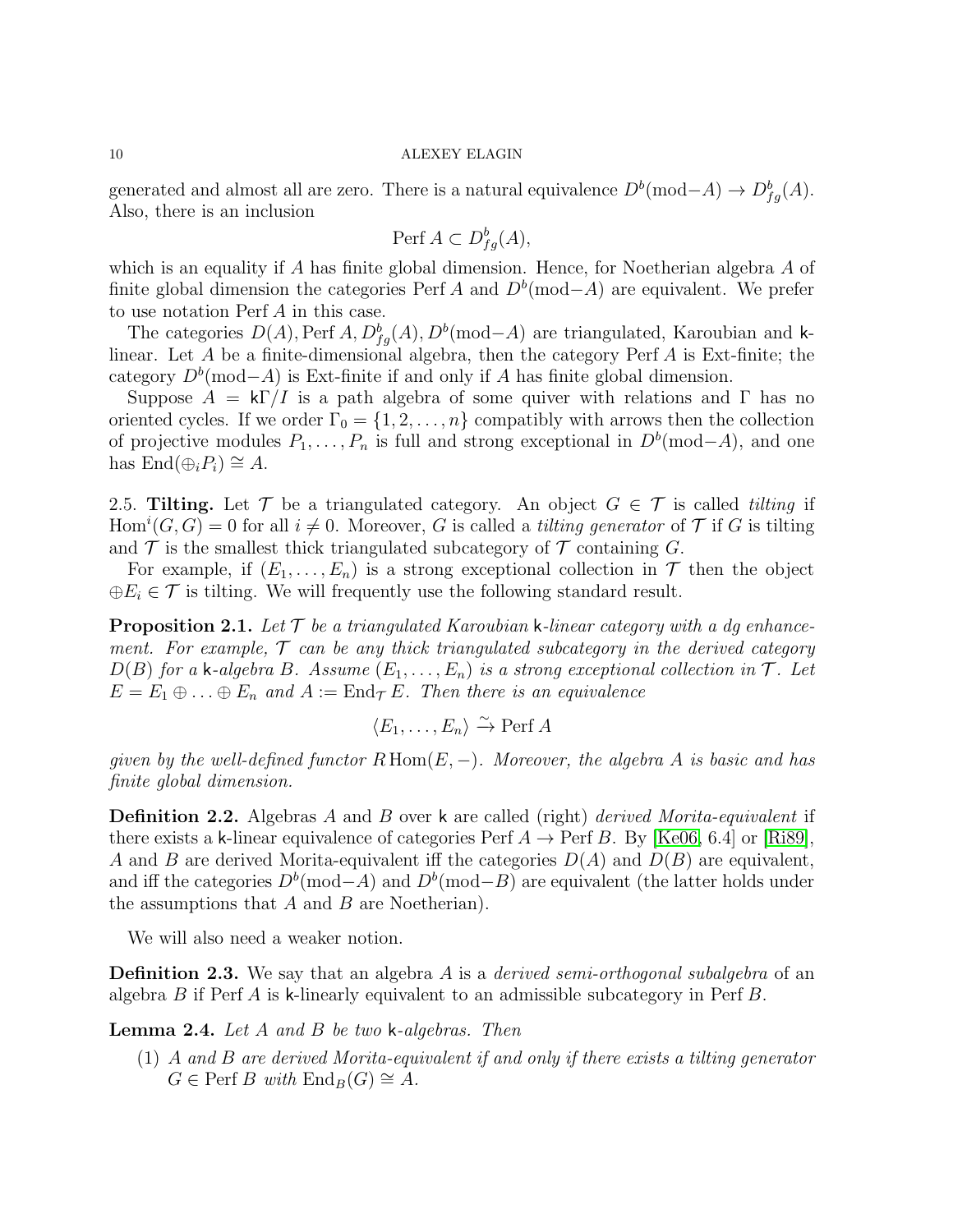(2) Assume also that A, B are finite-dimensional and gldim  $A < \infty$ . Then A is a derived semi-orthogonal subalgebra of B if and only if there exists a tilting object G in Perf B such that  $\text{End}_B(G) \cong A$ .

*Proof.* For  $(1)$  see [\[Ke06,](#page-38-8) 6.1], let us explain  $(2)$ .

For "only if" implication, assume  $\phi$ : Perf  $A \to$  Perf B is a fully faithful functor and take  $G := \phi(A)$ . For "if" part, we have an equivalence  $\langle G \rangle \to$  Perf A given by the functor  $R\operatorname{Hom}_B(G, -)$ . It remains to check that the subcategory  $\langle G \rangle$  is admissible in Perf B. This follows from  $\lbrack \text{Or}16, \text{ Prop. } 3.17 \rbrack$  since Perf B is Ext-finite and Perf A has a strong generator.  $\Box$ 

# <span id="page-10-2"></span>Lemma 2.5. Let  $A, A', B, B'$  be k-algebras.

- (1) Assume A is derived Morita-equivalent to B and A′ is derived Morita-equivalent to B'. Then  $A \otimes_k A'$  is derived Morita-equivalent to  $B \otimes_k B'$ .
- (2) Suppose also that  $A, A', B, B'$  are finite-dimensional algebras, and  $A, A'$  are basic over k and have finite global dimension. Assume A is a derived semi-orthogonal subalgebra of B and A' is a derived semi-orthogonal subalgebra of B'. Then  $A \otimes_k A'$ is a derived semi-orthogonal subalgebra of  $B \otimes_k B'$ .

*Proof.* In both cases, by Lemma [2.4](#page-9-0) there exist tilting objects  $G \in \text{Perf } B$ ,  $G' \in \text{Perf } B'$ such that  $\text{End}(G) \cong A$ ,  $\text{End}(G') \cong A'$ . Then  $G \otimes G'$  is a tilting object in Perf  $B \otimes B$  with  $\text{End}(G \otimes H) \cong A \otimes A'.$ 

In (1) it remains to note that  $G \otimes G'$  is a generator of Perf  $B \otimes B'$ . Indeed,  $B \in \langle G \rangle$ and  $B' \in \langle G' \rangle$ , hence  $B \otimes B' \in \langle G \otimes G' \rangle$ . But  $B \otimes B'$  generates Perf  $B \otimes B'$ .

In (2) it remains to note that the algebra  $A \otimes_k A'$  has finite global dimension since A and A′ are basic and have finite global dimension, see [\[Au55,](#page-38-11) Th. 16]. Now we use Lemma [2.4.](#page-9-0)  $\Box$ 

<span id="page-10-1"></span>**Lemma 2.6.** Let B be a finite-dimensional algebra and  $E_1, \ldots, E_n$  be a strong exceptional collection in Perf B. Denote  $A := \text{End}_B(\oplus E_i)$ . Then A is a derived semi-orthogonal subalgebra of B.

*Proof.* Follows from Proposition [2.1](#page-9-1) and Lemma [2.4\(](#page-9-0)2), take  $G := \bigoplus E_i$ . . — Первый проста в серверності в серверності в серверності в серверності в серверності в серверності в сервер<br>Перверності в серверності в серверності в серверності в серверності в серверності в серверності в серверності

The main tool for deriving derived Morita-equivalences are mutations of exceptional collections.

<span id="page-10-0"></span>**Definition 2.7.** Let us say that two k-algebras A and B are mutation-equivalent if there exists a k-linear triangulated category  $\mathcal T$  with a dg enhancement and strong exceptional collections  $(E_1, \ldots, E_n)$  and  $(E'_1, \ldots, E'_n)$  in  $\mathcal T$  such that  $A \cong \text{End}(\oplus E_i)$ ,  $B \cong \text{End}(\oplus E'_i)$ , and  $(E'_1, \ldots, E'_n)$  can be obtained from  $(E_1, \ldots, E_n)$  by several mutations and shifts of objects.

Remark 2.8. It follows from Proposition [2.1](#page-9-1) that

(1) In Definition [2.7](#page-10-0) one can always take  $\mathcal{T} = \text{Perf } A$  and  $E_i = P_i$  to be the indecomposable projective A-modules.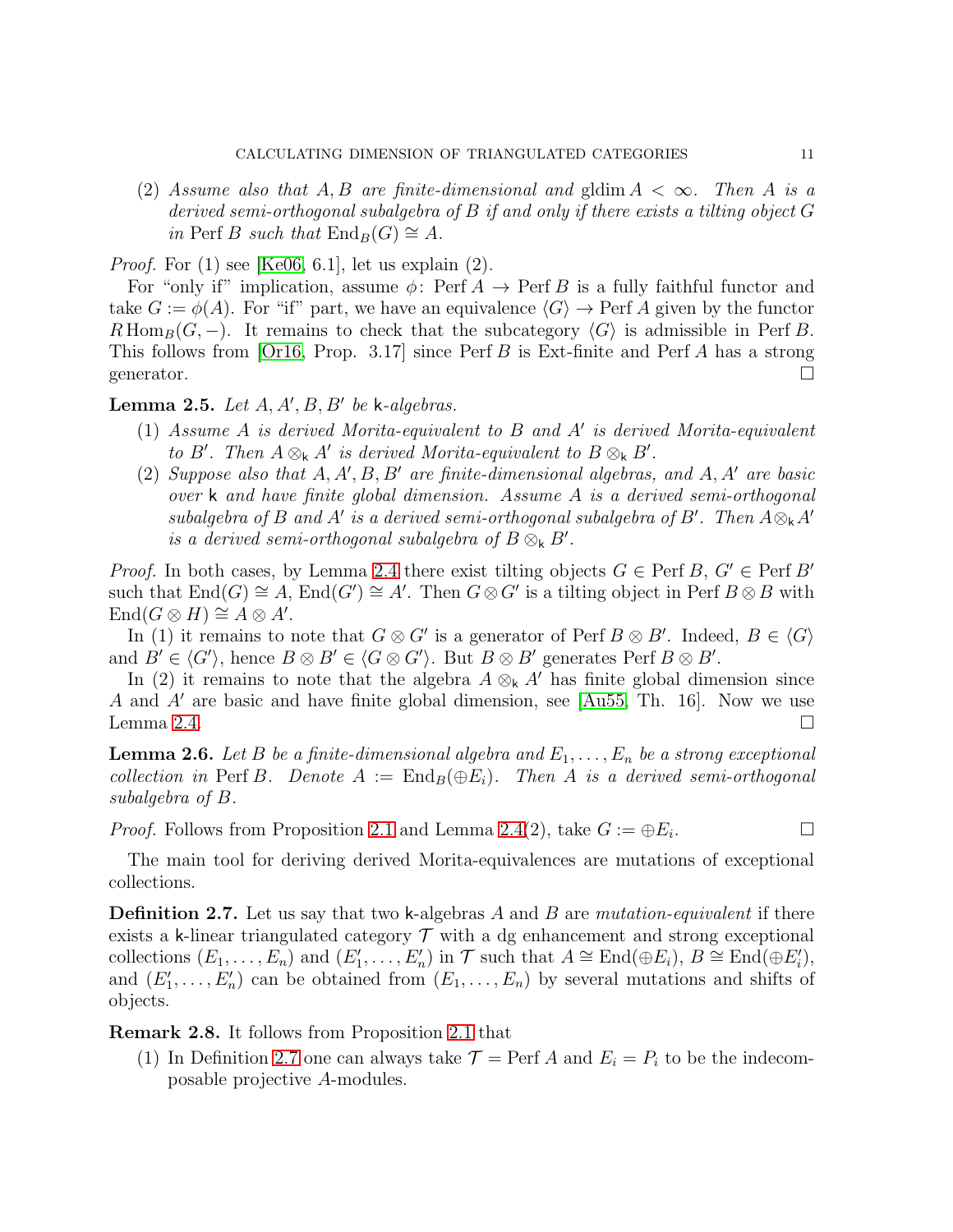- (2) Mutation equivalent algebras are automatically basic and have finite global dimension.
- (3) Mutation equivalent algebras A and B are derived Morita-equivalent since

$$
\text{Perf } A \cong \langle E_1, \ldots, E_n \rangle = \langle E'_1, \ldots, E'_n \rangle \cong \text{Perf } B.
$$

## <span id="page-11-0"></span>3. Dimension of triangulated categories: Rouquier, diagonal, Serre

Here we recall notions of dimension for triangulated categories discussed in [\[EL19\]](#page-38-0). We focus on derived categories of finite-dimensional algebras. Note that all our definitions of dimension for algebras are derived Morita invariant.

3.1. Rouquier dimension. Let us recall some notions related to generation of triangulated categories. We refer to [\[EL19\]](#page-38-0) for details.

Let T be a triangulated category and  $G \in \mathcal{T}$  an object. Define full subcategories  $|G|_i$ and  $\langle G \rangle_i \subset \mathcal{T}$  as follows. Let  $[G]_0$  be the full subcategory formed by all finite direct sums of shifts of G. Let  $[G]_k$  be the full subcategory formed by such objects F that there exists a distinguished triangle  $F_0 \to F \to F_{k-1} \to F_0[1]$  with  $F_0 \in [G]_0$  and  $F_{k-1} \in [G]_{k-1}$ . Let  $\langle G \rangle_k$  be the idempotent closure of  $[G]_k$  in  $\mathcal{T}$ . Denote

$$
[G] := \bigcup_k [G]_k
$$
 and  $\langle G \rangle := \bigcup_k \langle G \rangle_k$ ,

they are full triangulated subcategories in  $\mathcal T$ . An object G is called a *classical generator* of  $\mathcal T$  if  $\mathcal T = \langle G \rangle$ . An object G is called a strong generator of  $\mathcal T$  if  $\mathcal T = \langle G \rangle_n$  for some n. Next definition was proposed by R. Rouquier in [\[Ro08\]](#page-38-12)

**Definition 3.1.** Dimension of a triangulated category  $\mathcal{T}$  is the minimal number n such that there exists an object  $G \in \mathcal{T}$  with  $\mathcal{T} = \langle G \rangle_n$ .

We call the above dimension *Rouquier dimension* and denote it by  $Rdim(\mathcal{T})$ .

**Definition 3.2.** If A is a ring we write  $Rdim(A)$  for  $Rdim(Perf A)$ .

Clearly, Rouquier dimension is derived Morita-invariant: if algebras A and B are derived Morita-equivalent then  $Rdim(A) = Rdim(B)$ .

Here are some other properties of Rouquier dimension.

<span id="page-11-2"></span>**Proposition 3.3** (See [\[Ro08,](#page-38-12) Prop. 7.16]). Let X be a reduced separated scheme of finite type over a field k. Then  $\mathrm{Rdim}(D^{\overline{b}}(\mathrm{coh}\, X))\geqslant \dim X$ .

<span id="page-11-1"></span>**Proposition 3.4** (See [\[EL19,](#page-38-0) Section 3.2]). Let  $\mathcal{T}' \subset \mathcal{T}$  be an admissible triangulated subcategory. Then  $\text{Rdim}(\mathcal{T}') \leq \text{Rdim}(\mathcal{T})$ . In particular, if A, B are algebras and A is a derived semi-orthogonal subalgebra in B then  $Rdim(A) \leq Rdim(B)$ .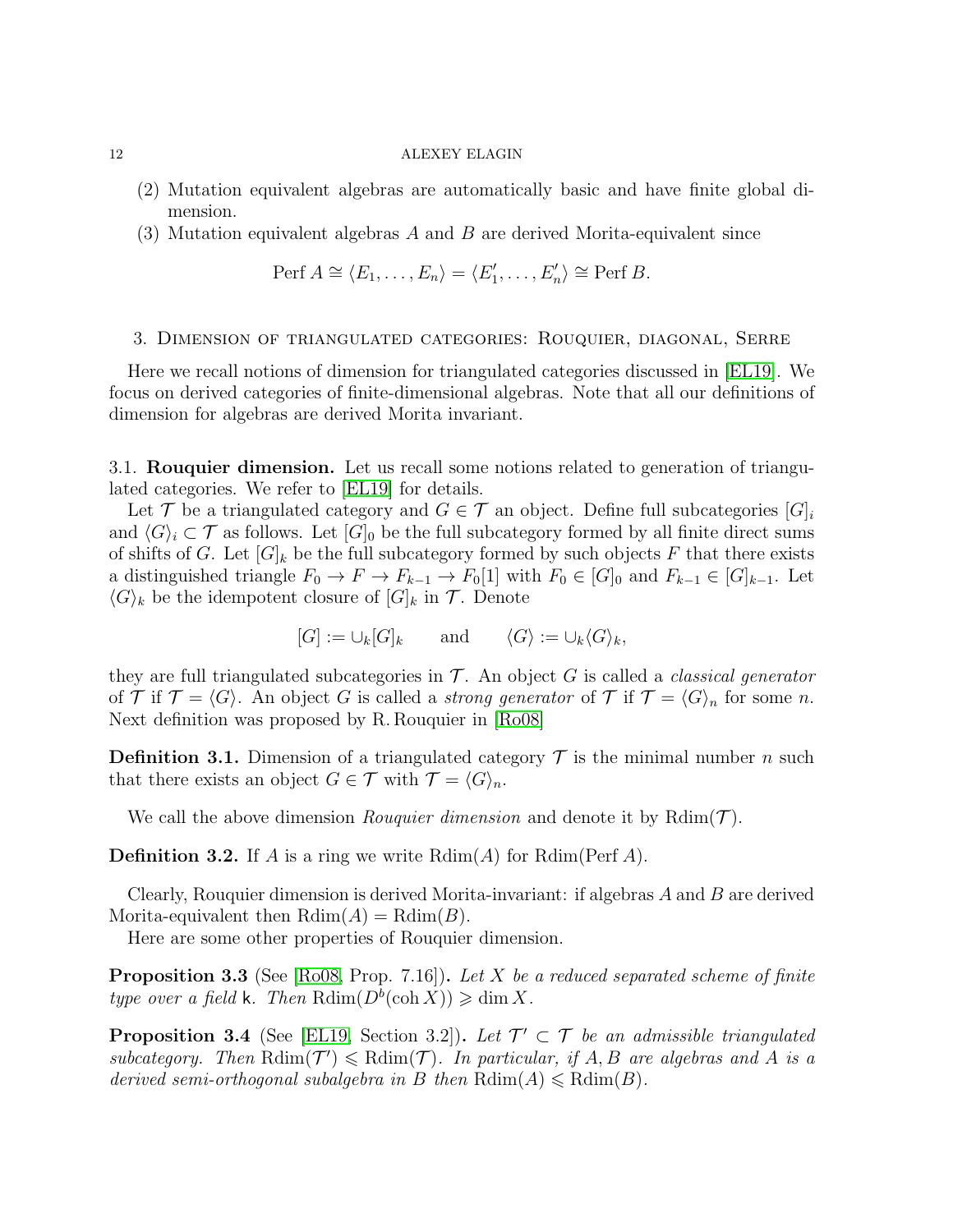3.2. Diagonal dimension. In [\[EL19\]](#page-38-0) the diagonal dimension of an enhanced triangulated category  $\mathcal T$  is defined as follows. Suppose  $\mathcal T \cong \operatorname{Perf} A$  where A is a dg algebra over k. Consider the bifunctor

$$
\boxtimes: \text{Perf } A^{\text{op}} \times \text{Perf } A \to \text{Perf } A^{\text{op}} \otimes_{\mathsf{k}} A.
$$

<span id="page-12-0"></span>**Definition 3.5.** Let A be a dg k-algebra (or just a k-algebra). Diagonal dimension of Perf A is the minimal integer n such that for some objects  $F \in \text{Perf } A^{\text{op}}$ ,  $G \in \text{Perf } A$  the diagonal  $A^{\rm op} \otimes_k A$ -bimodule A belongs to  $\langle F \boxtimes G \rangle_n$ . We denote diagonal dimension of Perf A by  $\mathrm{Ddim}(A)$ .

Remark 3.6. It follows from Proposition 4.3 in [\[EL19\]](#page-38-0) and Theorem 3.2 in [\[Ke98\]](#page-38-13) that diagonal dimension is derived Morita-invariant for ordinary k-algebras  $A$  and  $B$ : if there is an equivalence Perf  $A \cong \text{Perf } B$  then  $\text{Ddim}(A) = \text{Ddim}(B)$ .

Also note that  $Ddim(A)$  is finite if and only if A is a smooth k-algebra, i.e., if  $A \in$  $\text{Perf}(A^{\text{op}} \otimes_{\mathsf{k}} A).$ 

Below we list some properties of diagonal dimension.

<span id="page-12-1"></span>**Proposition 3.7** (See [\[EL19,](#page-38-0) Prop. 4.10]). Let A be a k-algebra. Then Rdim(A)  $\leq$  $Ddim(A)$ .

<span id="page-12-3"></span>Proposition 3.8 (See [\[EL19,](#page-38-0) Prop. 4.8]). Let A and B be k-algebras. Then

 $\mathrm{Ddim}(A \otimes_k B) \leqslant \mathrm{Ddim}(A) + \mathrm{Ddim}(B).$ 

<span id="page-12-2"></span>**Proposition 3.9** (See [\[EL19,](#page-38-0) Prop. 4.12]). Let A and B be k-algebras such that A is a derived semi-orthogonal subalgebra of B (Definition [2.3\)](#page-9-2). Then  $Ddim(A) \leq Ddim(B)$ .

<span id="page-12-5"></span>Proposition 3.10. Let A be a finite-dimensional basic k-algebra of finite global dimension. Assume that Perf A has a full exceptional collection consisting of  $n + 1$  blocks:

$$
\text{Perf } A = \begin{pmatrix} E_{0,1}, & E_{1,1}, & \dots, & E_{n,1} \\ & \vdots & & \\ E_{0,d_0}, & E_{1,d_1}, & \dots, & E_{n,d_n} \end{pmatrix}.
$$

Then

 $Ddim(A) \leq n$ .

*Proof.* Follows from [\[EL19,](#page-38-0) Prop. 4.13], note that A is smooth.  $\square$ 

<span id="page-12-4"></span>Proposition 3.11. Let A be a finite-dimensional k-algebra with the radical R. Suppose the algebra  $A/R$  is separable over k (for example, this holds if k is perfect or if A is basic). Suppose that  $R^{d+1} = 0$ . Then for the  $A^{op} \otimes_k A$ -module A one has

$$
A \in \langle (A/R) \otimes_{\mathsf{k}} (A/R) \rangle_d \subset D(A^{\mathrm{op}} \otimes_{\mathsf{k}} A).
$$

In particular, if moreover A has finite global dimension then  $\text{Ddim}(A) \leq d$ .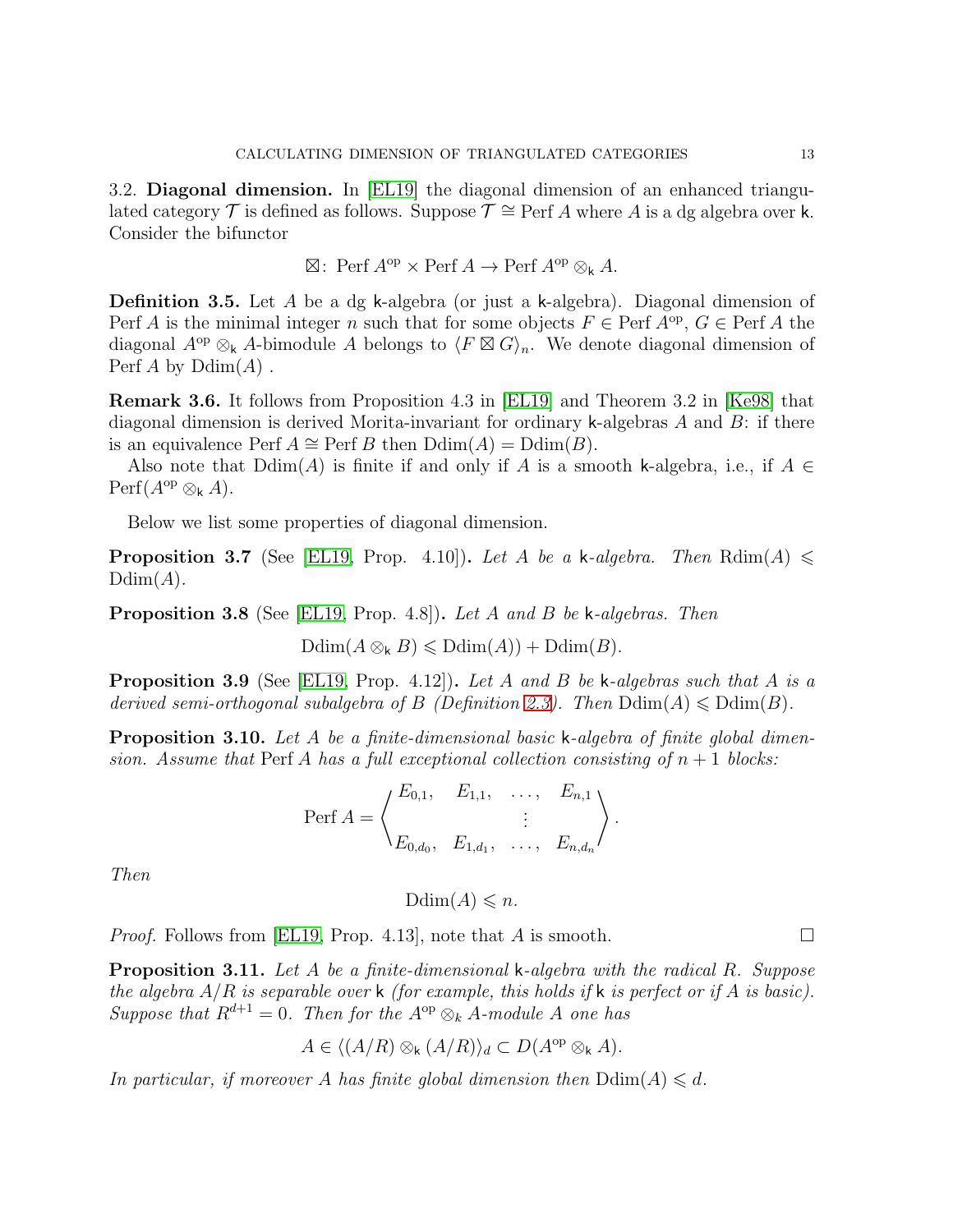*Proof.* Our assumptions imply that the algebra  $(A/R)^{op} \otimes_k (A/R)$  is semi-simple, see for example [\[FD93,](#page-38-14) Prop. 3.9].

Consider the filtration of the bimodule A

 $0 = R^{d+1} \subset R^d \subset R^{d-1} \subset \ldots \subset R^2 \subset R \subset A.$ 

For any quotient  $M_i := R^i/R^{i+1}$ ,  $i = 0, \ldots, d$ , one has  $R \cdot M_i = M_i \cdot R = 0$ . Hence  $M_i$  is an  $(A/R)^{op} \otimes_{\mathsf{k}} (A/R)$ -module. Since  $(A/R)^{op} \otimes_{\mathsf{k}} (A/R)$  is a semi-simple algebra, we have  $M_i \in \langle (A/R) \otimes_k (A/R) \rangle_0$ . Now it follows that  $A \in \langle (A/R) \otimes_k (A/R) \rangle_d$ .

If A has finite global dimension then  $A/R \in \text{Perf } A$ , Perf  $A^{\text{op}}$  and thus  $\text{Ddim}(A) \leq d$ by Definition [3.5.](#page-12-0)

<span id="page-13-0"></span>**Lemma 3.12** (See [\[EL19,](#page-38-0) Prop. 4.15]). Let A be a finite-dimensional basic k-algebra, then  $\text{Ddim}(A) \leq \text{gldim}(A)$ .

*Proof.* Denote  $n := \text{gldim}(A)$ . Since A is basic, we have  $\text{End}_A(M) = k$  for any simple A-module. Hence assumptions of Lemma 7.2 in [\[Ro08\]](#page-38-12) are satisfied and the projective dimension of  $A^{\rm op} \otimes_{\mathsf{k}} A$ -module A is n. Since any finitely generated projective  $A^{\rm op} \otimes_{\mathsf{k}} A$ A-module is in  $\langle A \otimes_k A \rangle_0$ , it follows that  $A \in \langle A \otimes_k A \rangle_n$ . Thus  $\text{Ddim}(A) \leq n$  by Definition [3.5.](#page-12-0)

3.3. Serre dimension. Recall that a functor  $S: \mathcal{T} \to \mathcal{T}$  on a k-linear Hom-finite triangulated category is called a Serre functor if there exists a functorial isomorphism

$$
Hom(X, Y) \cong Hom(Y, S(X))^*
$$

for all  $X, Y \in \mathcal{T}$ . Such functor is unique up to an isomorphism if exists.

Let A be a finite-dimensional basic k-algebra of finite global dimension. That is, A is isomorphic to some path algebra with relations of a finite quiver. Then the Serre functor on Perf A (which is equivalent to  $D^b$ (mod–A) in this case) is given by

$$
S(X) = X \otimes_A^L A^*,
$$

where  $A^* = \text{Hom}_k(A, k)$  is treated as an  $A^{\text{op}} \otimes A$ -bimodule. We call  $A^*$  the *Serre bimodule*. Decomposition  $A = \bigoplus_i Ae_i = \bigoplus_i Q_i$  of left A-modules yields decomposition  $A^* = \bigoplus_i A^* =$  $\oplus I_i$  of right a-modules. In particular,

(3.1) 
$$
S(P_i) = P_i \otimes_A^L A^* \cong e_i A \otimes_A A^* \cong e_i A^* \cong I_i.
$$

In [\[EL19\]](#page-38-0) the authors define Serre dimension for arbitrary triangulated category  $\mathcal T$  with a classical generator G and a Serre functor S. First we make the following notation.

<span id="page-13-2"></span>**Definition 3.13.** For a graded vector space  $V$  we denote

<span id="page-13-1"></span>
$$
\inf V := \inf \{ i \mid V^i \neq 0 \}, \qquad \sup V := \sup \{ i \mid V^i \neq 0 \}.
$$

Also we denote  $w(V) := \sup V - \inf V$ .

Similarly, for a complex C we put inf  $C := \inf H^{\bullet}(C)$ ,  $\sup C := \sup H^{\bullet}(C)$ .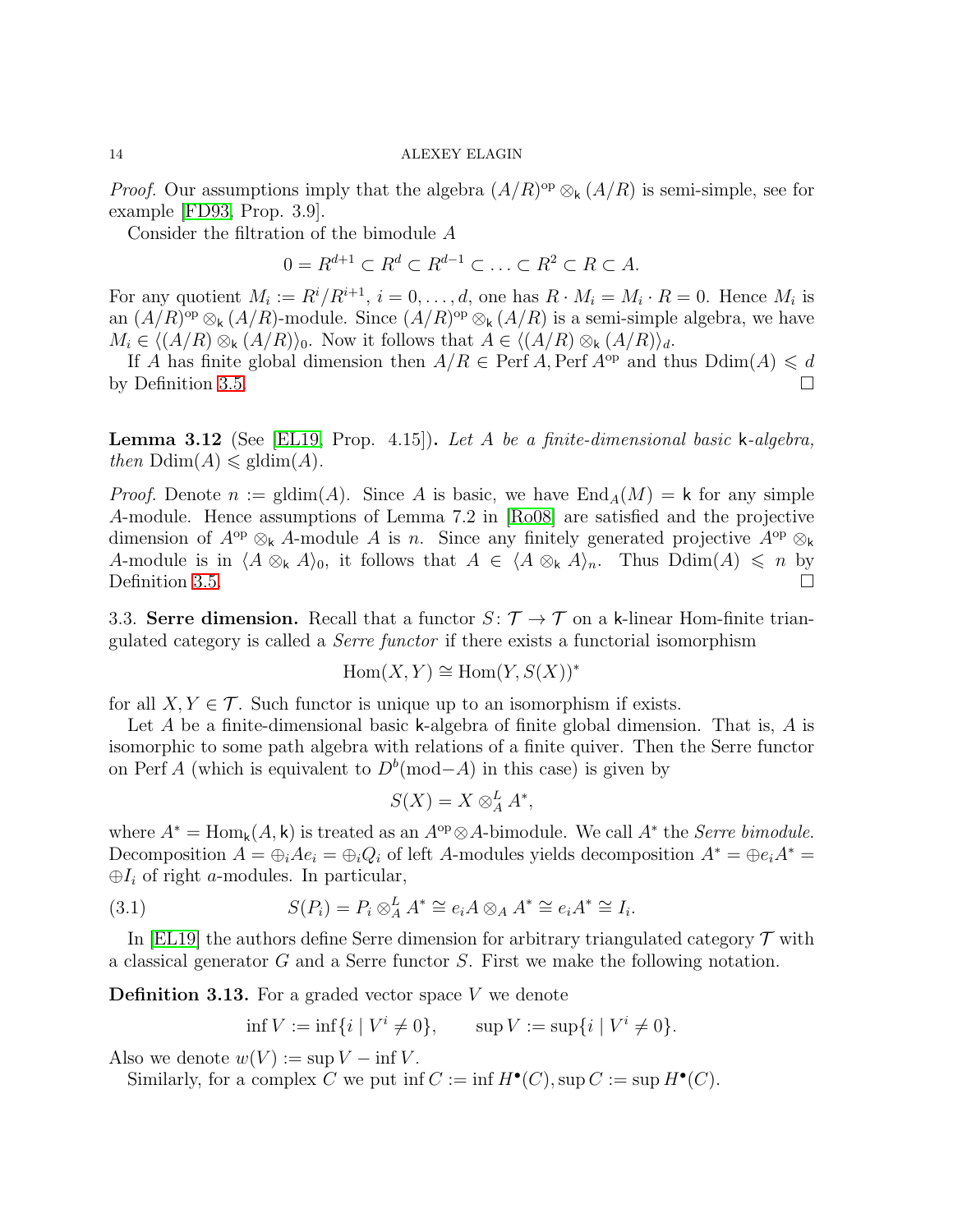By the definition, the upper Serre dimension and the lower Serre dimension of  $\mathcal T$  are

$$
\underline{\text{Sdim}}(\mathcal{T}) := \liminf_{m \to +\infty} \frac{-\sup \text{Hom}^{\bullet}(G, S^{m}(G))}{m}, \qquad \overline{\text{Sdim}}(\mathcal{T}) := \limsup_{m \to +\infty} \frac{-\inf \text{Hom}^{\bullet}(G, S^{m}(G))}{m}.
$$

We refer to [\[EL19\]](#page-38-0) for the motivation and related discussions.

Suppose A is a finite-dimensional algebra, gldim(A) is finite,  $\mathcal{T} = \text{Perf } A$  and  $G = A$ . Then (see [\[EL19,](#page-38-0) Prop. 5.5]) the above definition boils down to (3.2)

<span id="page-14-0"></span>
$$
\underline{\text{Sdim}}(\text{Perf } A) = \lim_{m \to +\infty} \frac{-\sup((A^*)^{\otimes_A^L m})}{m}, \qquad \overline{\text{Sdim}}(\text{Perf } A) = \lim_{m \to +\infty} \frac{-\inf((A^*)^{\otimes_A^L m})}{m},
$$

where  $(A^*)^{\otimes_A^L m} = A^* \otimes_A^L A^* \otimes_A^L \ldots \otimes_A^L A^*$  is the *m*-th derived tensor power of the Serre bimodule. For such algebras we will simply write  $\overline{\text{Sdim}}(A)$  and  $\underline{\text{Sdim}}(A)$  instead of Sdim(Perf A) and Sdim(Perf A).

One has the following bounds, see [\[EL19,](#page-38-0) Rem. 5.4, Rem. 5.10, Prop. 5.13].

<span id="page-14-3"></span>**Proposition 3.14.** Let A be a finite-dimensional algebra of finite global dimension. Then

$$
0 \leqslant \underline{\text{Sdim}}(A) \leqslant \overline{\text{Sdim}}(A) \leqslant \underline{\text{gldim}}(A).
$$

We point out that derived Morita-equivalent algebras have equal upper and lower Serre dimensions. Indeed, dimension is defined in categorical terms.

Recall the following definition

**Definition 3.15.** Triangulated k-linear category  $\mathcal T$  with a Serre functor S is called  $\frac{m}{n}$ . fractionally Calabi-Yau (or fractionally CY) if the iterated Serre functor  $S<sup>n</sup>$  is isomorphic to the shift functor  $[m]$ . We say that a k-algebra A is  $\frac{m}{n}$ -fractionally Calabi-Yau if such is the category Perf A.

<span id="page-14-1"></span>**Lemma 3.16.** Let  $A, B$  be two basic finite-dimensional k-algebras of finite global dimension. Suppose A is  $\frac{m_a}{n_a}$ -fractionally CY and B is  $\frac{m_b}{n_b}$ -fractionally CY. Then  $A \otimes_k B$  is a  $m_a n_b + m_b n_a$  $\frac{n_b+m_b n_a}{n_a n_b}$ -fractionally CY algebra.

*Proof.* Let  $C := A \otimes_k B$ . Since A, B are basic, C is also basic and has finite global dimension by [\[Au55,](#page-38-11) Th. 16]. Now the statement follows from isomorphisms

$$
(A^*)^{\otimes_A^L n_a} \cong A[m_a], \quad (B^*)^{\otimes_B^L n_b} \cong B[m_b], \quad (C^*)^{\otimes_C^L i} \cong (A^*)^{\otimes_A^L i} \otimes_k (B^*)^{\otimes_B^L i}
$$
  
for any  $i \ge 1$ .

For a fractionally CY algebra, the Serre dimension can be easily computed, we have

<span id="page-14-2"></span>Proposition 3.17. Let A be a finite-dimensional algebra of finite global dimension. Suppose A is a  $\frac{m}{n}$ -fractionally CY algebra. Then

$$
\underline{\text{Sdim}}(A) = \overline{\text{Sdim}}(A) = \frac{m}{n}.
$$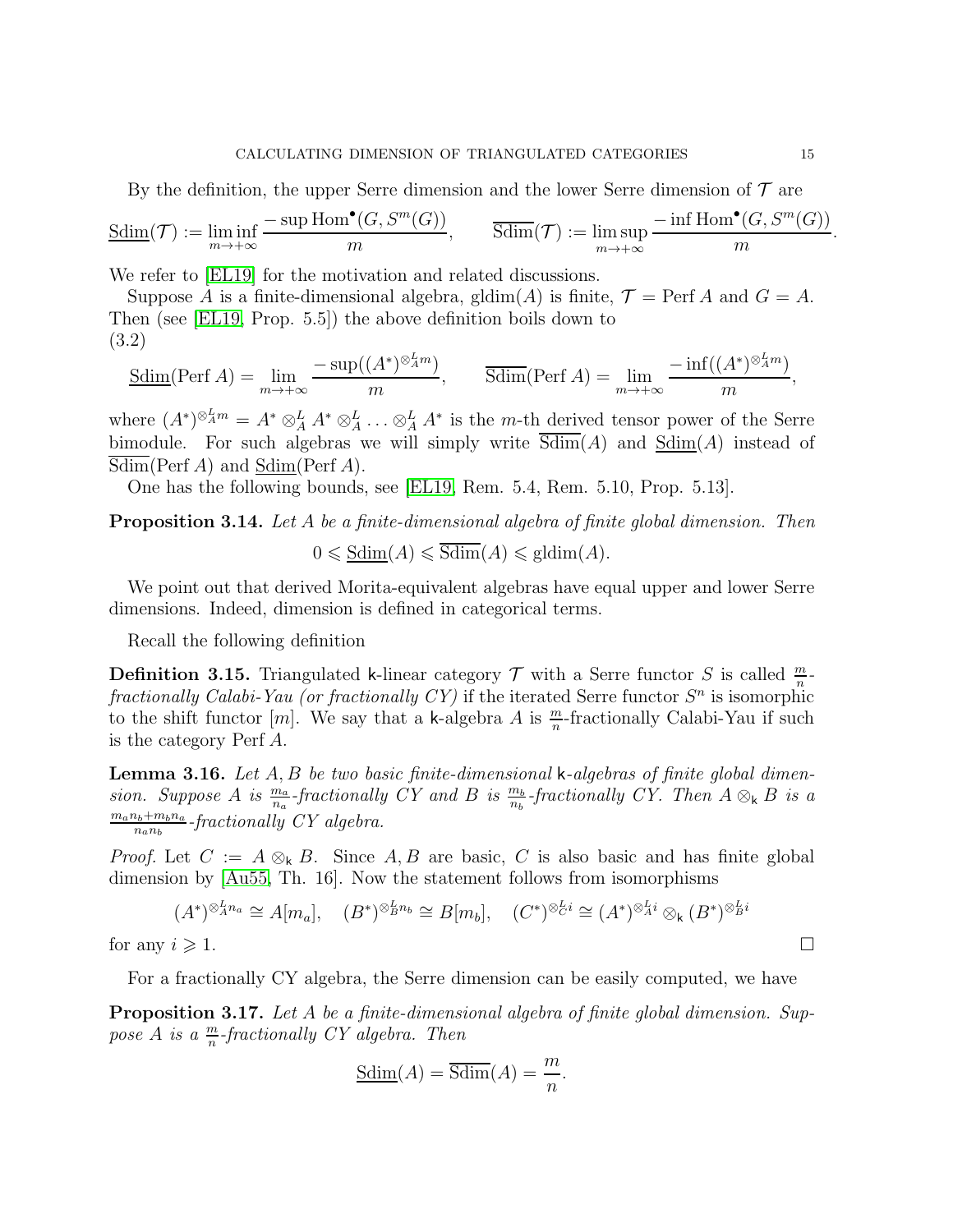*Proof.* For any  $j > 0$  one has  $(A^*)^{\otimes_A^L j n} \cong A[jm]$ . Therefore

$$
\inf(A^*)^{\otimes_A^L j n} = \sup(A^*)^{\otimes_A^L j n} = -jm.
$$

The statement clearly follows from  $(3.2)$ .

The next lemma follows easily from the classification of categories with Rouquier dimension zero, see [\[EL19,](#page-38-0) Th. 3.7]. We prefer to give a simple independent proof.

<span id="page-15-1"></span>**Lemma 3.18.** Let  $\mathcal T$  be an Ext-finite triangulated k-linear category with a Serre functor. Assume  $\mathcal T$  is connected (=indecomposable into direct product). Suppose Rdim( $\mathcal T$ ) = 0, then  $Sdim(\mathcal{T}) = \overline{Sdim}(\mathcal{T})$ .

*Proof.* By Krull-Schmidt theory, any object in  $\mathcal T$  is a direct sum of indecomposable objects, and there are only finitely many indecomposable objects in  $\mathcal T$  up to a shift. It follows that for any indecomposable object M there exist some  $n(M) > 0$  and  $m(M)$  such that  $S^{n(M)}(M) \cong M[m(M)]$ . Taking a certain multiple we can assume that  $n(M) =: n$  does not depend on M.

Now let  $M_1, M_2 \in \mathcal{T}$  be indecomposable and  $m(M_1) \neq m(M_2)$ . We claim that  $\text{Hom}^{\bullet}(M_1, M_2) = 0.$  Indeed,

$$
Hom^{i}(M_1, M_2) \cong Hom^{i}(S^{n}(M_1), S^{n}(M_2)) \cong Hom^{i}(M_1[m(M_1)], M_2[m(M_2)]) =
$$
  
= Hom<sup>i+m(M\_2)-m(M\_1)(M\_1, M\_2)</sup>

and iterating we get

$$
Homi(M1, M2) \cong Homi+t(m(M2)-m(M1))(M1, M2)
$$

for any  $t \geq 0$ . Since  $\mathcal T$  is Ext-finite, this is possible only if  $\text{Hom}^i(M_1, M_2) = 0$  for all i. We get a direct product decomposition

$$
\mathcal{T} \cong \prod_{m \in \mathbb{Z}} \langle M \mid M \text{ indecomposable}, m(M) = m \rangle.
$$

Since  $\mathcal T$  is connected we get that all indecomposable objects  $M \in \mathcal T$  have the same value  $m(M) =: m$ . It follows from definitions now that  $\underline{\text{Sdim}} \mathcal{T} = \overline{\text{Sdim}} \mathcal{T} = \frac{m}{n}$ n . — Первый проста в серверності в серверності в серверності в серверності в серверності в серверності в сервер<br>Перверності в серверності в серверності в серверності в серверності в серверності в серверності в серверності

## 4. Path algebras

<span id="page-15-0"></span>Let  $\Gamma$  be a connected quiver with no oriented cycles. Let  $A = k\Gamma$  be its path algebra. Then A is finite-dimensional and gldim $(A) = 1$  (unless  $\Gamma$  has no arrows and then gldim(A)=0). Recall that we have Perf  $A \cong D^b(\text{mod}-A)$ .

Properties of the category Perf A are quite different in two cases: Dynkin quivers (such that the underlying graph is of Dynkin types  $A_n, D_n$  or  $E_6, E_7, E_8$ ) and non-Dynkin quivers.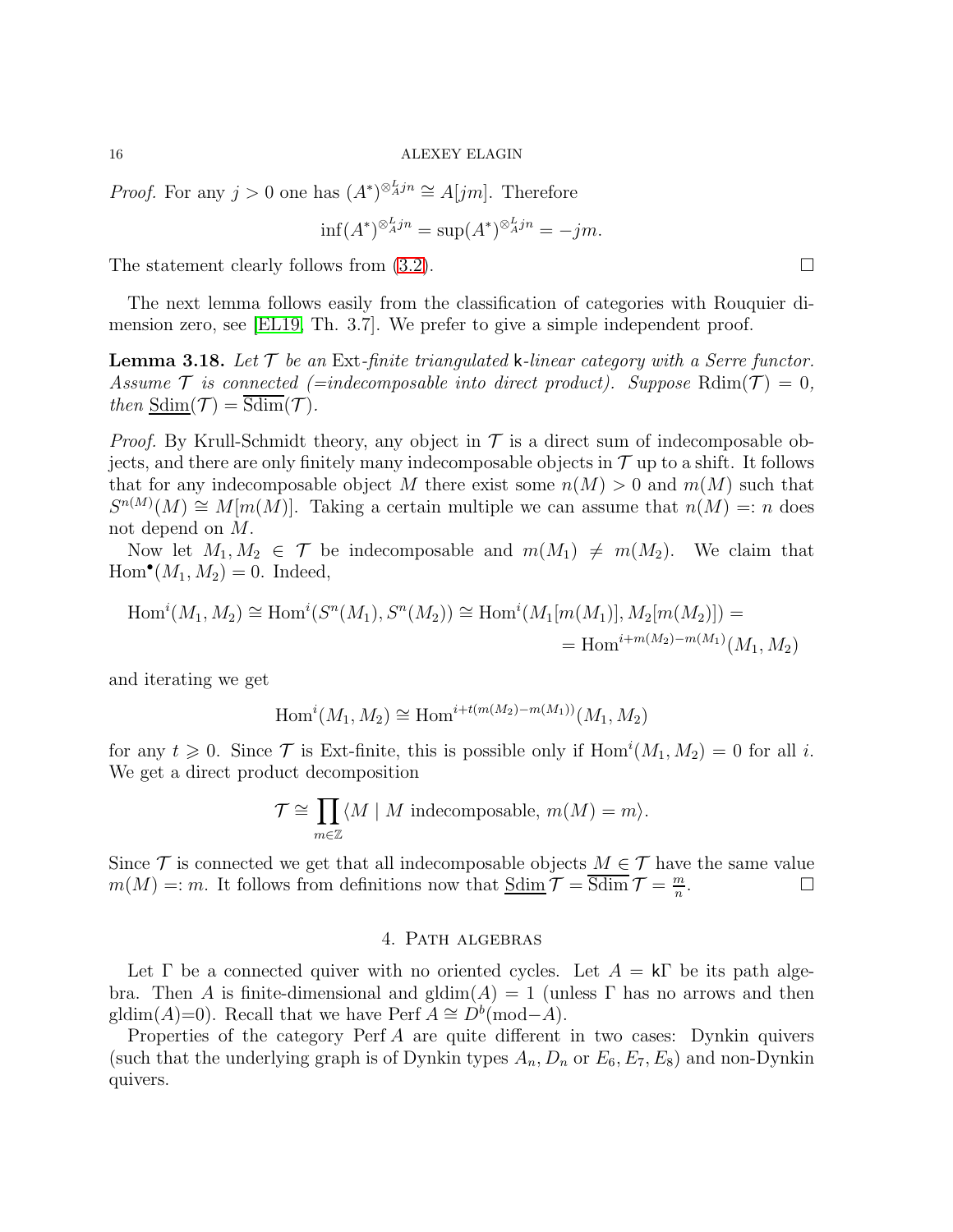<span id="page-16-0"></span>**Proposition 4.1** (See [\[HI11,](#page-38-15) Prop. 3.1] or [\[MY01,](#page-38-16) Theorem 4.1]). Let  $\Gamma$  be a Dynkin quiver. Then the category Perf kΓ is  $\frac{h-2}{h}$ -fractionally Calabi-Yau:  $S^h \cong [h-2]$ , where h is the Coxeter number of  $\Gamma$ , see table

|                      |                          | $\overline{ }$ | $\overline{a}$ |  |
|----------------------|--------------------------|----------------|----------------|--|
| $\boldsymbol{\iota}$ | $\overline{\phantom{a}}$ | .,             |                |  |

Hence

$$
\underline{\text{Sdim}}(\mathsf{k}\Gamma) = \overline{\text{Sdim}}(\mathsf{k}\Gamma) = \frac{h-2}{h}.
$$

The following Proposition is contained essentially in [\[DHKK13,](#page-38-17) Lemma 2.15].

<span id="page-16-2"></span>**Proposition 4.2.** Let  $\Gamma$  be a connected non-Dynkin quiver and  $A = k\Gamma$ . Then one has

$$
\underline{\text{Sdim}}(A) = \text{Sdim}(A) = 1.
$$

*Proof.* Let M be an indecomposable module, then  $S(M) \in \text{mod}-A$  if M is projective and  $S(M) \in \text{ (mod-}A)[1]$  otherwise. Therefore  $S^k(M) = M_k[n_k]$  for all  $k \geq 1$  and some modules  $M_k$ . Suppose also that M is projective, then  $S(M)$  is injective. It is known (see, for example, [\[Ri84,](#page-38-3) 2.1.14]) that the preprojective and preinjective components of the Auslander-Reiten quiver of mod−A do not intersect. It follows that none of the modules  $M_k, k \geq 1$  are projective. Hence,  $S(M_k) \cong M_{k+1}[1]$  and  $n_k = k-1$  for  $k \geq 1$ . It follows that the complex  $(A^*)^{\otimes_A^L k}$  of  $A^{\rm op} \otimes A$ -bimodules is a bimodule shifted by  $k-1$ . Consequently,  $Sdim(A) = Sdim(A) = 1$  by [\(3.2\)](#page-14-0).

We collect the properties of Perf kΓ (mostly well-known) in the following two propositions.

<span id="page-16-1"></span>**Proposition 4.3.** Let  $\Gamma$  be a connected quiver with no oriented cycles and  $A = k\Gamma$ . The following conditions are equivalent:

- (1)  $\Gamma$  is a Dynkin quiver;
- (2) there exists finitely many indecomposable finitely generated A-modules;
- (3) there exists finitely many indecomposable objects in Perf  $A$  up to a shift;
- (4)  $Rdim(A) = 0;$
- (5) A is a fractionally Calabi-Yau algebra;
- (6)  $Sdim(A) = Sdim(A) < 1$ .

*Proof.* We sketch the proofs or recall the reference for the convenience of the reader.

Equivalence  $(1) \iff (2)$  is a classical result by P. Gabriel.

Equivalence  $(2) \iff (3)$  holds because any complex of A-modules is isomorphic to the direct sum of its cohomology.

Equivalence (3)  $\Longleftrightarrow$  (4) holds because  $D^b$ (mod-A) has Krull-Schmidt property: decomposition of objects into indecomposable summands is unique.

Implications  $(1) \implies (5),(6)$  are by Proposition [4.1.](#page-16-0)

Implications  $(5),(6) \implies (1)$  follow from Proposition [4.2.](#page-16-2) Briefly, suppose  $\Gamma$  is non-Dynkin. Then for any indecomposable projective module P we have  $S^k(P) = M_k[k-1]$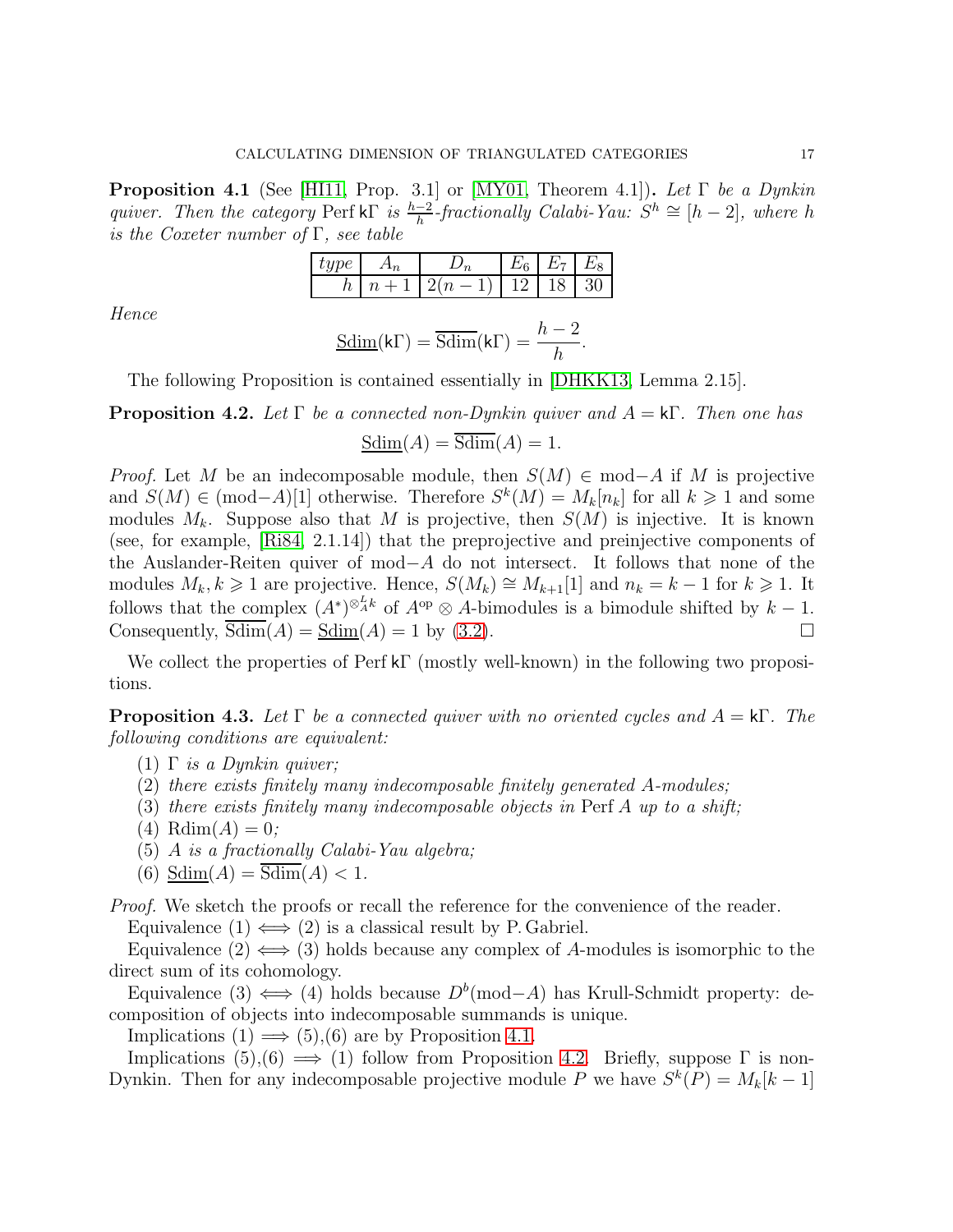for all  $k \geq 1$  and some modules  $M_k$ . Hence,  $\overline{\text{Sdim}}(A) = 1$  and A is not fractionally Calabi-Yau.

The same arguments also prove

<span id="page-17-0"></span>**Proposition 4.4.** Let  $\Gamma$  be a connected quiver with no oriented cycles and  $A = k\Gamma$ . The following conditions are equivalent:

- (1)  $\Gamma$  is not a Dynkin quiver;
- (2) there exist infinitely many indecomposable finitely generated A-modules;
- (3) Rdim $(A) = 1$ ;
- (4) A is not a fractionally Calabi-Yau algebra;
- (5)  $Sdim(A) = Sdim(A) = 1$ .

For diagonal dimension we have

<span id="page-17-1"></span>**Proposition 4.5.** Let  $\Gamma$  be a quiver without oriented cycles. Then  $\text{Ddim}(k\Gamma) = 1$  if  $\Gamma$ has at least one arrow, and 0 otherwise.

*Proof.* It follows from Lemma [3.12](#page-13-0) that  $Ddim(k\Gamma) \leq \text{gldim}(k\Gamma) \leq 1$ . To finish the proof, we use classification of categories with diagonal dimension zero, see [\[EL19,](#page-38-0) Prop. 4.6].  $\Box$ 

We recall a notion of reflections, see [\[BGP73\]](#page-38-18). Let  $v \in \Gamma_0$  be a *source* (resp.  $u \in \Gamma_0$  be a sink): it means that there are no arrows pointing at v (resp. starting at u). Let  $s_v^{\dagger} \Gamma$ (resp.  $s_u^-\Gamma$ ) be the quiver obtained from  $\Gamma$  by inverting all arrows starting at v (resp. ending at  $u$ ).

<span id="page-17-2"></span>**Theorem 4.6** (See [\[BGP73\]](#page-38-18)). In the above notations the algebras  $k\Gamma$ ,  $k(s_v^+\Gamma)$  and  $k(s_u^-\Gamma)$ are mutation-equivalent.

*Proof.* We sketch the proof for  $\mathsf{k}(s_v^+\Gamma)$ . Let  $P_i$ ,  $i \in \Gamma_0$  be the indecomposable projective modules. Denote

$$
P'_v := Cone\left(P_v \to \bigoplus_{a \in \Gamma_1 : s(a) = v} P_{t(a)}\right).
$$

Let  $P'_i := P_i$  for  $i \neq v$ . Consider the collection of objects  $(P'_i)_{i \in \Gamma_0}$  in  $D^b(\text{mod}-k\Gamma)$ with  $P'_v$  put the last. One checks that this collection is full and strong exceptional and  $\text{End}(\bigoplus_{i} P'_{i}) \cong \mathsf{k}(s_v^+ \Gamma)$ . Also one checks that  $P'_{v} = R_{P_i, i \neq v}(P_{v})[1]$  (see [\(2.2\)](#page-8-0)), therefore the algebra  $\mathsf{k}(s_v^+\Gamma)$  is mutation-equivalent to  $\mathsf{k}\Gamma$  by definition.

Operations  $s^+$  and  $s^-$  are called *reflections*. The following corollary will be needed for studying examples in Section [7.](#page-24-0)

<span id="page-17-3"></span>Corollary 4.7. Let  $\Gamma$  be a tree and  $\Gamma'$  be a quiver obtained from  $\Gamma$  be inverting some arrows. Then kΓ is mutation-equivalent to kΓ ′ . In particular, kΓ is derived Moritaequivalent to kΓ ′ .

Proof. It follows from Theorem [4.6](#page-17-2) since Γ' can be obtained from Γ by several reflections.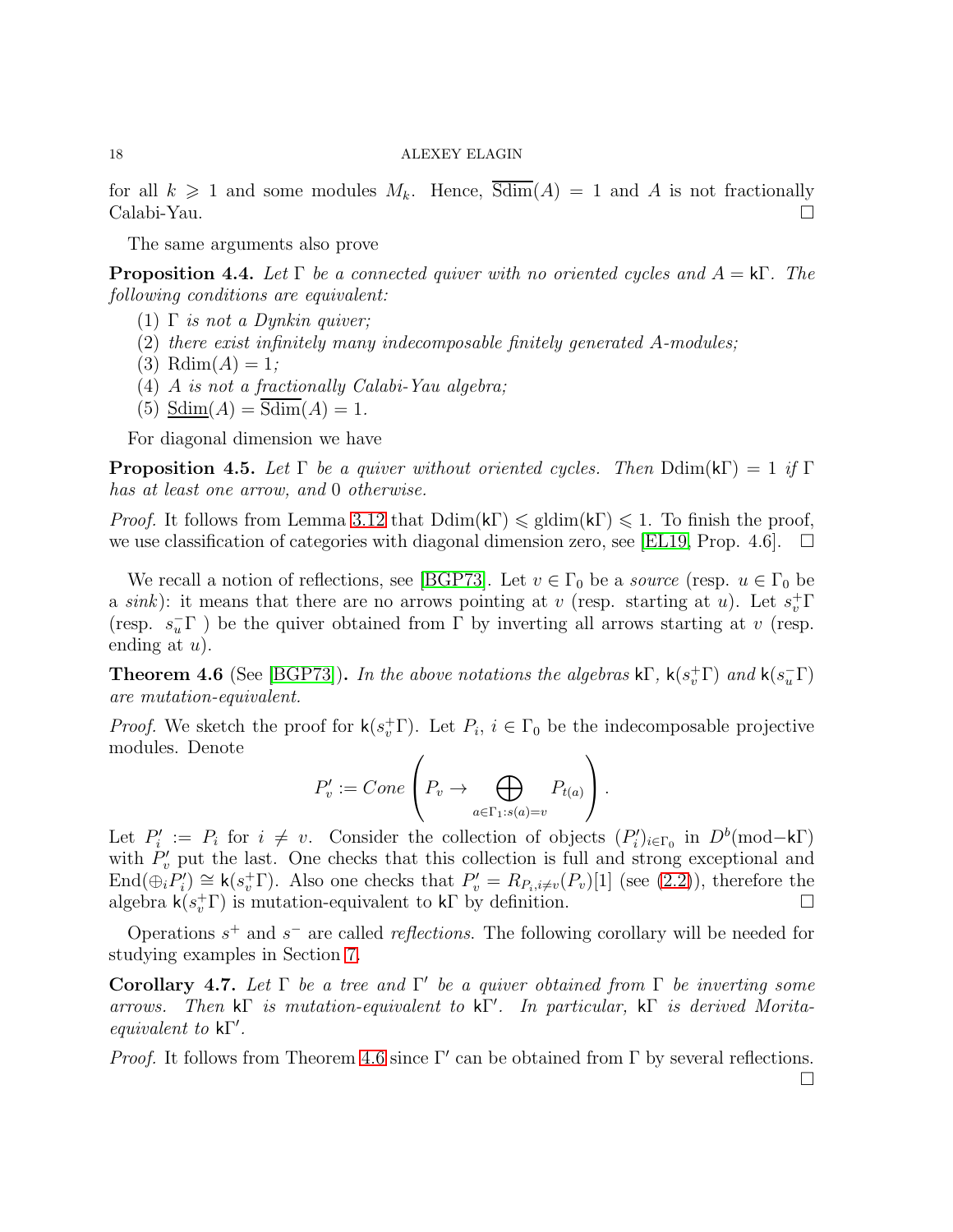#### 5. Path algebras of ordered quivers with relations

<span id="page-18-0"></span>Let  $\Gamma$  be an ordered quiver and  $A = k\Gamma/I$  be a path algebra with relations. In this section we present some general facts about dimension of such algebras.

In contrast with path algebras without relations, the lower and upper Serre dimension may be not equal, as examples from Section [9](#page-33-0) demonstrate. What is good, Serre dimensions of such algebras are positive.

<span id="page-18-1"></span>**Proposition 5.1.** Let A be a path algebra of a nontrivial connected ordered quiver  $\Gamma$ modulo some relations. Then  $Sdim(A) > 0$ . To be more precise, let  $l(\Gamma)$  be the length of  $\Gamma$ , then  $\underline{\text{Sdim}}(A) \geqslant \frac{1}{r}$  $\frac{1}{r}$ , where  $r = l(\Gamma) + 2$ .

*Proof.* Clearly,  $H^0((A^*)^{\otimes_{A}^{L}r}) = (A^*)^{\otimes_{A}r} = 0$ , where the last equality is by Lemma [5.3](#page-18-2) below. Then  $\sup((A^*)^{\otimes_A^L r}) \leq -1$  and hence  $\sup((A^*)^{\otimes_A^L rk}) \leq -k$ . Now the claim follows from  $(3.2)$ .

Remark 5.2. There exist finite-dimensional algebras of finite global dimension which are not Morita-equivalent (and moreover are not derived Morita-equivalent) to a path algebra with relations in an ordered quiver. Indeed, the algebra A from Example [9.4](#page-36-0) has  $Sdim(A) = 0$  what contradicts to Proposition [5.1.](#page-18-1)

<span id="page-18-2"></span>**Lemma 5.3.** Let A be a path algebra of a nontrivial connected ordered quiver  $\Gamma$  modulo some relations. Let  $l(\Gamma)$  be the length of  $\Gamma$ . Then one has

$$
(A^*)^{\otimes_A r} = A^* \otimes_A \ldots \otimes_A A^* = 0,
$$

where  $r = l(\Gamma) + 2$ .

*Proof.* Recall that by assumptions  $\Gamma_0$  is partially ordered such that for any arrow  $a \in \Gamma_1$ one has  $s(a) < t(a)$ . Also recall that we treat  $A^* = \text{Hom}_k(A, k)$  as an  $A^{\text{op}} \otimes A$ -module with the multiplication

$$
(a \cdot f \cdot b)(x) := f(bxa), \text{ where } a, b, x \in A, f \in A^*.
$$

Denote  $(A^*)_{ij} := e_i \cdot A^* \cdot e_j$  for any  $i, j \in \Gamma_0$ . One can easily see that  $(A^*)_{ij} = (A_{ji})^*$ , thus  $(A^*)_{ij} = 0$  unless  $i \leq j$ . Clearly, for  $f \in (A^*)_{ij}$  and  $a \in A_{kl}$  one has

$$
fa \in (A^*)_{il}, \qquad fa = 0 \quad \text{if} \quad j \neq k,
$$

and similarly

<span id="page-18-3"></span>
$$
af \in (A^*)_{kj}, \qquad af = 0 \quad \text{if} \quad l \neq i.
$$

Denote by  $e^i \in (A^*)_{ii}$  the element dual to  $e_i \in A_{ii}$ .

Let 
$$
i < j
$$
 be vertices and  $f \in (A^*)_{ij}$ ,  $a \in A_{ji}$  be such that  $f(a) = 1$ . Then

(5.1) 
$$
f \cdot a = e^i, \qquad a \cdot f = e^j.
$$

Indeed,  $e_k(fa)e_l = (e_k f) \cdot (ae_l) = 0$  unless  $k = i$  and  $i = l$ , therefore  $fa \in (A^*)_{ii}$ . Now  $(fa)(e_i) = f(ae_i) = f(a) = 1$ , hence  $fa = e^i$ . Similarly  $af = e^j$ .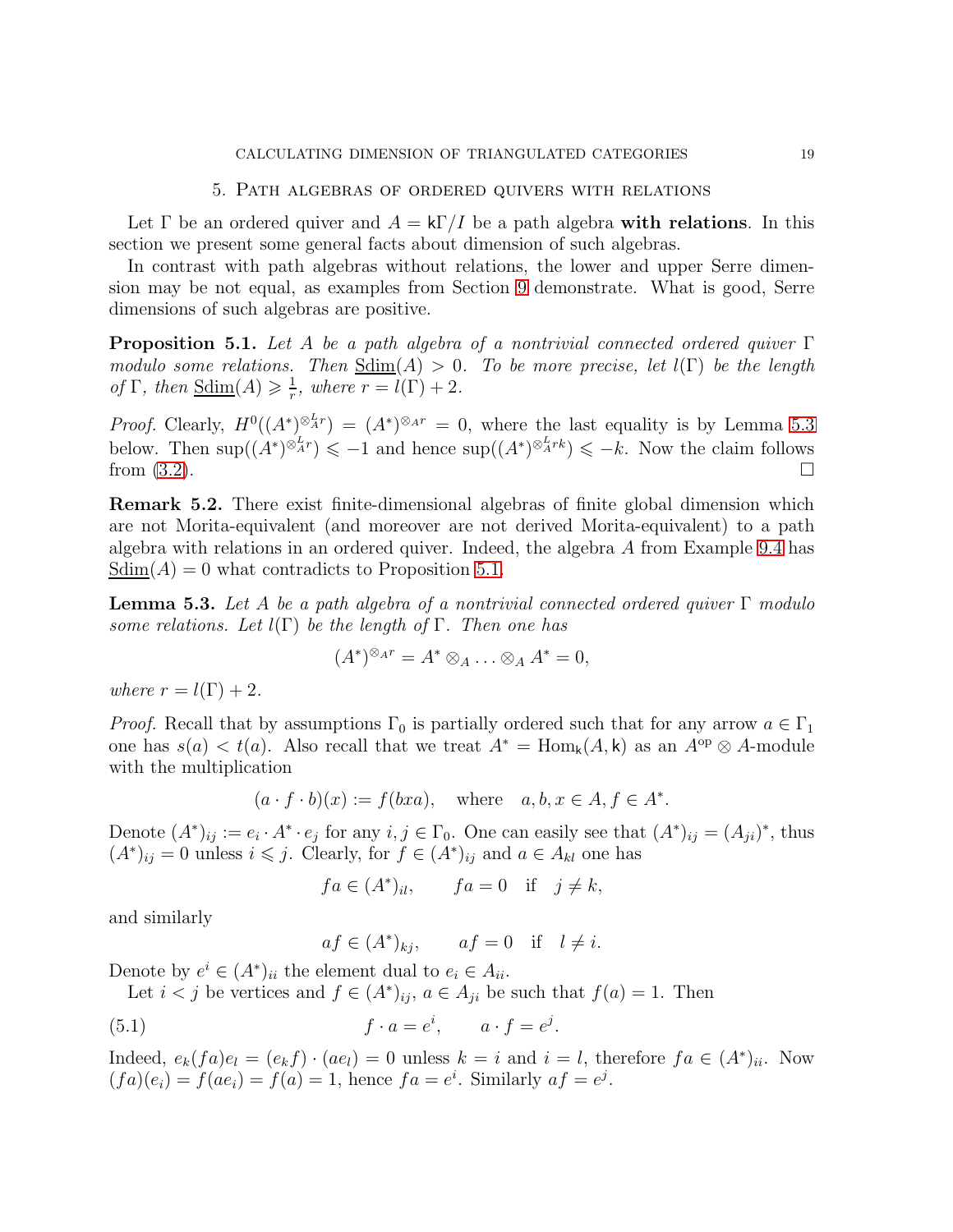We claim that for any  $f \in (A^*)_{ij}$  one has

(5.2) 
$$
e^i \otimes f = f \otimes e^j \in A^* \otimes_A A^*.
$$

Indeed, choose  $a \in A_{ji}$  such that  $f(a) = 1$ . Then we have

<span id="page-19-0"></span>
$$
e^i \otimes f = fa \otimes f = f \otimes af = f \otimes e^j,
$$

where the first and the last equalities are  $(5.1)$ , while the middle one is by the definition of  $\otimes_A$ .

Also we claim that for any  $i \in \Gamma_0$ 

(5.3) 
$$
e^i \otimes e^i = 0 \in A^* \otimes_A A^*.
$$

Indeed, since  $\Gamma$  is connected and nontrivial, there exists an arrow  $a \in \Gamma_1$  such that either  $s(a) = i$  or  $t(a) = i$ . In the first case let  $j := t(a)$ , choose  $f \in (A^*)_{ij} = (A_{ji})^*$  such that  $f(a) = 1$ . We have

<span id="page-19-1"></span>
$$
e^i \otimes e^i = fa \otimes e^i = f \otimes ae^i = 0,
$$

where the first equality is by [\(5.1\)](#page-18-3) and the third one is because  $ae^{i} \in (A^{*})_{ji} = 0$  (as  $j > i$ ). The case  $t(a) = i$  is treated similarly.

Now we check that  $(A^*)^{\otimes_{A} r} = 0$ . Indeed, consider any nonzero element

$$
f = f_1 \otimes f_2 \otimes \ldots \otimes f_r \in (A^*)^{\otimes_A r}.
$$

We can suppose that  $f_k$  are homogeneous:  $f_k \in (A^*)_{i_k j_k}$ .

First, we have  $j_k = i_{k+1}$  for all  $k = 1, \ldots, r-1$ . Indeed, otherwise

$$
f_k \otimes f_{k+1} = f_k e_{j_k} \otimes e_{i_{k+1}} f_{k+1} = f_k \otimes e_{j_k} e_{i_{k+1}} f_{k+1} = 0.
$$

Further, we can assume that  $i_1 \leq i_2 \leq \ldots \leq i_r \leq j_r$  (otherwise some  $f_k = 0$ ). Since the maximal length of a path in  $\Gamma$  is  $l(\Gamma)$  and  $r = l(\Gamma) + 2$ , it follows that for some  $p < q$ , we have  $i_p = j_p$  and  $i_q = j_q$ . Then (up to a constant)  $f_p = e^{i_{p+1}}$  and  $f_q = e^{i_q}$ .

Now we have

$$
f_p \otimes f_{p+1} \otimes \ldots \otimes f_{q-1} \otimes f_q = e^{i_{p+1}} \otimes f_{p+1} \otimes \ldots \otimes f_{q-1} \otimes e^{i_q} =
$$
  
=  $f_{p+1} \otimes e^{i_{p+2}} \otimes f_{p+2} \otimes \ldots \otimes f_{q-1} \otimes e^{i_q} = \ldots = f_{p+1} \otimes f_{p+2} \otimes \ldots \otimes f_{q-1} \otimes e^{i_q} \otimes e^{i_q} = 0.$   
where we use (5.2) and (5.3). It follows now that  $f = 0$ .

**Remark 5.4.** We point out that the "nilpotence degree"  $r = l(\Gamma) + 2$  of the Serre bimodule  $A^*$  provided by Lemma [5.3](#page-18-2) is in some cases the minimal possible. For example, let A be the path algebra of the linearly oriented quiver

$$
\Gamma_n: \qquad 1 \xrightarrow{d} 2 \xrightarrow{d} \dots \xrightarrow{d} n
$$

with relations  $d^2 = 0$ . Then one has  $S(P_i) \cong I_i \cong P_{i+1}$  for any  $i = 1, ..., n-1$ . It follows that  $S^{n}(P_1) \cong I_n$  and  $(A^*)^{\otimes_A n} \neq 0$ . Here we have  $l(\Gamma_n) = n - 1$ .

At the same time, the bound  $\underline{\text{Sdim}}(A) \geqslant \frac{1}{r}$  $\frac{1}{r}$  is almost never exact. In the above example we have  $\underline{\text{Sdim}}(A) = \overline{\text{Sdim}}(A) = \frac{n-1}{n+1}$  since A is derived Morita-equivalent to  $k\Gamma_n$ , see Proposition [4.1.](#page-16-0)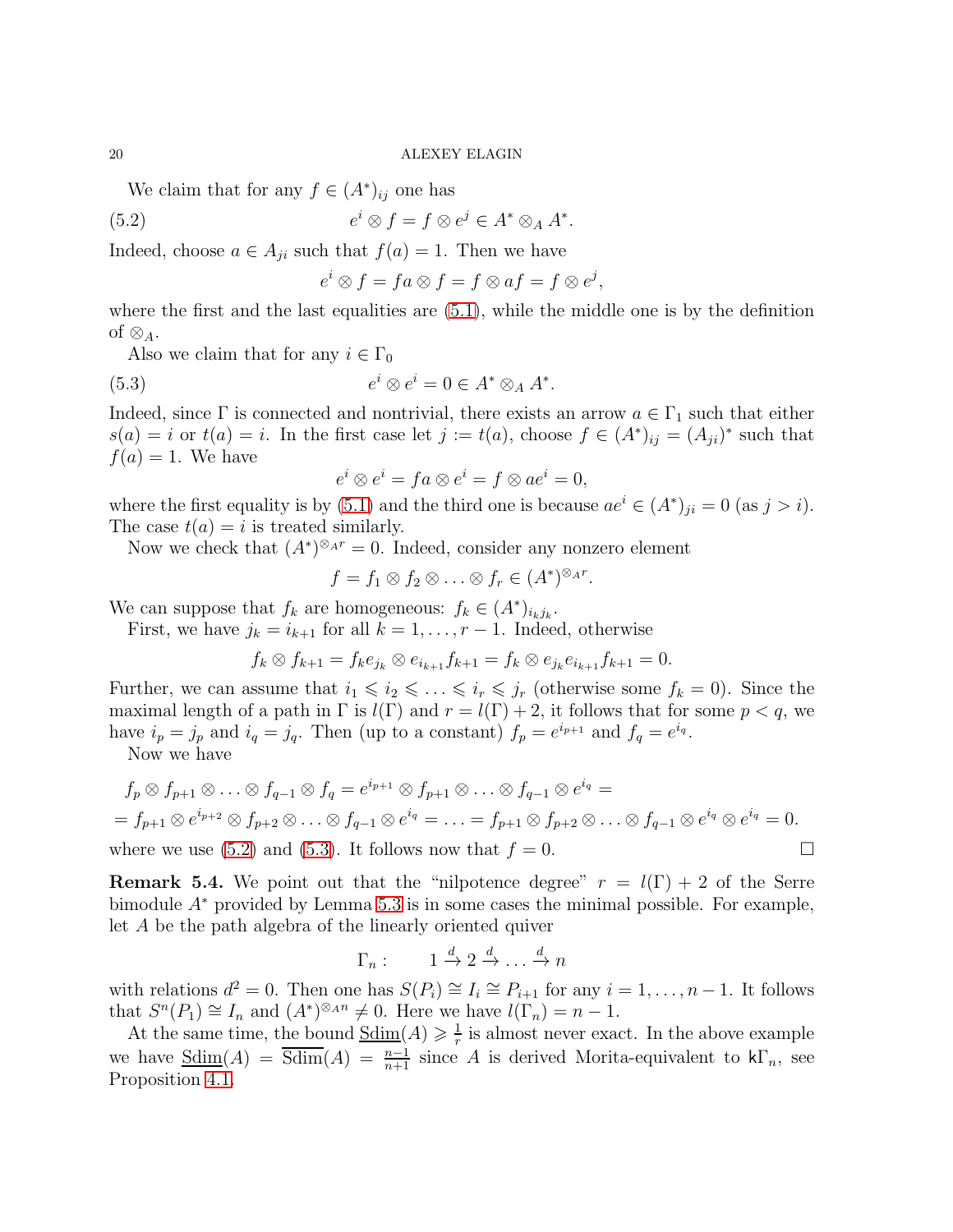For Rouquier dimension and diagonal dimension we have obvious

**Proposition 5.5.** Let  $\Gamma$  be an ordered quiver of length n. Let A be a path algebra of  $\Gamma$ modulo some relations. Then  $\mathrm{Rdim}(A) \leq \mathrm{Ddim}(A) \leq \mathrm{gldim}(A) \leq n$ .

*Proof.* It follows from Proposition [3.7](#page-12-1) and Lemma [3.12.](#page-13-0)

We will need the following lemma for studying our examples in Sections [7](#page-24-0) and [9.](#page-33-0)

<span id="page-20-1"></span>**Lemma 5.6.** Let  $\Gamma$  be an ordered quiver of length n, and  $A = k\Gamma/I$  for some ideal of relations. Let  $\Delta$  be a Dynkin quiver. Then  $\text{Rdim}(A \otimes k\Delta) \leq n$ .

*Proof.* The algebra  $A \otimes k\Delta$  is a path algebra of quiver  $\Gamma \times \Delta$  with some relations. Suppose  $\Gamma_0 = \sqcup_{i=0}^n \Gamma_{0,i}$ , where any arrow  $a \in \Gamma_1$  goes from  $\Gamma_{0,i}$  to  $\Gamma_{0,j}$  with  $i < j$ . Then  $(\Gamma \times \Delta)_0 =$  $\sqcup_{i=0}^n(\Gamma_{0,i}\times\Delta_0)$ . Let  $G_i$  be the full subquiver in  $\Gamma\times\Delta$  with vertices  $\Gamma_{0,i}\times\Delta_0$ . Any arrow in  $(\Gamma \times \Delta)$ <sub>1</sub> goes from  $G_i$  to  $G_j$  with  $i \leq j$ . Moreover, any  $G_i$  is a disjoint union of several copies of  $\Delta$ . Let  $\mathcal{B}_i$  denote the subcategory  $\langle P_v \rangle_{v \in G_i} \subset \text{Perf}(A \otimes k\Delta)$  generated by projective modules. Note that there are no relations on paths in  $\Gamma \times \Delta$  lying in "slices" of the form  $v \times \Delta$ ,  $v \in \Gamma_0$ . Therefore

$$
\mathcal{B}_i \cong \text{Perf } kG_i \cong \text{Perf } k(\Delta \sqcup \ldots \sqcup k\Delta) \cong (\text{Perf } k\Delta) \times \ldots \times (\text{Perf } k\Delta)
$$

and thus  $\mathcal{B}_i$  has Rouquier dimension 0, see Proposition [4.3.](#page-16-1) Also we have a semi-orthogonal decomposition

$$
\mathrm{Perf}(A\otimes \mathsf{k}\Delta)=\langle \mathcal{B}_0,\mathcal{B}_1,\ldots,\mathcal{B}_n\rangle.
$$

<span id="page-20-0"></span>It follows that  $\text{Rdim}(A \otimes k\Delta) \leq n$ .

## 6. Orbifold projective lines and canonical algebras

Here we study orbifold projective lines or, equivalently, canonical algebras.

Let V be a two-dimensional k-vector space,  $\mathbb{P}^1_k = \mathbb{P}(V)$  be the projective line and  $Q_1, \ldots, Q_n \in \mathbb{P}(V)$  be different points. Let  $v_i \in V$  be corresponding vectors. For any collection of multiplicities  $r_1, \ldots, r_n \geq 2$  a weighted projective line  $\mathbb{X} = \mathbb{X}_{r_1Q_1,\ldots,r_nQ_n}$  is defined. Recall the definition following Geigle and Lenzing, see [\[GL87\]](#page-38-2).

Denote by L the abelian group generated by elements  $\bar{c}, \bar{x}_1, \ldots, \bar{x}_n$  with the relations  $\bar{c} - r_i \bar{x}_i = 0$  for  $i = 1, \ldots, n$ . Note that L is a partially ordered abelian group, its set of positive elements is  $\sum_i \mathbb{N} \bar{x}_i$ . Choose nonzero elements  $y_i \in V^*$  such that  $(y_i, v_i) = 0$  for  $i = 1, \ldots, n$ . Let S be the quotient algebra

$$
S := (S[V^*] \otimes_{\mathsf{k}} \mathsf{k}[X_1, \ldots, X_n])/(X_1^{r_1} - y_1, \ldots, X_n^{r_n} - y_n).
$$

Consider S as an L-graded algebra with the grading  $\deg(V^*) = \bar{c}$ ,  $\deg(X_i) = \bar{x}_i$ . Let  $\text{mod}^L(S)$  and  $\text{mod}_0^L(S)$  denote the abelian categories of finitely generated L-graded Smodules and L-graded S-modules of finite length respectively. Then one defines the category of coherent sheaves on X as the Serre quotient

$$
\operatorname{coh} \mathbb{X} := \operatorname{mod}^L(S)/\operatorname{mod}_0^L(S),
$$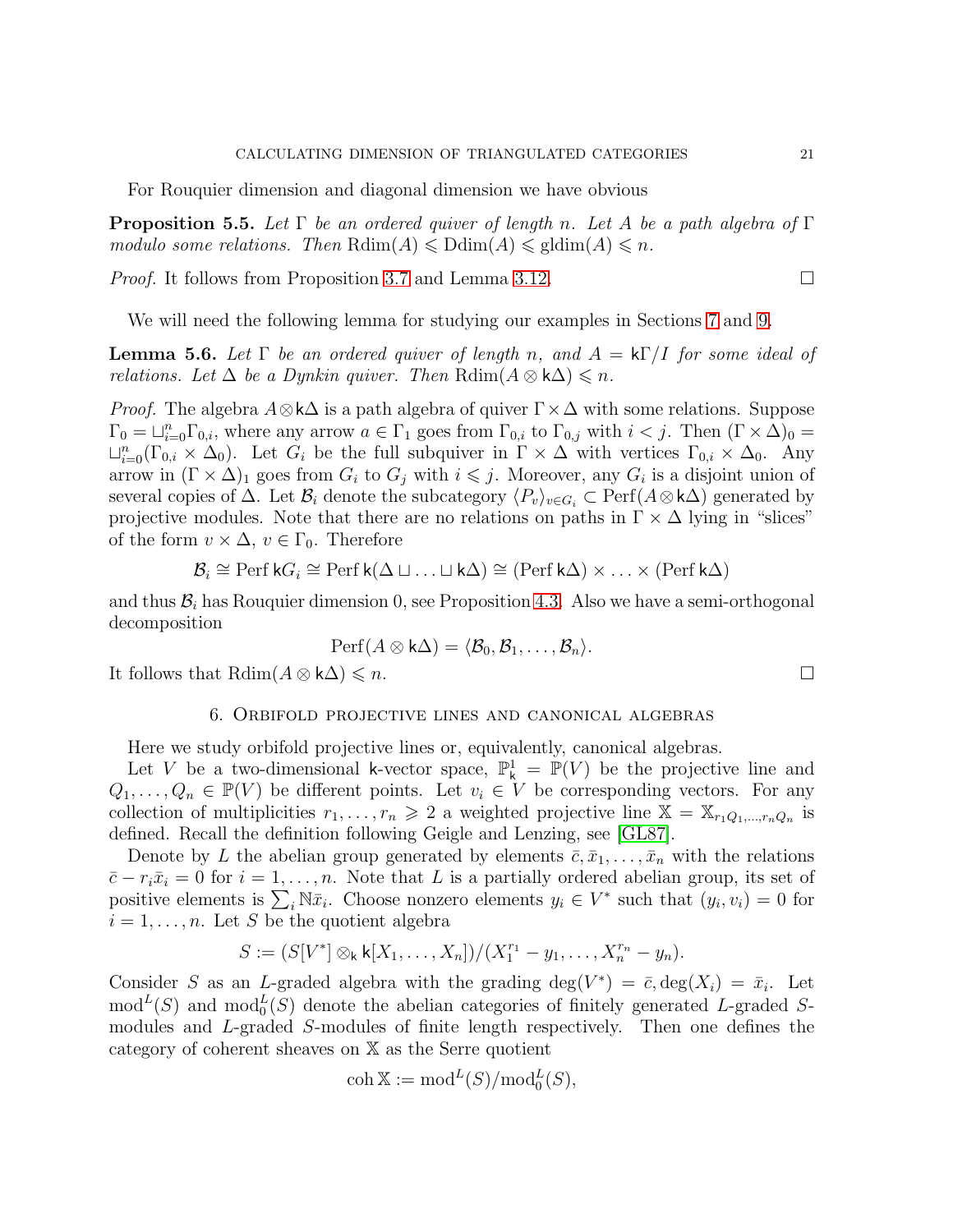it is a k-linear abelian hereditary category. The embedding of graded algebras  $S[V^*] \to S$ defines a morphism  $\mathbb{X} \to \mathbb{P}(V)$  of orbifolds and a pair of adjoint functors between coh X and  $\text{coh } \mathbb{P}(V)$ .

<span id="page-21-0"></span>It is shown in [\[GL87,](#page-38-2) Prop. 4.1] that the collection

$$
(6.1) \t S(l)_{0 \le \bar{l} \le \bar{c}}
$$

of twisted free S-modules  $S(\bar{l})$  (or line bundles  $\mathcal{O}_{\mathbb{X}}(\bar{l})$ ) is a full and strong exceptional collection in  $D^b(\operatorname{coh} \mathbb{X})$ .

The corresponding endomorphism algebra is the path algebra of the quiver



with relations coming from equalities  $X_i^{r_i} = y_i \in \text{Hom}(S, S(\bar{c})) = V^*$ . Denote this algebra by  $A_{\mathbb{X}}$  or  $A_{r_1Q_1,\dots,r_nQ_n}$ . Such algebras are known as canonical algebras, see Ringel [\[Ri84,](#page-38-3) Section 3.7]. One has an equivalence  $D^b(\text{mod}-A_{\mathbb{X}}) \cong D^b(\text{coh }\mathbb{X})$ .

By [\[GL87,](#page-38-2) (2.2)], the Serre functor on  $D^b(\text{coh } \mathbb{X})$  is given by  $S_{\mathbb{X}}(-) = -\otimes_{\mathcal{O}_{\mathbb{X}}} \omega_{\mathbb{X}}[1],$ where  $\omega_{\mathbb{X}} = \mathcal{O}_{\mathbb{X}}((n-2)\bar{c} - \sum_i \bar{x}_i)$  is called a dualizing line bundle. It follows that

$$
\underline{\text{Sdim}}(D^b(\operatorname{coh} \mathbb{X})) = \overline{\text{Sdim}}(D^b(\operatorname{coh} \mathbb{X})) = 1 = \underline{\text{Sdim}}(A_{\mathbb{X}}) = \overline{\text{Sdim}}(A_{\mathbb{X}}).
$$

In this section we demonstrate that  $\text{Rdim}(A_{\mathbb{X}}) = \text{Rdim}(D^b(\text{coh } \mathbb{X})) = 1$ . This agrees with the expectation  $\mathrm{Rdim}(D^b(\mathrm{coh}\, X)) = \dim X$  for any smooth variety or stack X.

It is convenient for us to consider another full strong exceptional collection in  $D^b(\text{coh }\mathbb{X}),$ which can be obtained from  $(6.1)$  by a twist and some mutations. Explicitly, we take the collection  $(S(\bar{l}))_{-\bar{c}\leqslant \bar{l}\leqslant 0}$  and mutate all modules right through S except for  $S(-\bar{c})$  and S. The resulting collection is

<span id="page-21-1"></span>(6.2) 
$$
\left(S(-\bar{c}), S, \begin{array}{l}S/(X_1^{r_1-1}), \ldots, S/(X_1^2), S/(X_1)\\ \ldots \ldots \ldots\\ S/(X_n^{r_n-1}), \ldots, S/(X_n^2), S/(X_n)\end{array}\right).
$$

Modules  $E_{i,j} := S/(X_i^j)$  $i$ ) correspond to torsion coherent sheaves on X supported over the points  $Q_i \in \mathbb{P}(V)$ . Modules  $S(-\bar{c})$  and S correspond to the pull-backs of the sheaves  $\mathcal{O}_{\mathbb{P}(V)}(-1)$  and  $\mathcal{O}_{\mathbb{P}(V)}$  under the map  $\mathbb{X} \to \mathbb{P}(V)$ . The endomorphism algebra of [\(6.2\)](#page-21-1) is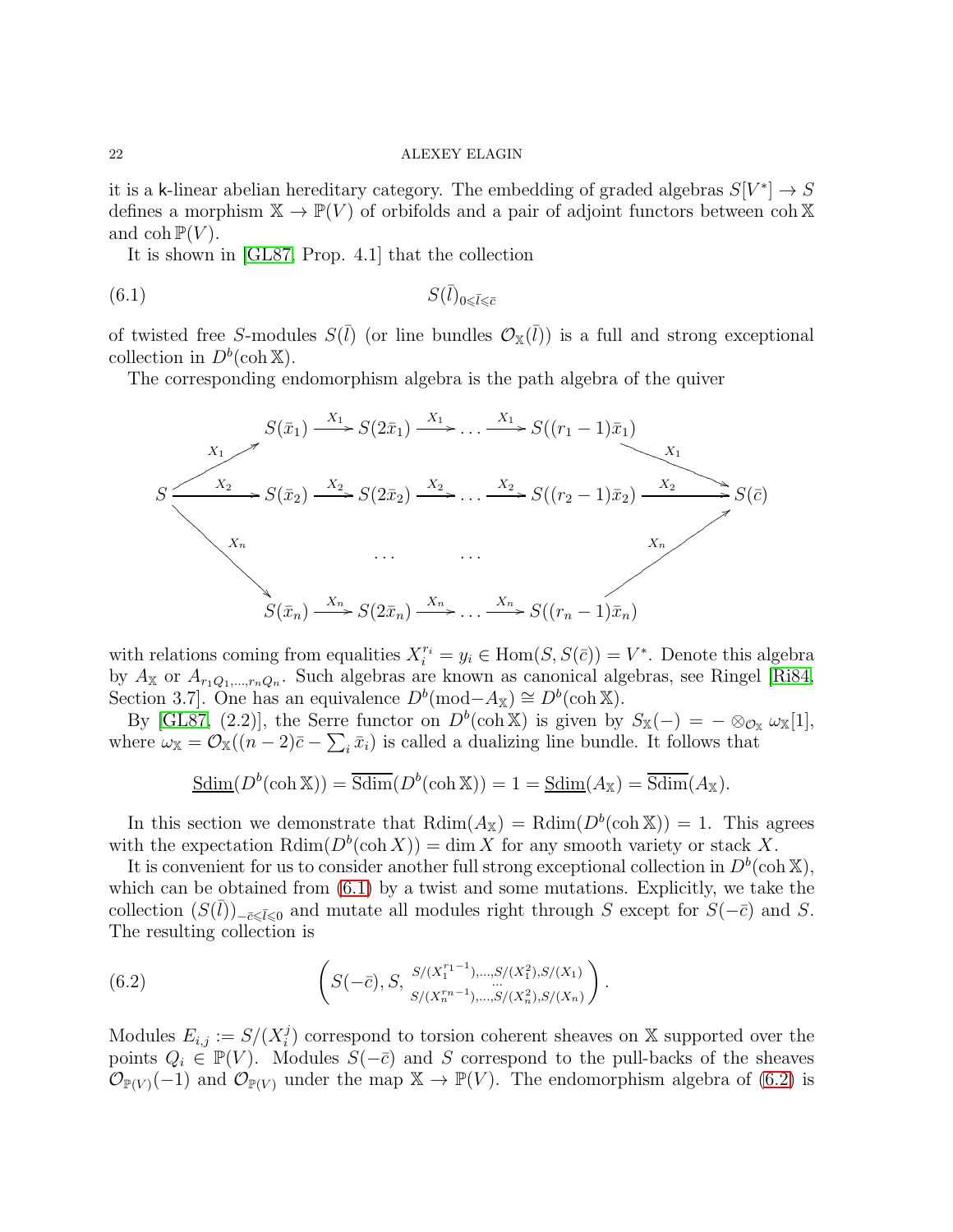the path algebra  $\bar{A}_{\mathbb{X}}$  of the quiver



with relations  $a_1y_1 = \ldots = a_ny_n = 0$ .

We have  $D^b(\text{mod}-A_{\mathbb{X}}) \cong D^b(\text{coh }\mathbb{X}) \cong D^b(\text{mod}-\overline{A}_{\mathbb{X}}).$ 

<span id="page-22-0"></span>**Proposition 6.1.** In the above notation one has  $\text{Rdim}(D^b(\text{coh }X)) = 1$ .

*Proof.* The embedding  $S[V^*] \to S$  of graded algebras corresponds to the morphism of orbifolds  $p: \mathbb{X} \to \mathbb{P}(V)$ , it produces an adjoint pair  $(p^*, p_*)$  of exact pull-back and pushforward functors between  $\coth \mathbb{P}(V)$  and  $\coth X$ . Moreover,  $p_*p^* \cong id$ , it follows that  $p^*$ defines a fully faithful embedding

 $p^* \colon D^b(\operatorname{coh} \mathbb{P}(V)) \to D^b(\operatorname{coh} \mathbb{X}).$ 

We get a semi-orthogonal decomposition

<span id="page-22-2"></span>
$$
D^{b}(\operatorname{coh} \mathbb{X}) = (D^{b}(\operatorname{coh} \mathbb{P}(V)), \perp (D^{b}(\operatorname{coh} \mathbb{P}(V)))) =: (C, \mathcal{D}),
$$

which is compatible with exceptional collection [\(6.2\)](#page-21-1): one has  $\mathcal{C} = \langle S(-\bar{c}), S \rangle$  and  $\mathcal{D} =$  $\langle E_{i,j} \rangle_{i,j}$ . It follows from Proposition [3.4](#page-11-1) that  $\text{Rdim}(\text{coh }\mathbb{X}) \geq \text{Rdim}(\mathcal{C}) = \text{Rdim}(D^b(\text{coh }\mathbb{P}^1)) =$ 1. Let us prove the opposite inequality.

We need the following lemma, which we prove later.

<span id="page-22-1"></span>**Lemma 6.2.** In the above notation, for any  $C \in \mathcal{C}$  there exists a triangle

(6.3) 
$$
s(C) \xrightarrow{\sigma} C \to q(C) \to s(C)[1]
$$

such that

- $(1)$   $s(C), q(C) \in \mathcal{C}$ ;
- (2) for any morphism  $f: C \to D$  where  $D \in \mathcal{D}$  one has  $f \sigma = 0$ ;
- (3) all irreducible summands of  $s(C)$  and  $q(C)$  belong (up to a shift) to a finite set of objects (independent on C).

Note that any object in  $D^b(\text{coh } \mathbb{X})$  is a cone of a morphism  $f: C \to D$  where  $C \in$  $\mathcal{C}, D \in \mathcal{D}$ . Let  $S \stackrel{\sigma}{\to} C \stackrel{\pi}{\to} Q \stackrel{\delta}{\to} S[1]$  be the triangle from Lemma [6.2.](#page-22-1) Since  $f \sigma = 0$ , the morphism f factors through  $Q: f = f'\pi$ . Note now that

$$
Cone(f) \cong Cone(Q \xrightarrow{\langle \delta, f' \rangle} S[1] \oplus D).
$$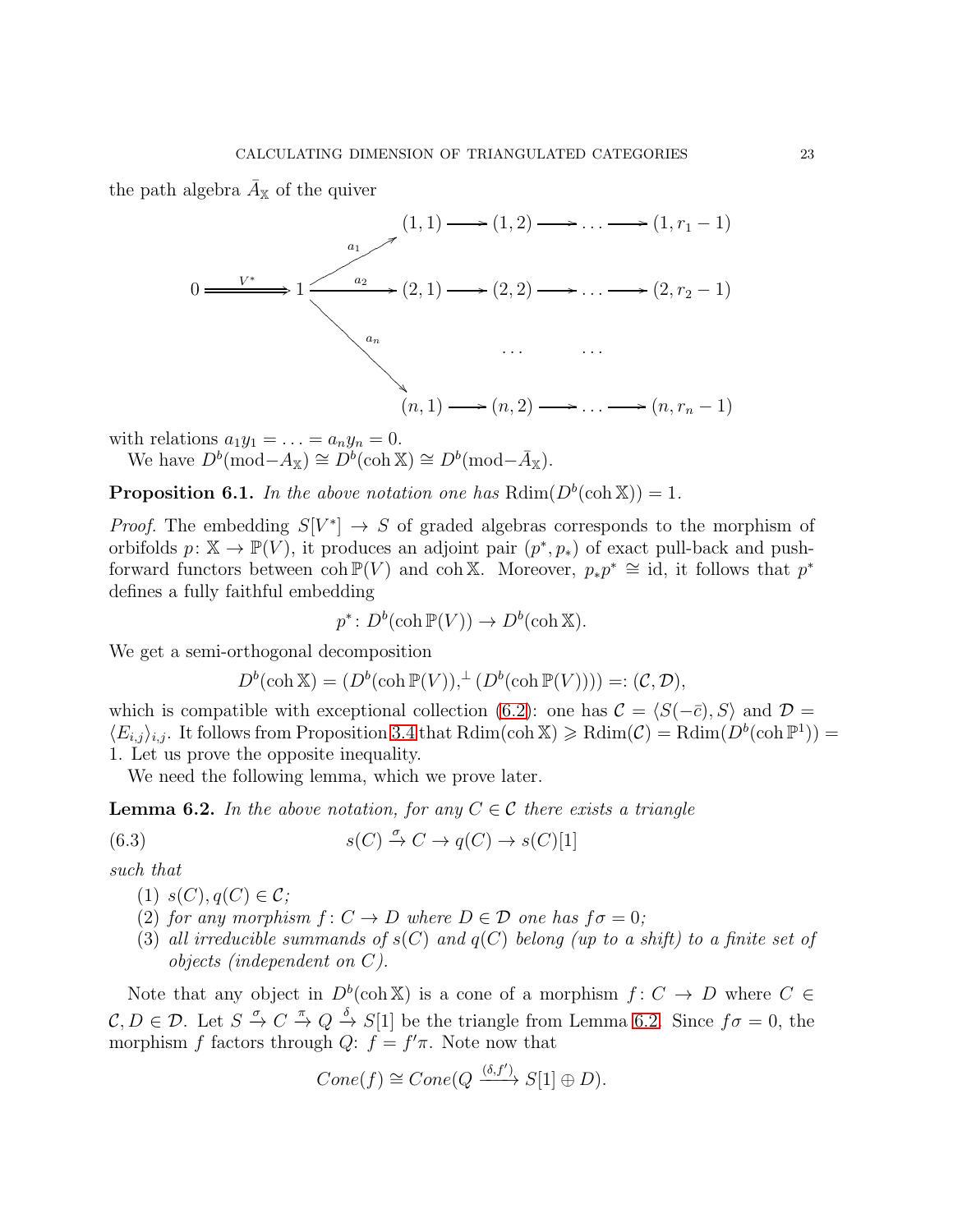It remains to say that all irreducible summands of  $Q, S[1]$  and D belong up to a shift to a finite list of objects. For  $Q$  and  $S[1]$  it follows from Lemma [6.2.](#page-22-1) For  $D$ , recall that

$$
D \in \langle E_{i,j} \rangle_{i,j} \cong \langle P_{i,j} \rangle_{i,j} \subset D^b(\text{mod} - \bar{A}_{\mathbb{X}})
$$

(where  $P_{i,j}$  denote projective  $\bar{A}_{\mathbb{X}}$ -modules). The category  $\langle P_{i,j}\rangle_{i,j}$  is equivalent to the direct product

$$
\prod_{i=1}^n \langle P_{i,1},\ldots,P_{i,r_i-1}\rangle.
$$

Here each category is equivalent to the derived category of representations of the quiver of type  $A_{r_i-1}$ , hence contains only a finite number (up to a shift) of irreducible objects.

Thus there exists a finite set of objects that generate category  $D^b(\text{coh } \mathbb{X})$  at one step and Rdim $(D^b(\text{coh } \mathbb{X})) = 1.$ 

Proof of Lemma [6.2.](#page-22-1) First, note that it suffices to construct triangle [\(6.3\)](#page-22-2) for any indecomposable object  $C \in \mathcal{C}$ . Second, any object in  $\mathcal{C}$  is of the form  $p^*F$  with  $F \in$  $D^b(\operatorname{coh} \mathbb{P}(V))$ . For any  $D \in \mathcal{D}$  we have

$$
\operatorname{Hom}_{D^b(\operatorname{coh} \mathbb{X})}(p^*F, D) \cong \operatorname{Hom}_{D^b(\operatorname{coh} \mathbb{P}(V))}(F, p_*D).
$$

Recall that  $\mathcal D$  is generated by torsion coherent sheaves  $E_{i,j}$  on X located at the orbifold points. It follows that  $p_*D$  is supported on a finite set  $Q_1, \ldots, Q_n \subset \mathbb{P}(V)$ . Any such  $p_*D$ belongs to the category  $\langle \mathcal{O}_{Q_i} \rangle_{1 \leq i \leq n}$ . We have reduced the statement of the Lemma to the following

**Claim.** Let  $Q_1, \ldots, Q_n \in \mathbb{P}(V) = \mathbb{P}^1$  be some distinct closed points defined over k. Then for any indecomposable coherent sheaf F on  $\mathbb{P}^1$  there exists a triangle in  $D^b(\text{coh } \mathbb{P}^1)$ 

$$
s(F) \xrightarrow{\sigma} F \to q(F) \to s(F)[1]
$$

such that

- (1) for any morphism  $f: F \to \mathcal{O}_{Q_i}[j]$  in  $D^b(\text{coh } \mathbb{P}^1)$  one has  $f \sigma = 0$ ;
- (2) all irreducible summands of  $s(C)$  and  $q(C)$  belong (up to a shift) to a finite set of coherent sheaves.

We prove this claim by considering all indecomposable coherent sheaves on  $\mathbb{P}^1$ .

First, let  $F = \mathcal{O}(k)$  be a line bundle. Suppose  $k \leq -1$ , then F is quasi-isomorphic to the complex  $[F^0 \to F^1] = [\mathcal{O}(-1)^{-k} \to \mathcal{O}^{-k-1}]$ . We put

$$
s(F) = F1[-1] = \mathcal{O}^{-k-1}[-1], \quad q(F) = F0 = \mathcal{O}(-1)^{-k}.
$$

Property (1) holds because for any nonzero  $f: \mathcal{O}(k) \to \mathcal{O}_{Q_i}[j]$  we have  $j = 0$  and  $Hom(s(F), \mathcal{O}_{Q_i}) = Ext^1(\mathcal{O}^{-k-1}, \mathcal{O}_{Q_j}) = 0.$ 

Suppose  $0 \leq k \leq n-1$ , we put  $s(F) = 0$ ,  $q(F) = F$  and there is nothing to check.

It is convenient to treat the remaining cases at once. Therefore we assume that  $F$  is one of the following

- (1)  $\mathcal{O}(k)$ ,  $k \geq n$ ;
- (2) indecomposable torsion sheaf supported at some point  $Q_a$ ,  $1 \leq a \leq n$ ;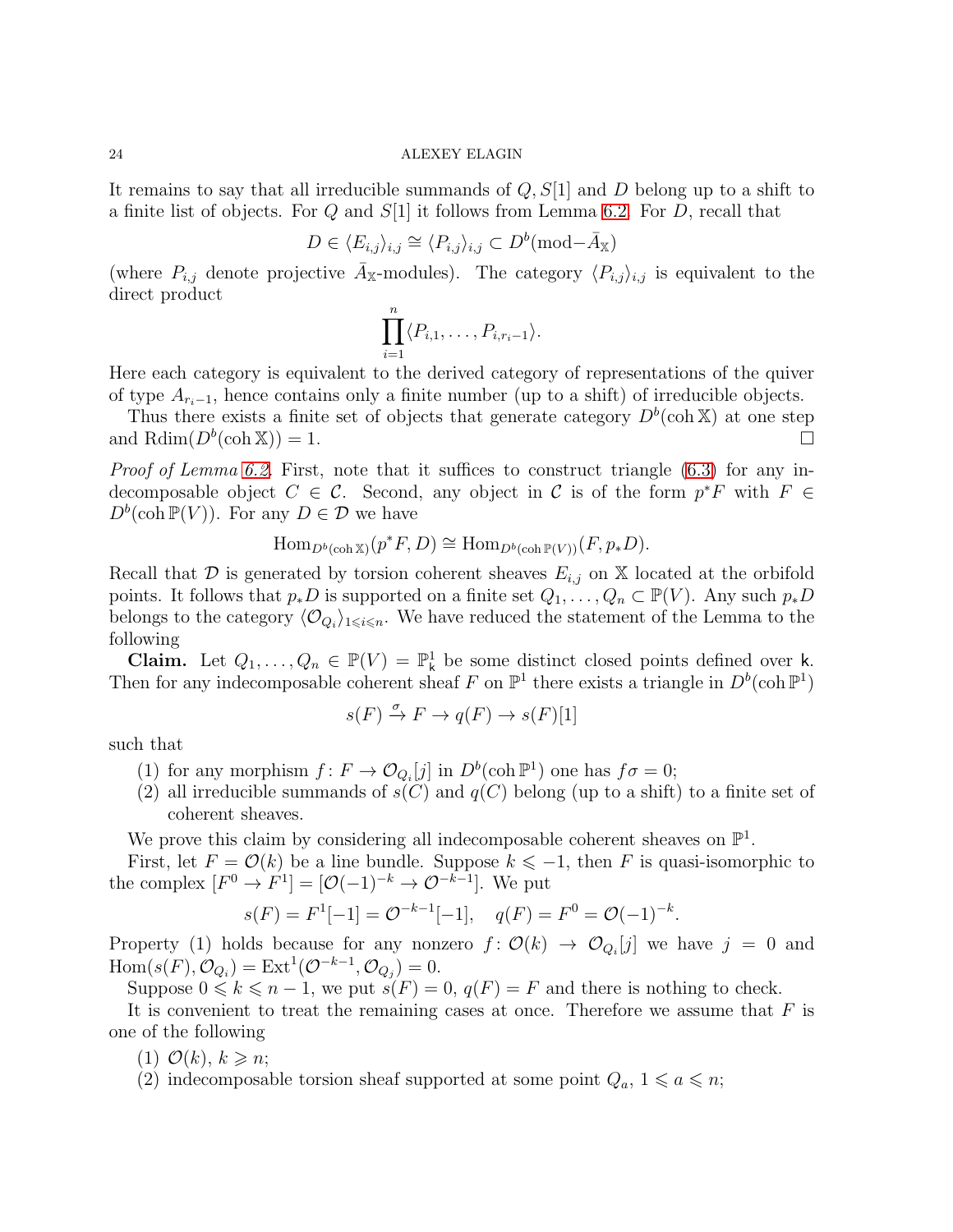(3) indecomposable torsion sheaf supported at some other point Q. Consider the following exact sequence

(6.4) 
$$
0 \to U \xrightarrow{\alpha} F \xrightarrow{\beta} \bigoplus_{i=1}^{n} \text{Hom}(F, \mathcal{O}_{Q_i})^* \otimes \mathcal{O}_{Q_i},
$$

where  $\beta$  is the canonical map,  $U = \ker \beta$  and  $\alpha$  is the inclusion. By writing this sequence explicitly one checks that  $\beta$  is surjective, U is generated by global sections and  $H^1(\mathbb{P}^1, U) =$ 0. Let  $s(F) := H^0(\mathbb{P}^1, U) \otimes \mathcal{O}$  and  $\sigma$  be the composition

$$
\sigma\colon H^0(\mathbb{P}^1,U)\otimes\mathcal{O}\xrightarrow{e} U\xrightarrow{\alpha} F.
$$

Let  $q(F)$  be the cone of  $\sigma$ .

Let us check that property (1) holds. Any homomorphism  $f: F \to \mathcal{O}_{Q_i}$  factors via  $\beta$ hence  $f \sigma = f' \beta \alpha e = 0$ . For  $j \neq 0$  we have  $\text{Hom}^j(s(F), \mathcal{O}_{Q_i}) = 0$ .

For property (2) lets find irreducible summands of  $s(F)$  and  $q(F)$ . For  $s(F)$  we have only the sheaf O. Note that  $q(F) \cong (\ker \sigma)[1] \oplus \operatorname{coker} \sigma$ . We have ker  $\sigma \cong \ker e$ , by the above remarks one has Hom<sup>•</sup>( $\mathcal{O}, \ker e$ ) = 0. Hence ker  $e \in \langle \mathcal{O}(-1) \rangle$ , and ker e (as a coherent sheaf) is isomorphic to  $\mathcal{O}(-1)^d$  for some d. Finally we have coker  $\sigma \cong \text{coker}\,\alpha \cong \text{im}\,\beta$ , this is a direct sum of sheaves  $\mathcal{O}_{Q_i}$ .

We have considered all cases. It remains to note that indecomposable summands of all  $s(F)$  and  $q(F)$  constructed above belong up to a shift to the following list of sheaves:

$$
\mathcal{O}(-1), \mathcal{O}, \mathcal{O}(1), \ldots, \mathcal{O}(n-1), \mathcal{O}_{Q_1}, \ldots, \mathcal{O}_{Q_n}.
$$

## <span id="page-24-0"></span>7. Tensor powers of path algebras in Dynkin quivers of type A

Let  $\Gamma_m$  be the Dynkin quiver of type  $A_m$ :

$$
0 \to 1 \to 2 \to \ldots \to m-1.
$$

In this section we study algebras

$$
B_m^n = (\mathsf{k}\Gamma_m)^{\otimes n} = (\mathsf{k}\Gamma_m) \otimes (\mathsf{k}\Gamma_m) \otimes \ldots \otimes (\mathsf{k}\Gamma_m)
$$

(commutative *n*-dimensional cube with edge  $m - 1$ ), we denote  $B_m := B_m^1$ .

<span id="page-24-1"></span>**Lemma 7.1.** We have for any  $m \geq 2$ 

$$
\mathrm{gldim}(B^n_m) = n; \qquad \underline{\mathrm{Sdim}}(B^n_m) = \overline{\mathrm{Sdim}}(B^n_m) = n \cdot \frac{m-1}{m+1}.
$$

Moreover,  $B^n_m$  is a fractionally  $\frac{n(m-1)}{m+1}$ -Calabi-Yau algebra.

Proof. The statement about global dimension follows from general theory and the fact that gldim( $k\Gamma_m$ ) = 1, see [\[Au55,](#page-38-11) Th. 16]. The statement about fractionally CY property is Lemma [3.16](#page-14-1) and Proposition [4.1.](#page-16-0) The statement about Serre dimension is Proposi-tion [3.17.](#page-14-2)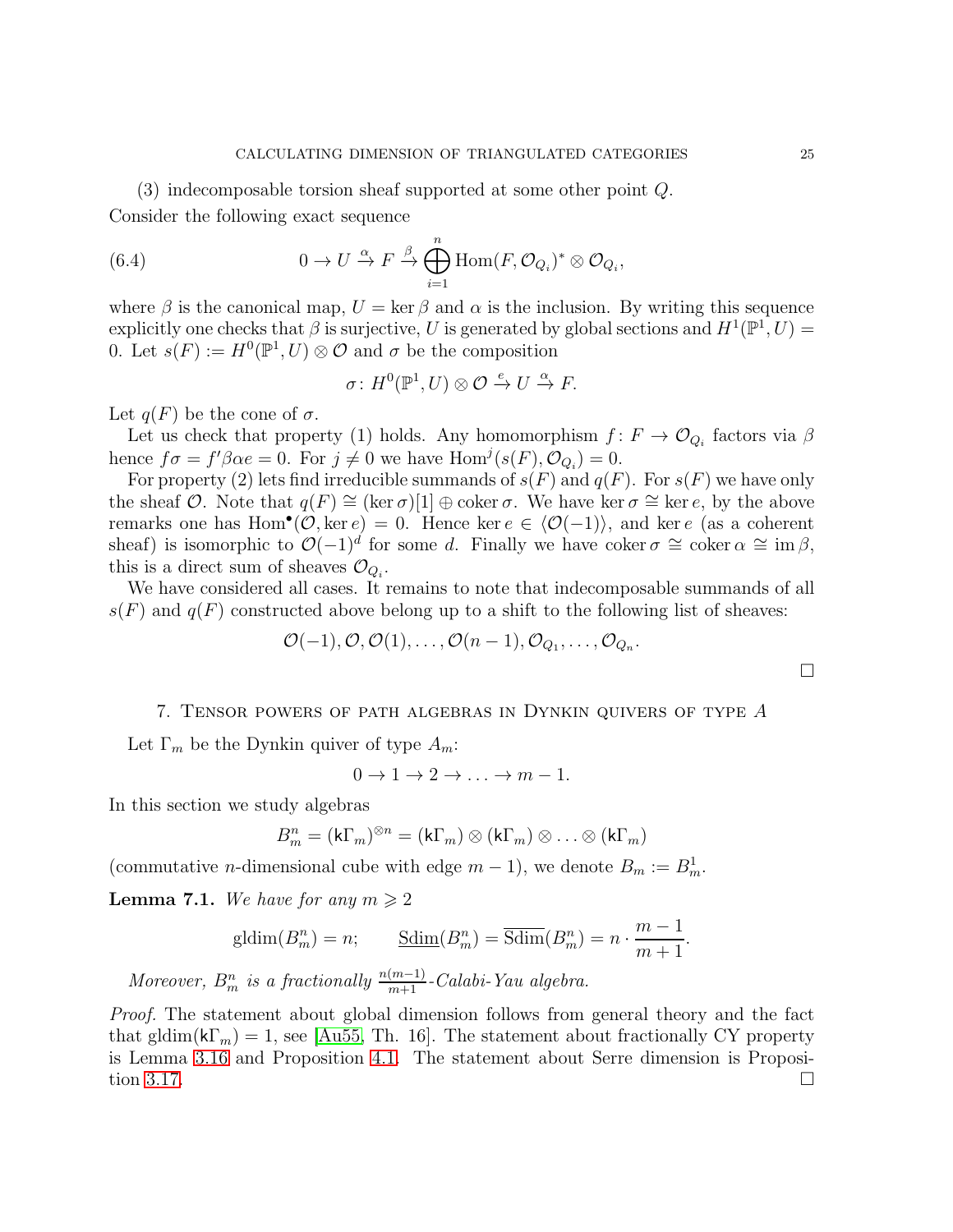Our main interest here is to compute Rouquier dimension and diagonal dimension of  $B_m^n$  and to compare it with Serre dimension. Recall that by Proposition [3.7](#page-12-1) we have Rdim  $\leq$  Ddim. Also, for any m and n the algebra  $B_m^n$  is a derived semi-orthogonal subalgebra in  $B_m^{n+1}$ , hence by Propositions [3.4](#page-11-1) and [3.9](#page-12-2)

$$
\mathrm{Rdim}(B^n_m) \leqslant \mathrm{Rdim}(B^{n+1}_m), \qquad \mathrm{Ddim}(B^n_m) \leqslant \mathrm{Ddim}(B^{n+1}_m).
$$

<span id="page-25-0"></span>**Proposition 7.2.** For any  $k \geq 1$  we have the following

| Algebra | B2      |                      | $B_2^3$              |                | B,                               | $B_2^{\circ}$ |                     | $\mathcal{B}^\mathtt{v}_2$ |
|---------|---------|----------------------|----------------------|----------------|----------------------------------|---------------|---------------------|----------------------------|
| Sdim    | 3       | ′3<br>$\overline{2}$ |                      | 3<br>4         | 5/<br>′3                         | 2             | 2k/3                | $\kappa$                   |
| Rdim    |         |                      |                      |                |                                  | 2             | $\leq k$            | $\kappa$                   |
| Ddim    |         |                      |                      |                |                                  |               | $\leq k$            | $\kappa$<br>$\geqslant$    |
|         |         |                      |                      |                |                                  |               |                     |                            |
| Algebra | $B_{3}$ | $B_{2}^{2}$          | B,                   | $B_3^4$        | $B^{3k}_{\scriptscriptstyle{2}}$ |               | $\mathsf{D}^{3k+1}$ |                            |
| Sdim    |         |                      | 3 <sub>l</sub><br>'2 | $\overline{2}$ | 3k                               |               | $3k+1$              | $\boldsymbol{k}$           |
| Rdim    |         |                      |                      | $\overline{2}$ | $\leqslant 2k-1$                 |               | $\leqslant 2k$      | $\it k$                    |

Proof. For Serre dimension see Lemma [7.1.](#page-24-1)

Let  $i_1, \ldots, i_n \in \{0, 1, \ldots, m-1\}$ , then we denote

$$
P_{i_1...i_n} := P_{i_1} \otimes_{\mathsf{k}} \ldots \otimes_{\mathsf{k}} P_{i_n},
$$

it is the indecomposable projective  $B_m^n$ -module, corresponding to the vertex  $(i_1, \ldots, i_n)$ of quiver  $\Gamma_m \times \ldots \times \Gamma_m$ .

First, we explain the lower bounds.

Projective modules  $P_{100}, P_{010}, P_{001}, P_{110}, P_{101}, P_{011}$  over  $B_2^3$  form a strong exception collection with endomorphisms as follows:



Make mutations, see  $(2.1)$  and  $(2.2)$ 

$$
E_1 := L_{P_{010}, P_{001}}(P_{011})[-1] = Cone(P_{010} \oplus P_{001} \rightarrow P_{011})[-1],
$$
  
\n
$$
E_2 := R_{P_{110}, P_{101}}(P_{100})[1] = Cone(P_{100} \rightarrow P_{110} \oplus P_{101}).
$$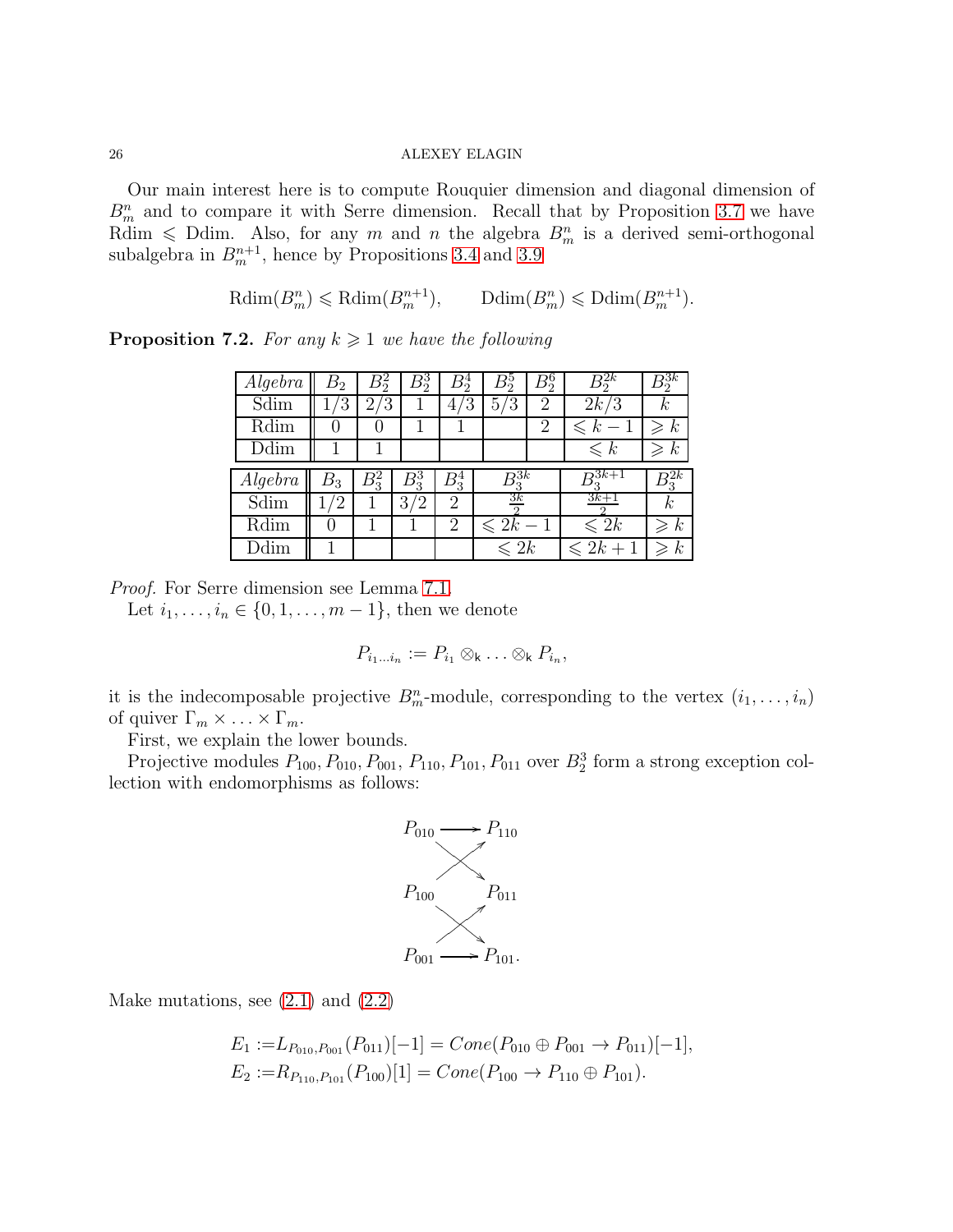One checks that the resulting exceptional collection is also strong, its endomorphism algebra is the path algebra of the quiver



without relations. In particular, one has  $Hom^{\bullet}(E_1, E_2) = \mathsf{k}^2[0]$ . It follows from Lemma [2.6](#page-10-1) now that the path algebra  $K$  of the Kronecker quiver



is a derived semi-orthogonal subalgebra in  $B_2^3$ . By Lemma [2.5,](#page-10-2) the algebra  $K^{\otimes k}$  is a derived semi-orthogonal subalgebra in  $(B_2^3)^{\otimes k} = B_2^{3k}$ . Note that the category  $\text{Perf}(K^{\otimes k})$ is equivalent to  $D^b(\text{coh}((\mathbb{P}^1)^k))$ . We have

$$
\mathrm{Rdim}(B_2^{3k}) \geqslant \mathrm{Rdim}(K^{\otimes k}) = \mathrm{Rdim}(\mathrm{coh}((\mathbb{P}^1)^k)) \geqslant k,
$$

where the first inequality is by Proposition [3.4](#page-11-1) and the last inequality is by Proposition [3.3.](#page-11-2)

Similarly, we prove that  $\text{Rdim}((B_3^2)^{\otimes k}) \geq k$ . By Lemma [2.5](#page-10-2) and Corollary [4.7,](#page-17-3) the algebra  $B_3^2$  is derived Morita-equivalent to the algebra

$$
C = \mathsf{k}(1 \longrightarrow 0 \longleftarrow 2) \otimes \mathsf{k}(1 \longleftarrow 0 \longrightarrow 2).
$$

The projective modules  $P_{10}, P_{20}, P_{01}, P_{02}$  over C have endomorphisms as follows:



Let  $E := R_{P_{01},P_{02}}(P_{20})[1] = Cone(P_{20} \rightarrow P_{01} \oplus P_{02}),$  see [\(2.2\)](#page-8-0) Then the objects  $P_{10}, P_{01}, P_{02}, E \in$ Perf C form a strong exceptional collection with the endomorphism algebra being the path algebra of the quiver



without relations. As above, one checks that  $Hom<sup>•</sup>(P<sub>10</sub>, E) = k<sup>2</sup>[0]$ . Hence, K is a derived semi-orthogonal subalgebra of  $C$  and thus of  $B_3^2$ . Arguing as above, we see that Rdim  $B_3^{2k} = \text{Rdim}(B_3^2)^{\otimes k} \geq k$ .

Inequalities  $Ddim(B_2)$ ,  $Ddim(B_3) \geq 1$  follow from the fact that  $B_2, B_3$  are not semisimple, see [\[EL19,](#page-38-0) Prop. 4.6].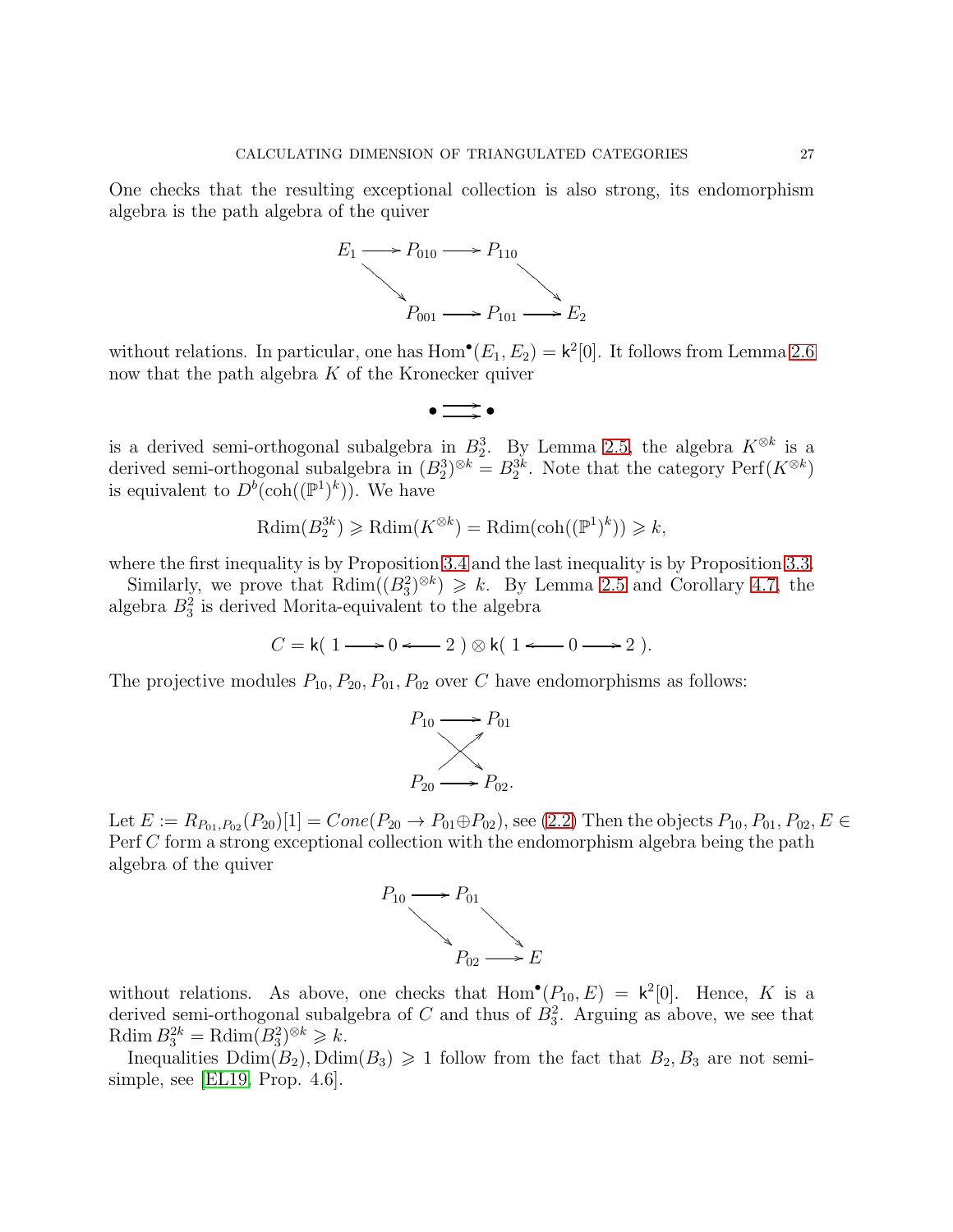Now we establish the upper bounds. By Lemma [7.3](#page-28-0) below, the algebra  $B_2^2$  is derived Morita-equivalent to the path algebra  $kD_4$  of the quiver  $D_4$ :



By Lemma [2.5,](#page-10-2) the algebra  $B_2^{2k}$  is derived Morita-equivalent to  $(kD_4)^{\otimes k} = (kD_4)^{\otimes k-1} \otimes$ kD<sub>4</sub>. Algebra  $(kD_4)^{\otimes k-1}$  is the path algebra of the quiver  $D_4^{k-1} = D_4 \times \ldots \times D_4$  with commutativity relations. Note that the quiver  $D_4^{k-1}$  has length  $k-1$ . Hence by Lemma [5.6](#page-20-1)

$$
\mathrm{Rdim}(B_2^{2k}) = \mathrm{Rdim}((kD_4)^{\otimes k-1} \otimes kD_4) \leq k-1.
$$

In particular,  $\text{Rdim}(B_2^2) = 0$ ,  $\text{Rdim}(B_2^4) \leq 1$  and  $\text{Rdim}(B_2^6) \leq 2$ .

For the diagonal dimension we have  $Ddim(B_2) = Ddim(B_3) = Ddim(kD_4) = 1$  by Proposition [4.5](#page-17-1) and

$$
\mathrm{Ddim}(B_2^{2k}) = \mathrm{Ddim}((\mathsf{k} D_4)^{\otimes k}) \leqslant k \cdot \mathrm{Ddim}(\mathsf{k} D_4) = k
$$

by multiplicativity, see Proposition [3.8.](#page-12-3)

We note that  $B_3$  is a derived semi-orthogonal subalgebra of  $B_2^2$ . Indeed, the projective  $B_2^2$ -modules  $P_{00}$ ,  $P_{01}$ ,  $P_{11}$  form a strong exceptional collection with the endomorphism algebra being  $B_3$ , and Lemma [2.6](#page-10-1) can be applied. It follows from Lemma [2.5](#page-10-2) that for any  $k \geq 1$  the algebra  $B_3^{3k}$  is a derived semi-orthogonal subalgebra in  $B_3^{2k} \otimes B_2^{2k}$ . We bound above the Rouquier dimension of the latter algebra. By Lemma [2.5](#page-10-2) and Lemma [7.3](#page-28-0) below, the algebra

$$
B_3^{2k} \otimes B_2^{2k} = (B_3 \otimes B_2)^{\otimes 2k}
$$

is derived Morita-equivalent to the algebra

$$
({\mathsf k} E_6)^{\otimes 2k} = ({\mathsf k} E_6)^{\otimes 2k-1} \otimes {\mathsf k} E_6,
$$

where  $E_6$  denotes the quiver



Here the algebra  $(kE_6)^{\otimes 2k-1}$  is the path algebra of the quiver  $E_6^{2k-1} = E_6 \times \ldots \times E_6$ with commutativity relations. This quiver has length  $2k - 1$ . By Proposition [3.4](#page-11-1) and Lemma [5.6](#page-20-1) we get

$$
\mathrm{Rdim}(B_3^{3k}) \leqslant \mathrm{Rdim}(B_3^{2k} \otimes B_2^{2k}) = \mathrm{Rdim}((kE_6)^{\otimes 2k-1} \otimes kE_6) \leqslant 2k-1.
$$

In particular,  $\text{Rdim}(B_3^3) \leq 1$ . Similarly the algebra  $B_3^{3k+1}$  is a derived semi-orthogonal subalgebra in  $B_3^{2k} \otimes B_2^{2k} \otimes B_3$ , which is derived Morita-equivalent to  $(kE_6)^{\otimes 2k} \otimes B_3$ . Again, by Proposition [3.4](#page-11-1) and Lemma [5.6](#page-20-1) we get

$$
\mathrm{Rdim}(B_3^{3k+1}) \leq \mathrm{Rdim}((kE_6)^{\otimes 2k} \otimes B_3) \leq 2k.
$$

In particular,  $\text{Rdim}(B_3^4) \leq 2$ .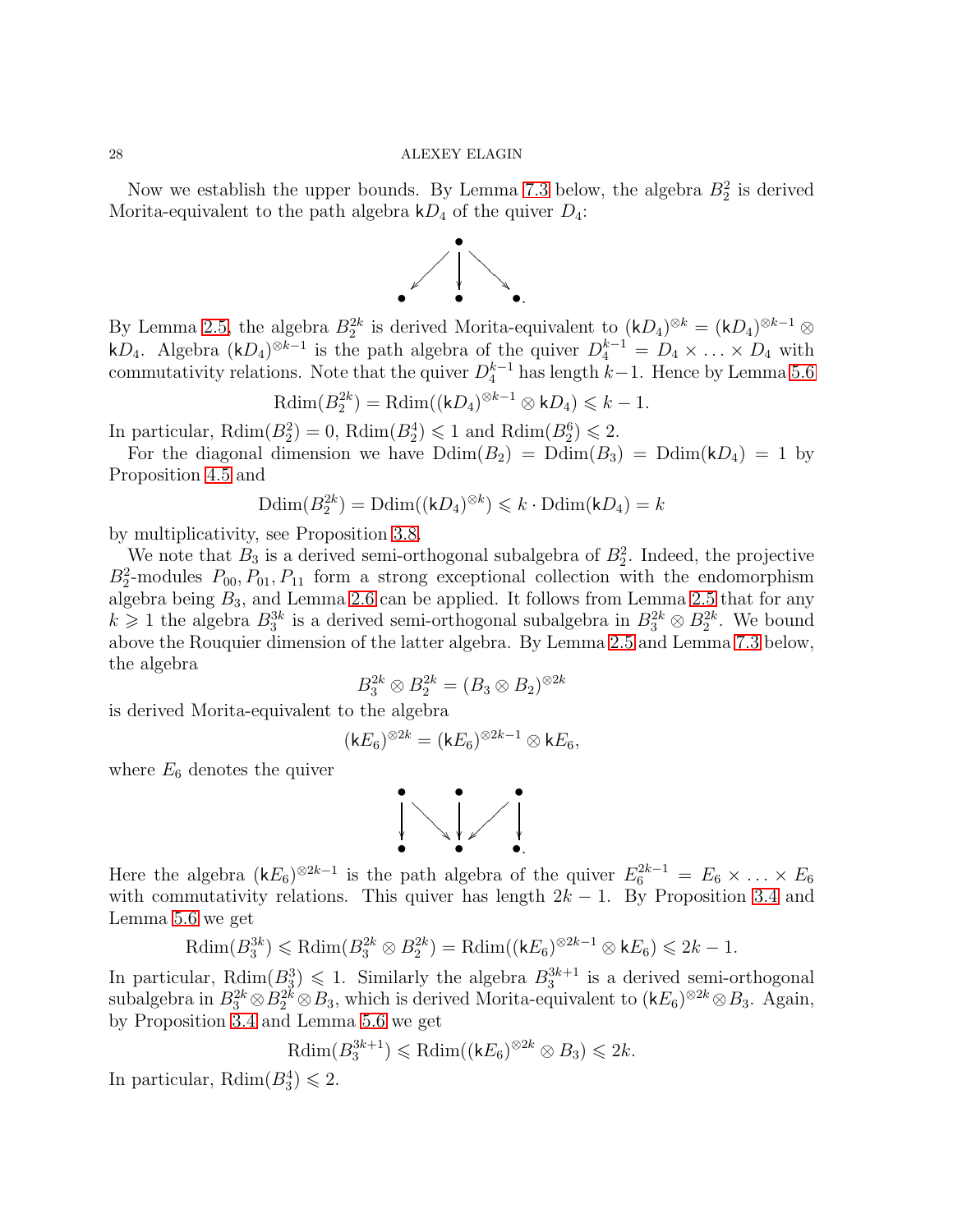For diagonal dimension, arguing as above we get

$$
\mathrm{Ddim}(B_3^{3k}) \leqslant \mathrm{Ddim}((\mathsf{k} E_6)^{\otimes 2k}) \leqslant 2k \cdot \mathrm{Ddim}(\mathsf{k} E_6) = 2k,
$$

where the first inequality is by Proposition [3.9,](#page-12-2) the second inequality is by Proposition [3.8](#page-12-3) and the last equality is by Proposition [4.5.](#page-17-1) Similarly,

$$
\text{Ddim}(B_3^{3k+1}) \leq \text{Ddim}((kE_6)^{\otimes 2k} \otimes B_3) \leq 2k \cdot \text{Ddim}(kE_6) + \text{Ddim}\,B_3 = 2k+1.
$$

<span id="page-28-0"></span>**Lemma 7.3.** Let  $D_4$  and  $E_6$  denote quivers of the corresponding Dynkin types with some orientation of arrows. Then the algebra  $B_2^2$  is mutation-equivalent to the algebra  $kD_4$  and the algebra  $B_3 \otimes B_2$  is mutation-equivalent to the algebra  $kE_6$ . Consequently, the above algebras are derived Morita-equivalent.

Proof. First note that by Corollary [4.7](#page-17-3) it suffices to prove the statement for one (convenient) orientation of arrows. By the definition,  $B_2^2 = k\Gamma_2 \otimes k\Gamma_2$  where  $\Gamma_2$  is the quiver  $0 \to 1$ . The category Perf  $B_2^2$  has a full strong exceptional collection of projective modules  $P_{00}, P_{01}, P_{10}, P_{11}$ . Let  $E = L_{P_{01}, P_{10}}(P_{11})[-1] = Cone(P_{01} \oplus P_{10} \rightarrow P_{11})[-1]$ , then the collection  $P_{00}$ ,  $E$ ,  $P_{01}$ ,  $P_{10}$  is also full and strong exceptional, its endomorphism algebra is the path algebra of the quiver



Hence,  $B_2^2$  is mutation-equivalent to  $kD_4$  by Definition [2.7.](#page-10-0)

Now we prove the second statement. The algebra  $B_3 \otimes B_2$  is the path algebra of the quiver



with commutativity relations. Make mutations in the full strong exceptional collection of projective modules  $P_{00}, P_{01}, P_{10}, P_{11}, P_{20}, P_{21}$ : let  $E = R_{P_{01}, P_{10}}(P_{00})[1] = Cone(P_{00} \rightarrow$  $P_{01} \oplus P_{10}$  and  $F = L_{P_{11},P_{20}}(P_{21})[-1] = Cone(P_{11} \oplus P_{20} \rightarrow P_{21})[-1]$ . Then the exceptional collection  $P_{01}, P_{10}, E, F, P_{11}, P_{20}$  is full and strong, it has the endomorphism algebra as follows:

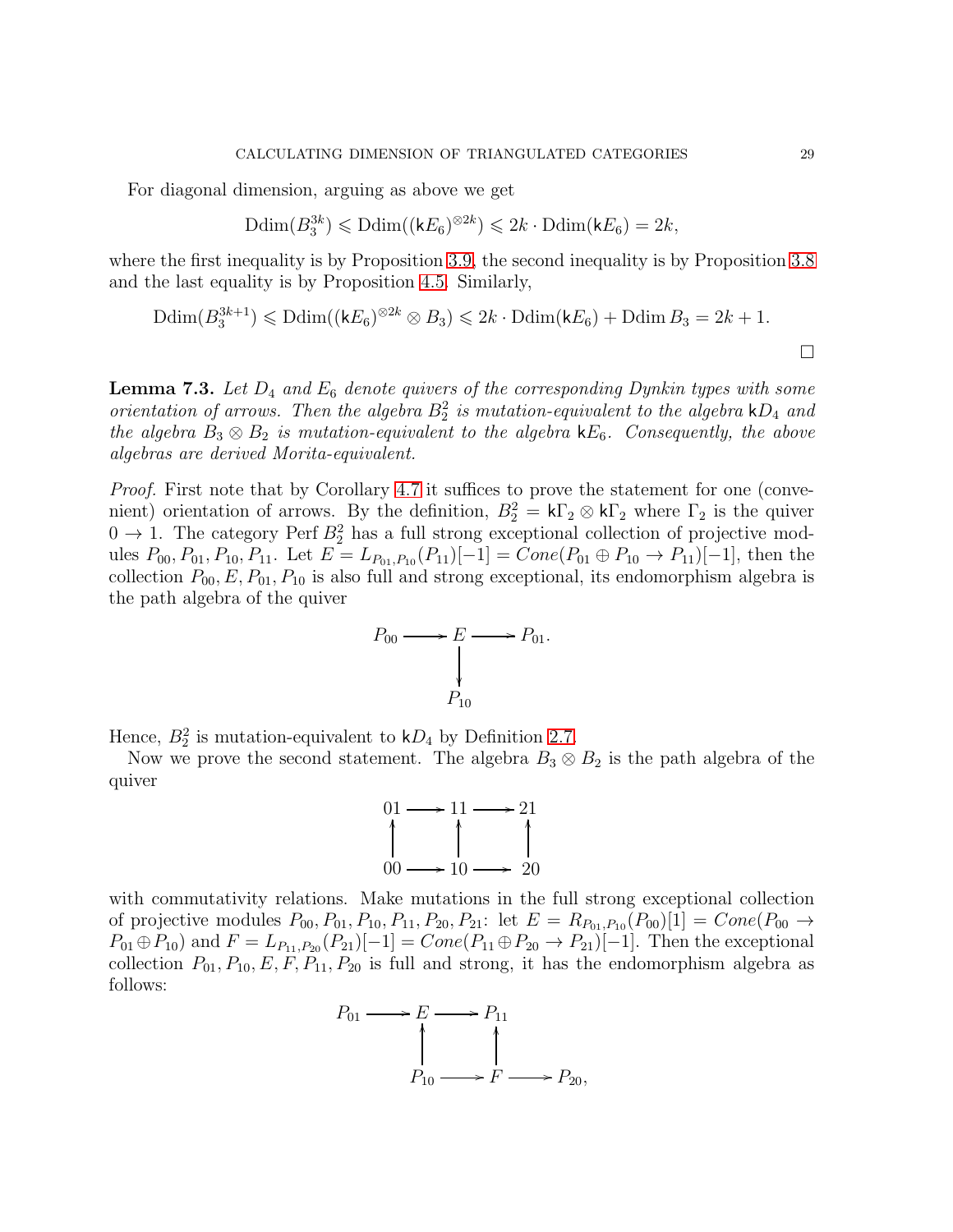where the square commutes. Let  $G = R_{E,F}(P_{10})[1]$ , then the exceptional collection  $P_{01}, E, F, G, P_{11}, P_{20}$  is also full and strong, its endomorphism algebra is the path algebra of the quiver

$$
P_{01} \longrightarrow E \longrightarrow G \longrightarrow P_{11}
$$
\n
$$
\uparrow
$$
\n
$$
F \longrightarrow P_{20}
$$

of Dynkin type  $E_6$ . Hence,  $B_3 \otimes B_2$  is mutation-equivalent to  $kE_6$  by definition.

Remark 7.4. Note that in all examples in Proposition [7.2](#page-25-0) one has

$$
Rdim(A) = [Sdim(A)].
$$

<span id="page-29-0"></span>It would be interesting to find out whether this is true in general.

## 8. Graded quivers with two vertices

Consider the quiver with two vertices 1, 2 and  $n \geq 2$  arrows going from 1 to 2. Denote by  $V$  the vector space spanned by arrows. Let

$$
A_V = \mathsf{k}e_1 \oplus \mathsf{k}e_2 \oplus V
$$

be the corresponding path algebra. In this section we consider  $A_V$  as a graded algebra by introducing some weights on arrows (and thus some  $\mathbb{Z}\text{-grading on } V$ ). Moreover, we consider  $A_V$  as a dg algebra with zero differential. Such dg algebra is smooth and compact. The category Perf  $A_V$  has full exceptional collection  $P_1 = e_1 A_V, P_2 = e_2 A_V$ of right graded  $A_V$ -modules. Therefore  $\text{Ddim}(\text{Perf } A_V) \leq 1$  by [\[EL19,](#page-38-0) Prop. 4.13]. On the other hand, we have Rdim(Perf  $A_V$ ) > 0. Indeed, otherwise by Lemma [3.18](#page-15-1) we get  $\underline{\text{Sdim}}(\text{Perf } A_V) = \overline{\text{Sdim}}(\text{Perf } A_V)$  what contradicts to Proposition [8.4](#page-32-0) below. It follows that

$$
Rdim(Perf A_V) = Ddim(Perf A_V) = 1.
$$

In order to find lower and upper Serre dimensions of Perf  $A_V$ , we compute explicitly derived tensor powers of the Serre bimodule  $A_V^*$ . To formulate the answer, we introduce some notation.

**Definition 8.1.** Let V be a vector space over k. Denote  $AT_0(V) := k$  and for  $n \geq 1$ 

$$
AT_n(V) := \underbrace{V \otimes V^* \otimes V \otimes V^* \otimes \dots}_{n \text{ factors}}
$$

There are  $n-1$  trace maps

$$
tr_1, \ldots, tr_{n-1} \colon AT_n(V) \to AT_{n-2}(V),
$$

where  $tr_i = id^{\otimes (i-1)} \otimes tr \otimes id^{\otimes (n-i-1)}$  and  $tr$  denotes the pairing  $V \otimes V^* \to \mathsf{k}$  or  $V^* \otimes V \to \mathsf{k}$ . We put  $\psi_{-1}(V) := 0$ ,  $\psi_0(V) := \mathsf{k}, \psi_1(V) := V$  and for  $n \geq 2$ 

$$
\psi_n(V) := \bigcap_{i=1}^{n-1} \ker tr_i \subset AT_n(V).
$$

If V is a graded vector space then  $V^*$ ,  $AT_n(V)$  and  $\psi_n(V)$  also carry a natural grading.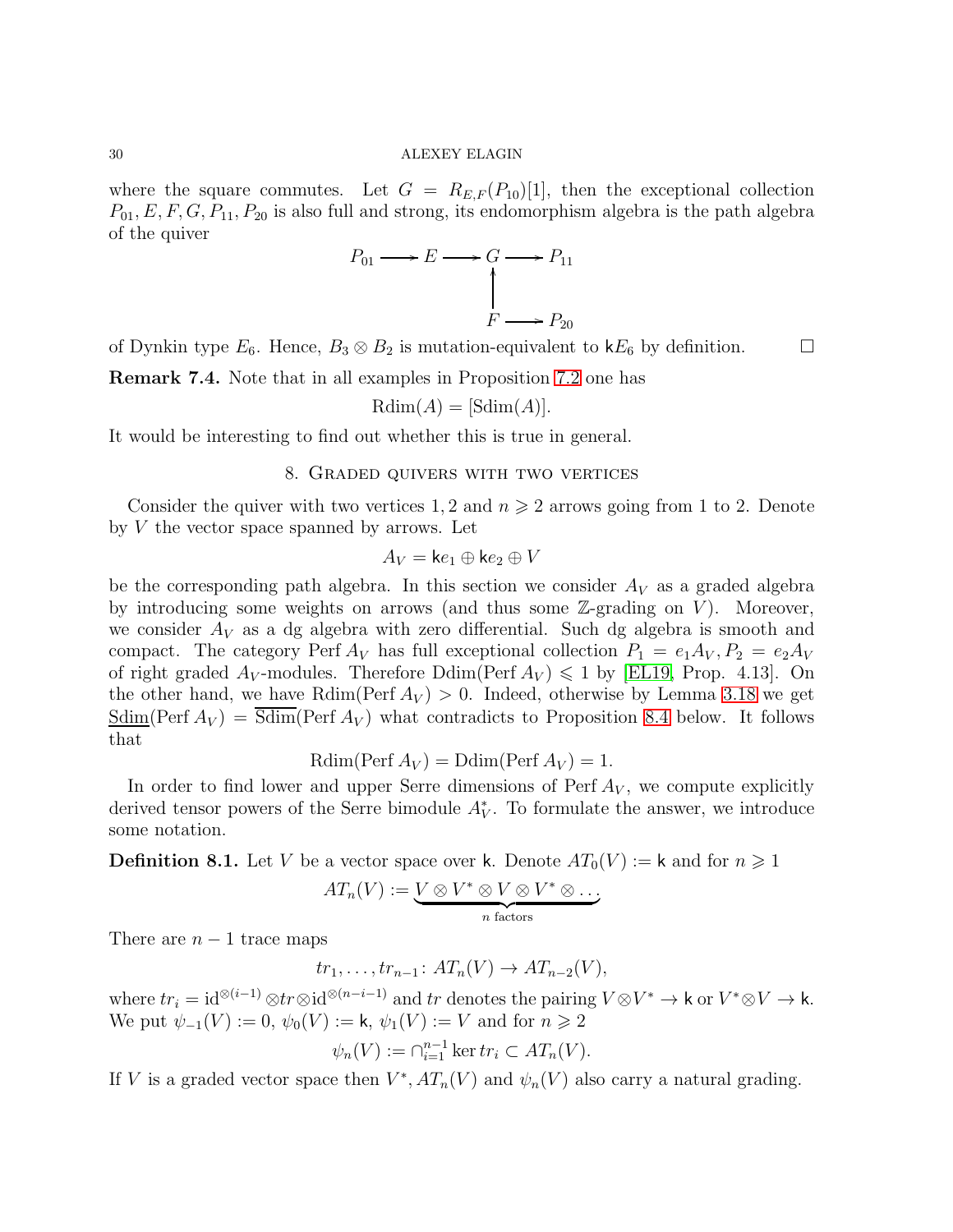We observe that a right graded  $A_V$ -module M is given by the following data: two graded vector spaces  $M_1, M_2$  and a homogeneous homomorphism of graded vector spaces  $M_1 \leftarrow M_2 \otimes V$ . We will denote such graded module by  $(M_1 \leftarrow M_2)$ . In particular, the indecomposable projective and injective right graded  $A_V$ -modules are

$$
P_1 = (\mathsf{k} \Leftarrow 0), \quad P_2 = (V \Leftarrow \mathsf{k}), \quad I_1 = (\mathsf{k} \Leftarrow V^*), \quad I_2 = (0 \Leftarrow \mathsf{k}).
$$

<span id="page-30-0"></span>**Lemma 8.2.** Suppose dim  $V \ge 2$ . Let  $A := A_V$ , then

 $(A_i)$  There are the following exact sequences of graded vector spaces for any  $i \geqslant 0$ :

$$
i = 2k - 1: \qquad 0 \to \psi_{2k}(V) \xrightarrow{\alpha_{2k-1}^V} \psi_{2k-1}(V) \otimes V^* \xrightarrow{\beta_{2k-1}^V} \psi_{2k-2}(V) \to 0,
$$
  

$$
i = 2k: \qquad 0 \to \psi_{2k+1}(V) \xrightarrow{\alpha_{2k}^V} \psi_{2k}(V) \otimes V \xrightarrow{\beta_{2k}^V} \psi_{2k-1}(V) \to 0.
$$

 $(B_i)$  There are the following exact sequences of graded A-modules for any  $i \geqslant 0$ :

 $i = 2k - 1: 0 \rightarrow (\psi_{2k}(V^*) \Leftrightarrow 0) \rightarrow (\psi_{2k-1}(V^*) \otimes V \Leftrightarrow \psi_{2k-1}(V^*)) \rightarrow (\psi_{2k-2}(V^*) \Leftrightarrow \psi_{2k-1}(V^*)) \rightarrow 0,$  $i = 2k$  :  $0 \rightarrow (\psi_{2k+1}(V) \Leftarrow 0) \rightarrow (\psi_{2k}(V) \otimes V \Leftarrow \psi_{2k}(V)) \rightarrow (\psi_{2k-1}(V) \Leftarrow \psi_{2k}(V)) \rightarrow 0.$ 

 $(C_i)$  For any  $i \geq 0$  there exist the following isomorphisms in Perf A:

$$
i = 2k - 1: \qquad P_1 \otimes_A^L (A^*)^{\otimes_A^L k} \cong (\psi_{2k-2}(V^*) \Leftrightarrow \psi_{2k-1}(V^*))[k-1];
$$
  
\n
$$
i = 2k: \qquad P_2 \otimes_A^L (A^*)^{\otimes_A^L (k+1)} \cong (\psi_{2k-1}(V) \Leftrightarrow \psi_{2k}(V))[k],
$$

where the structure maps in the right-hand sides are  $\beta_{2k}^{V^*}$ .  $\frac{V^*}{2k-1}$  and  $\beta_{2k}^V$ .

*Proof.* The maps  $\alpha_i^V$  and  $\beta_i^V$  are defined as follows. For  $i = 2k$ , consider the composite map

$$
\psi_{2k}(V) \otimes V \to AT_{2k+1}(V) \xrightarrow{tr_{2k}} AT_{2k-1}(V),
$$

its image lies in  $\psi_{2k-1}(V)$ . By the definition, the kernel of the above composite map is  $\psi_{2k+1}(V)$ . Hence sequences in  $(A_i)$  are defined and are left exact by the definition, similarly for odd *i*. The statement is that  $\beta_i^V$  is surjective.

Homomorphisms of modules in  $(B_{2k})$  are given by the commutative diagram

$$
\psi_{2k+1}(V) \longleftarrow 0 \otimes V
$$
\n
$$
\begin{array}{ccc}\n\downarrow \alpha_{2k}^V & & \\
\downarrow \alpha_{2k}^V & & \\
\downarrow \beta_{2k}^V & & \\
\downarrow \beta_{2k}^V & & \\
\downarrow \beta_{2k-1}^V(V) \longleftarrow \beta_{2k}^V & & \\
\end{array}
$$
\n
$$
\psi_{2k-1}(V) \longleftarrow \beta_{2k}^V \longrightarrow \psi_{2k}(V) \otimes V,
$$

and similarly for  $(B_{2k-1})$ . Therefore  $(A_i)$  is equivalent to  $(B_i)$  for any i.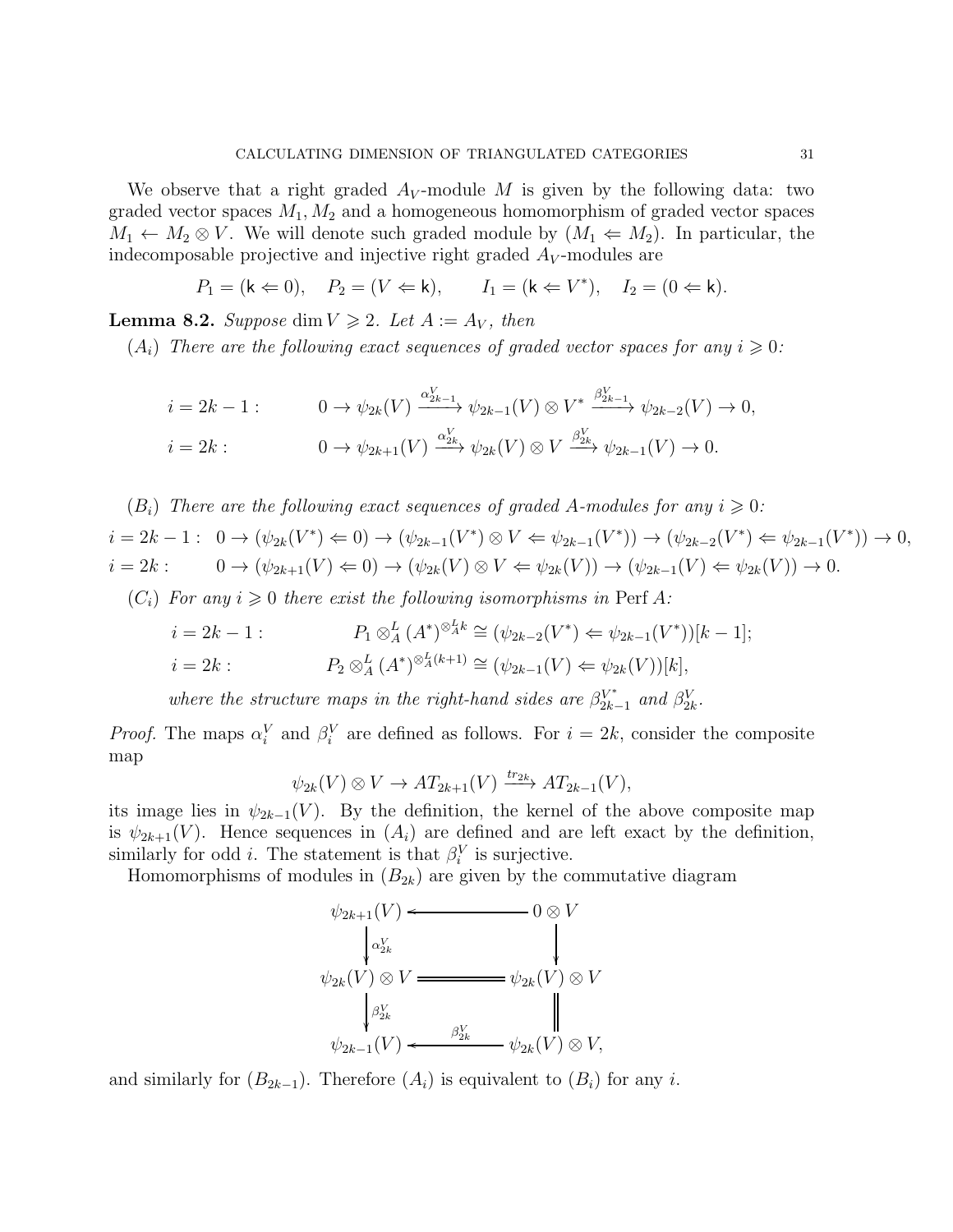We will prove  $A_i$ ,  $B_i$  and  $C_i$  simultaneously by induction in i. First, we note that  $(A_0)$ and  $(A_1)$  are clearly true. As  $P_i$  is a projective A-module,  $P_i \otimes_A^L A^* = P_i \otimes_A A^* = e_i A^* \cong I_i$ by [\(3.1\)](#page-13-1). Therefore  $P_1 \otimes_A^L A^* \cong (\mathsf{k} \Leftarrow V^*)$  and  $P_2 \otimes_A^L A^* \cong (0 \Leftarrow \mathsf{k})$ , that is,  $(C_0)$  and  $(C_1)$ hold.

Now, for any  $i \geq 1$ , we prove that  $(B_i) + (C_i) \Rightarrow (A_{i+1}) + (C_{i+2})$ . It will follow that all  $(A_i), (B_i)$  and  $(C_i)$  are true.

Assume i is even,  $i = 2k$ . The case of odd i can be done similarly. By  $(C_{2k})$ , we have an isomorphism

$$
P_2 \otimes_A^L (A^*)^{\otimes_A^L (k+1)} \cong (\psi_{2k-1}(V) \Leftarrow \psi_{2k}(V))[k].
$$

By  $(B_{2k})$ , the module  $(\psi_{2k-1}(V) \leftarrow \psi_{2k}(V))$  is quasi-isomorphic to the cone of the morphism

$$
(\psi_{2k+1}(V) \Leftarrow 0) \to (\psi_{2k}(V) \otimes V \Leftarrow \psi_{2k}(V)).
$$

This morphism is nothing but

$$
\psi_{2k+1}(V)\otimes P_1\to \psi_{2k}(V)\otimes P_2,
$$

both terms are projective A-modules. Tensoring by  $A^*$ , we get

$$
(\psi_{2k-1}(V) \Leftarrow \psi_{2k}(V)) \otimes_A^L A^* \cong Cone(\psi_{2k+1}(V) \otimes P_1 \to \psi_{2k}(V) \otimes P_2) \otimes_A A^* \cong
$$

 $\cong Cone(\psi_{2k+1}(V) \otimes I_1 \to \psi_{2k}(V) \otimes I_2) \cong Cone(\psi_{2k+1}(V) \otimes (k \Leftarrow V^*) \xrightarrow{f} \psi_{2k}(V) \otimes (0 \Leftarrow k)).$ 

Since A has global dimension one, one has a quasi-isomorphism

 $Cone(f) \cong (\ker f)[1] \oplus \operatorname{coker} f.$ 

The map f is given by  $(0 \leftarrow \beta_{2k+1}^V)$ , hence

$$
\ker f \cong (\psi_{2k+1}(V) \Leftarrow \psi_{2k+2}(V))
$$

and

$$
\operatorname{coker} f = (0 \Leftarrow \operatorname{coker} \beta_{2k+1}^V).
$$

Recall that the functor  $-\otimes^L_A A^*$  on Perf A is a Serre functor, in particular, it is an equivalence. It follows that  $Cone(f)$  is indecomposable in Perf A, and since ker  $f \neq 0$ (here we use that  $\dim(V) \geq 2$ ), we get coker  $f = 0$ . It follows now that  $\beta_{2k+1}^V$  is surjective,  $(A_{2k+1})$  is proven. Finally,

$$
P_2 \otimes_A^L (A^*)^{\otimes_A^L (k+2)} \cong (\psi_{2k-1}(V) \Leftrightarrow \psi_{2k}(V)) \otimes_A^L A^*[k] \cong
$$
  

$$
\cong Cone(f)[k] \cong (\ker f)[k+1] \cong (\psi_{2k+1}(V) \Leftrightarrow \psi_{2k+2}(V))[k+1],
$$

and  $(C_{2k+2})$  is proved.

<span id="page-31-0"></span>**Lemma 8.3.** Suppose V is a graded vector space and  $\dim V \geq 2$ . Then for any  $k \geq 1$ one has (see Definition [3.13\)](#page-13-2)

$$
\sup \psi_{2k-1}(V) = kw(V) + \inf V, \quad \inf \psi_{2k-1}(V) = -kw(V) + \sup V
$$

and

$$
\sup \psi_{2k}(V) = kw(V), \quad \inf \psi_{2k}(V) = -kw(V).
$$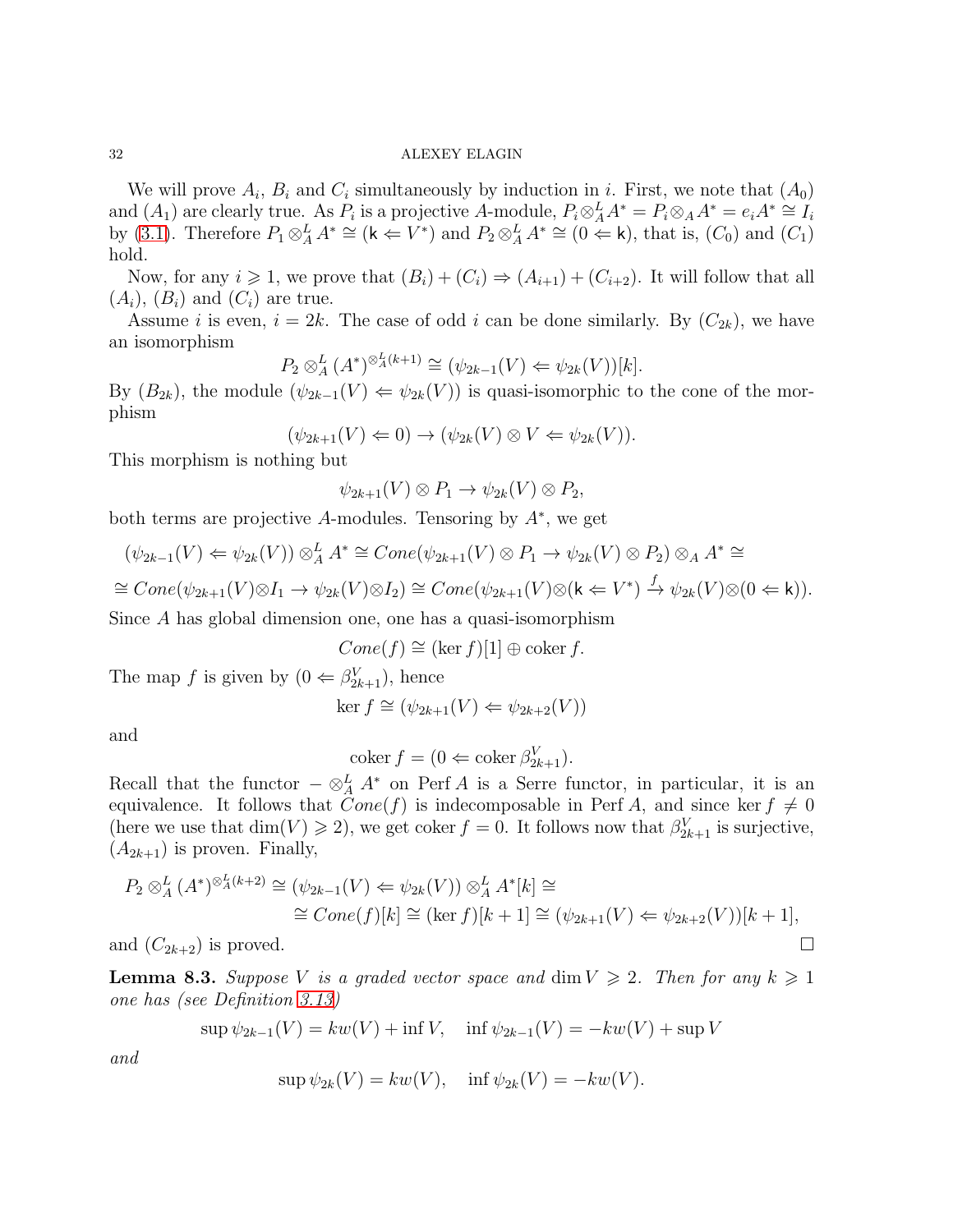*Proof.* Denote  $s := \sup V, i := \inf V$ . Then

$$
\sup A T_{2k-1}(V) = k \sup V + (k-1) \sup V^* = ks - (k-1)i = kw(V) + i,
$$
  
if  $A T_{2k-1}(V) = k$  inf  $V + (k-1)$  inf  $V^* = ki - (k-1)s = -kw(V) + s$ ,  

$$
\sup A T_{2k}(V) = k \sup V + k \sup V^* = ks - ki = kw(V),
$$
  
if  $A T_{2k}(V) = k$  inf  $V + k$  inf  $V^* = ki - ks = -kw(V)$ .

To prove that we have the same bounds for  $\psi_i(V) \subset AT_i(V)$ , we demonstrate that  $\psi_i(V)$ contains elements of the maximal and the minimal possible degree in  $AT_i(V)$ . Choose a basis  $e_1, \ldots, e_n$  in V compatible with the grading such that  $\deg e_1 = s, \deg e_n = i$ . Let  $e^1, \ldots, e^n \in V^*$  denote the dual basis, we have  $\deg e^1 = -s, \deg e^n = -i$ . Let

$$
x = e_1 \otimes e^n \otimes e_1 \otimes e^n \otimes \ldots \otimes e^n, y = e_n \otimes e^1 \otimes e_n \otimes e^1 \otimes \ldots \otimes e^1,
$$

then  $x, y \in \psi_{2k}(V)$  and  $\deg x = ks - ki = kw(V)$ ,  $\deg y = ki - ks = -kw(V)$ . Similarly for  $\psi_{2k-1}$ .

<span id="page-32-0"></span>**Proposition 8.4.** Let V be a graded vector space with dim  $V \ge 2$  and  $w(V) = w$  (see Definition [3.13\)](#page-13-2). Then for the corresponding graded algebra  $A_V$  (with zero differential) one has

$$
\underline{\text{Sdim}}(\text{Perf } A_V) = 1 - w, \qquad \overline{\text{Sdim}}(\text{Perf } A_V) = 1 + w.
$$

*Proof.* By [\[EL19,](#page-38-0) Prop. 5.5], we have

<span id="page-32-1"></span>(8.1) 
$$
\underline{\text{Sdim}} \operatorname{Perf} A_V = \lim_{m} \frac{-\sup(A_V^*)^{\otimes_{A_V}^L m}}{m}, \quad \overline{\text{Sdim}} \operatorname{Perf} A_V = \lim_{m} \frac{-\inf(A_V^*)^{\otimes_{A_V}^L m}}{m}.
$$

By Lemma [8.2,](#page-30-0) we have isomorphisms in Perf  $A_V$ :

$$
(A_V^*)^{\otimes_{A_V}^L m} \cong \left(P_1 \otimes_{A_V}^L (A_V^*)^{\otimes_{A_V}^L m}\right) \oplus \left(P_2 \otimes_{A_V}^L (A_V^*)^{\otimes_{A_V}^L m}\right) \cong
$$
  

$$
\cong ((\psi_{2m-2}(V^*) \Leftrightarrow \psi_{2m-1}(V^*)) \oplus (\psi_{2m-3}(V) \Leftrightarrow \psi_{2m-2}(V)))[m-1].
$$

It follows from Lemma [8.3](#page-31-0) that

$$
\sup((A_V^*)^{\otimes_{A_V}^L m}) = \max((m-1)w, (m-1)w - \inf V, (m-1)w + \inf V) + 1 - m =
$$
  
= (m-1)w + |\inf V| + 1 - m

and

$$
\inf((A_V^*)^{\otimes_{A_V}^L m}) = \min(-(m-1)w, -(m-1)w - \sup V, -(m-1)w + \sup V) + 1 - m = - (m-1)w - |\sup V| + 1 - m.
$$

Now using  $(8.1)$  we get the statement.

**Remark 8.5.** Let  $\mathcal{T} = \langle E_1, E_2 \rangle$  be a dg enhanced triangulated category, generated by an exceptional pair. Then  $\mathcal{T} \cong \text{Perf } A_V$  where  $V = \text{Hom}^{\bullet}(E_1, E_2)$ . Indeed, by general theory,  $\mathcal T$  is equivalent to Perf  $\mathcal A$  where  $\mathcal A = R \operatorname{End}(E_1 \oplus E_2)$  is the dg endomorphism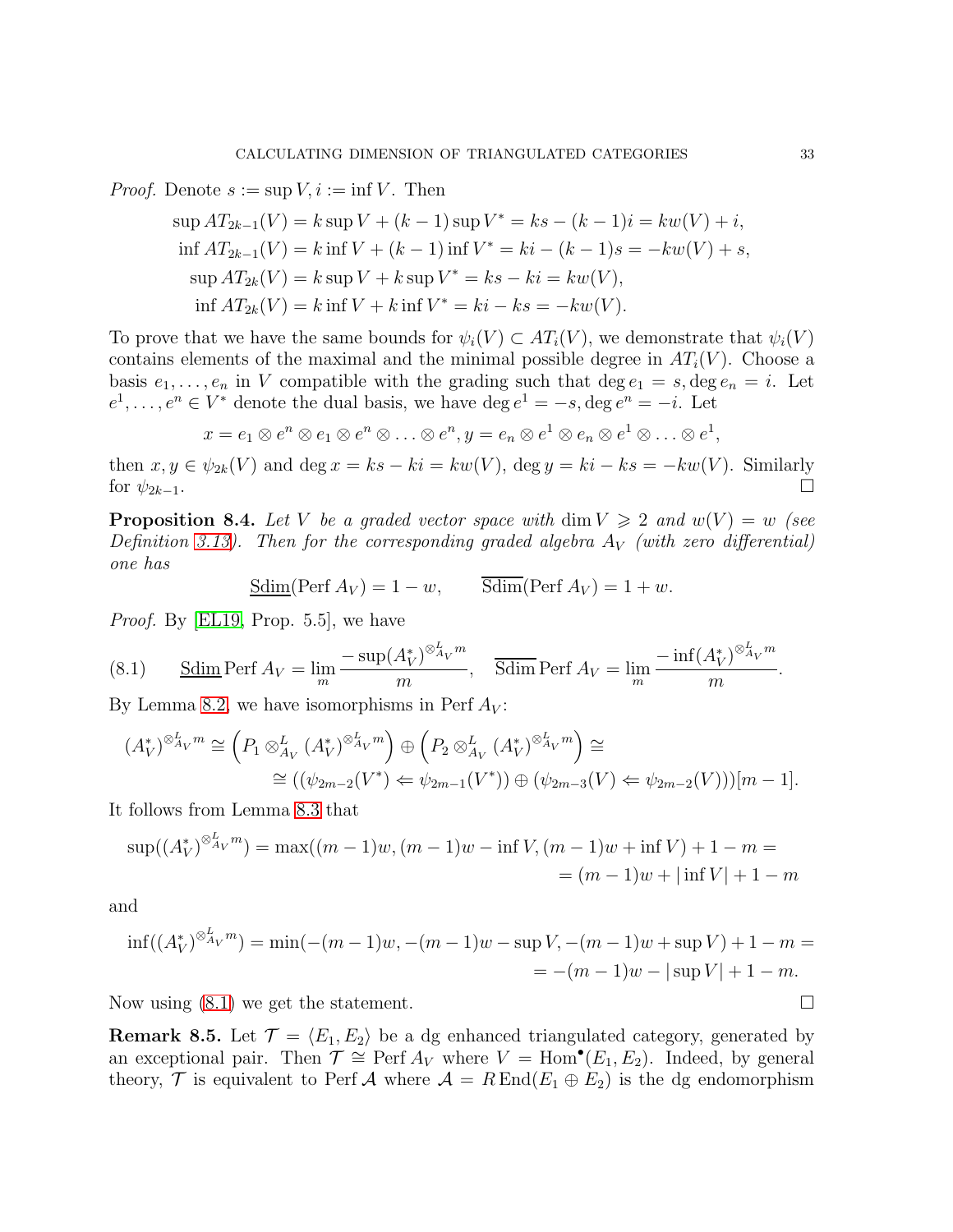<span id="page-33-0"></span>algebra. Clearly, A is formal: there exists a quasi-isomorphism  $A_V \cong H^{\bullet}(\mathcal{A}) \to \mathcal{A}$ . Hence Perf  $\mathcal{A} \cong$  Perf  $A_V$ .

## 9. Some other examples

In this last section we consider some (to be precise, three) examples of path algebras with relations and compute their Rouquier, diagonal and Serre dimension.

We denote by  $[...P \to Q \to R \to S...]$  the corresponding complex with Q placed in degree 0.

<span id="page-33-1"></span>Example 9.1. Consider the quiver

$$
0 \bullet \xrightarrow{\begin{array}{c} x \\ \hline \hline \end{array}} \bullet 1 \xrightarrow{\begin{array}{c} y \\ \hline \end{array}} \bullet 2 \ .
$$

Denote the path algebra with relation  $yx = 0$  by A.

Clearly gldim $(A) = 2$ .

Projective and injective modules over A are



and

(where arrows denote identity maps and missing arrows act by zero).

We have  $\text{Ddim}(A) \leq 1$  by Proposition [3.11](#page-12-4) since  $R(A)^2 = 0$ . On the other hand, assume  $\text{Rdim}(A) = 0$ . Then  $\underline{\text{Sdim}}(A) = \overline{\text{Sdim}}(A)$  by Lemma [3.18](#page-15-1) what is false, see below. Therefore

$$
Rdim(A) = Ddim(A) = 1.
$$

Let M be the module

$$
(k \begin{matrix} & & 0 & \\ & & & k \end{matrix}) \, .
$$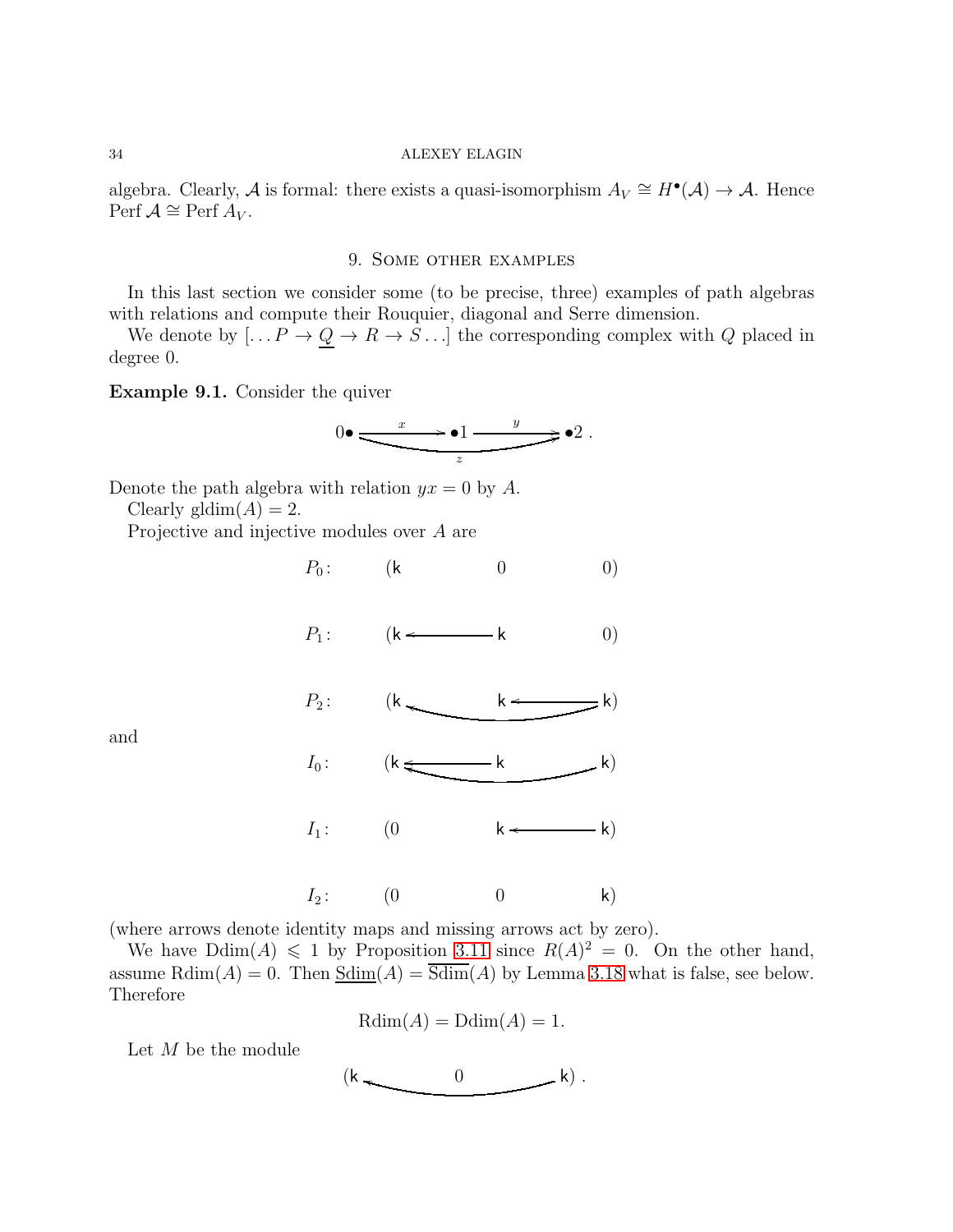Its projective resolution and injective resolutions are

<span id="page-34-0"></span> $[P_0 \to P_1 \to P_2]$  and  $[I_0 \to I_1 \to I_2]$ .

Hence by [\(3.1\)](#page-13-1)

(9.1) 
$$
S(M) \cong [I_0 \to I_1 \to \underline{I_2}] \cong M[2].
$$

It follows that  $\overline{\text{Sdim}}(A) \geq 2$ . Since  $\overline{\text{Sdim}}(A) \leq \text{gldim}(A) = 2$  (Proposition [3.14\)](#page-14-3), we get

$$
\overline{\text{Sdim}}(A) = 2.
$$

Now we prove that

$$
\underline{\text{Sdim}}(A) = 1/2.
$$

For this we perform some direct calculation which comprise two following lemmas.

<span id="page-34-1"></span>**Lemma 9.2.** We have for any  $k \geq 1$  and  $i \leq 2k - 1$ 

- (1)  $H_i(S^{k+1}(P_0)) \cong H_i(S^k(S_1));$
- $(2)$   $H_i(S^{k+1}(S_1)) \cong H_{i-1}(S^k(P_0));$
- (3)  $H_i(S^{k+1}(P_2)) \cong H_{i-1}(S^k(P_0)).$

Proof. 1) One has an exact sequence of A-modules

$$
0 \to M \to I_0 \to S_1 \to 0
$$

and thus a distinguished triangle  $S^k(M) \to S^k(I_0) \to S^k(S_1) \to S^k(M)[1]$  for any  $k \geq 1$ . Since  $S(P_0) \cong I_0$  and [\(9.1\)](#page-34-0) this triangle is isomorphic to

$$
M[2k] \to S^{k+1}(P_0) \to S^k(S_1) \to M[2k+1].
$$

The associated exact sequence in homology yields the statement.

2) The module S<sub>1</sub> has projective resolution  $[P_0 \to P_1]$ , hence  $S(S_1) \cong [I_0 \to I_1]$ . The latter complex is quasi-isomorphic to the total complex  $\text{Tot } B$  of the bicomplex

$$
B = P_0 \longrightarrow P_1 \longrightarrow P_2
$$
\n
$$
\uparrow
$$
\n
$$
P_0 \longrightarrow P_1 \longrightarrow P_2
$$
\n
$$
\uparrow
$$
\n
$$
P_0,
$$
\n
$$
P_0,
$$

where the underlined term has degree  $(0, 0)$ . Let  $\widetilde{B} \subset B$  be the subbicomplex of terms  $B^{ij}$ with  $j \geq 0$ . Let  $\widetilde{M} := \text{Tot }\widetilde{B}$ . Recall that  $M \cong [P_0 \to P_1 \to \underline{P_2}]$ . One has a distinguished triangle

$$
M[1] \to M \to M \to M[2].
$$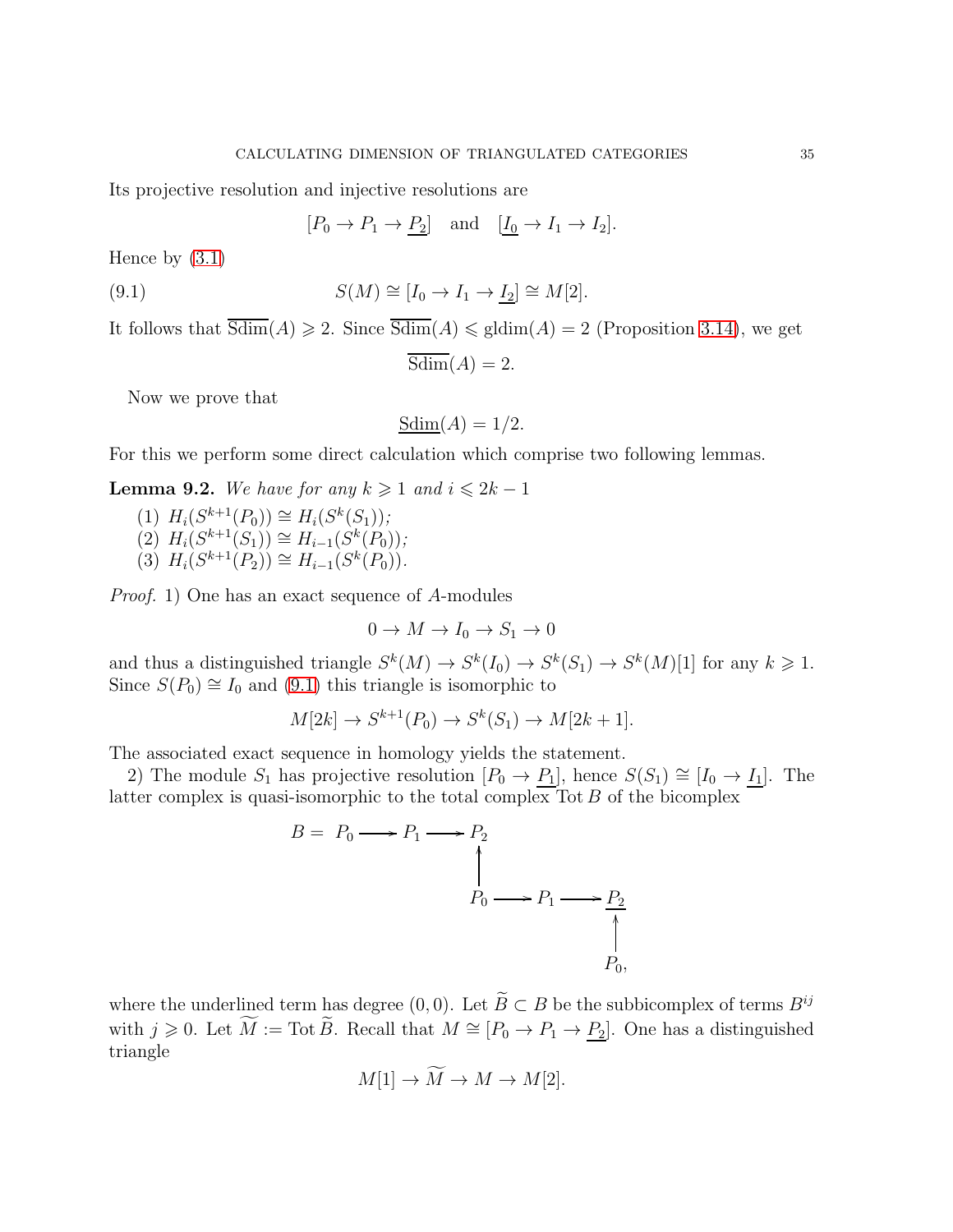Since  $\text{Ext}^2(M,M) = \mathsf{k}$ , it follows that  $S(\widetilde{M}) \cong \widetilde{M}[2]$ . Also note that one has distinguished triangles  $M \to \text{Tot } B \to P_0[1] \to M[1]$  and thus  $S^k(M) \to S^k(\text{Tot } B) \to S^k(P_0)[1] \to$  $S<sup>k</sup>(M)[1]$ . By the above, the latter triangle is isomorphic to

$$
\widetilde{M}[2k] \to S^{k+1}(S_1) \to S^k(P_0)[1] \to \widetilde{M}[2k+1].
$$

The statement now follows from looking at the associated exact sequence in homology (note that  $H_i(M) = 0$  for  $i < 0$ ).

3) The proof is similar to 1). We use the exact sequence of A-modules

$$
0 \to P_0 \to M \to I_2 \to 0
$$

and the isomorphism  $S(P_2) \cong I_2$ .

<span id="page-35-5"></span>Lemma 9.3. We have

<span id="page-35-2"></span><span id="page-35-1"></span><span id="page-35-0"></span>(9.2) 
$$
H_{k-1}(S^{2k}(P_0)) = I_2
$$
,  $H_i(S^{2k}(P_0)) = 0$  for any  $k \ge 1, i < k - 1$ ;  
\n(9.3)  $H_k(S^{2k+1}(P_0)) = I_0$ ,  $H_i(S^{2k+1}(P_0)) = 0$  for any  $k \ge 0, i < k$ ;  
\n(9.4)  $S^{2k}(P_1) = P_1[k]$ ,  $S^{2k+1}(P_1) = I_1[k]$  for any  $k \ge 0$ ;  
\n(9.5)  $H_k(S^{2k}(P_2)) = I_0$ ,  $H_i(S^{2k}(P_2)) = 0$  for any  $k \ge 1, i < k$ ;  
\n(9.6)  $H_k(S^{2k+1}(P_2)) = I_2$ ,  $H_i(S^{2k+1}(P_2)) = 0$  for any  $k \ge 0, i < k$ .

<span id="page-35-4"></span><span id="page-35-3"></span>*Proof.* We prove [\(9.2\)](#page-35-0) by induction in k. Let  $k = 1$  then  $H_i(S^2(P_0)) = H_i(S(S_1))$  for any  $i \leq 1$  by Lemma [9.2.](#page-34-1) We have  $S(S_1) = S([P_0 \to P_1]) = [I_0 \to I_1]$ . In particular,  $H_i(S(S_1)) = 0$  for  $i < 0$  and  $H_0(S(S_1)) = \text{coker}(I_0 \to I_1) \cong I_2$ . Now suppose  $k \geq 2$  and  $i \leq k - 1$ . We have

$$
H_i(S^{2k}(P_0)) = H_i(S^{(2k-1)+1}(P_0))
$$
  
=  $H_i(S^{2k-1}(S_1))$  by Lemma 9.2(1) since  $i \le 2(2k-1) - 1$   
=  $H_i(S^{(2k-2)+1}(S_1))$   
=  $H_{i-1}(S^{2(k-1)}(P_0))$  by Lemma 9.2(2) since  $i \le 2(2k-2) - 1$   
=  $\begin{cases} I_2 \text{ for } i = k - 1, \\ 0 \text{ for } i < k - 1. \end{cases}$ 

The proof of [\(9.3\)](#page-35-1) is similar.

For the proof of [\(9.4\)](#page-35-2) it suffices to note that  $I_1 \cong [P_0 \to P_2]$ ,  $S(I_1) \cong [I_0 \to I_2]$  and  $P_0 \cong [I_0 \to I_2].$ 

Statements [\(9.5\)](#page-35-3) and [\(9.6\)](#page-35-4) follow from [\(9.3\)](#page-35-1), [\(9.2\)](#page-35-0) and Lemma [9.2\(](#page-34-1)3).

Lemma [9.3](#page-35-5) implies that for any  $k \geq 0$  one has isomorphisms of right A-modules

$$
H^{-k}((A^*)^{\otimes_A^L(2k+1)}) \cong A^*, \quad H^i((A^*)^{\otimes_A^L(2k+1)}) = 0 \quad \text{for} \quad i > -k.
$$

It follows that  $\sup((A^*)^{\otimes_A^L(2k+1)}) = -k$  and thus  $\underline{\text{Sdim}}(A) = 1/2$  by [\(3.2\)](#page-14-0).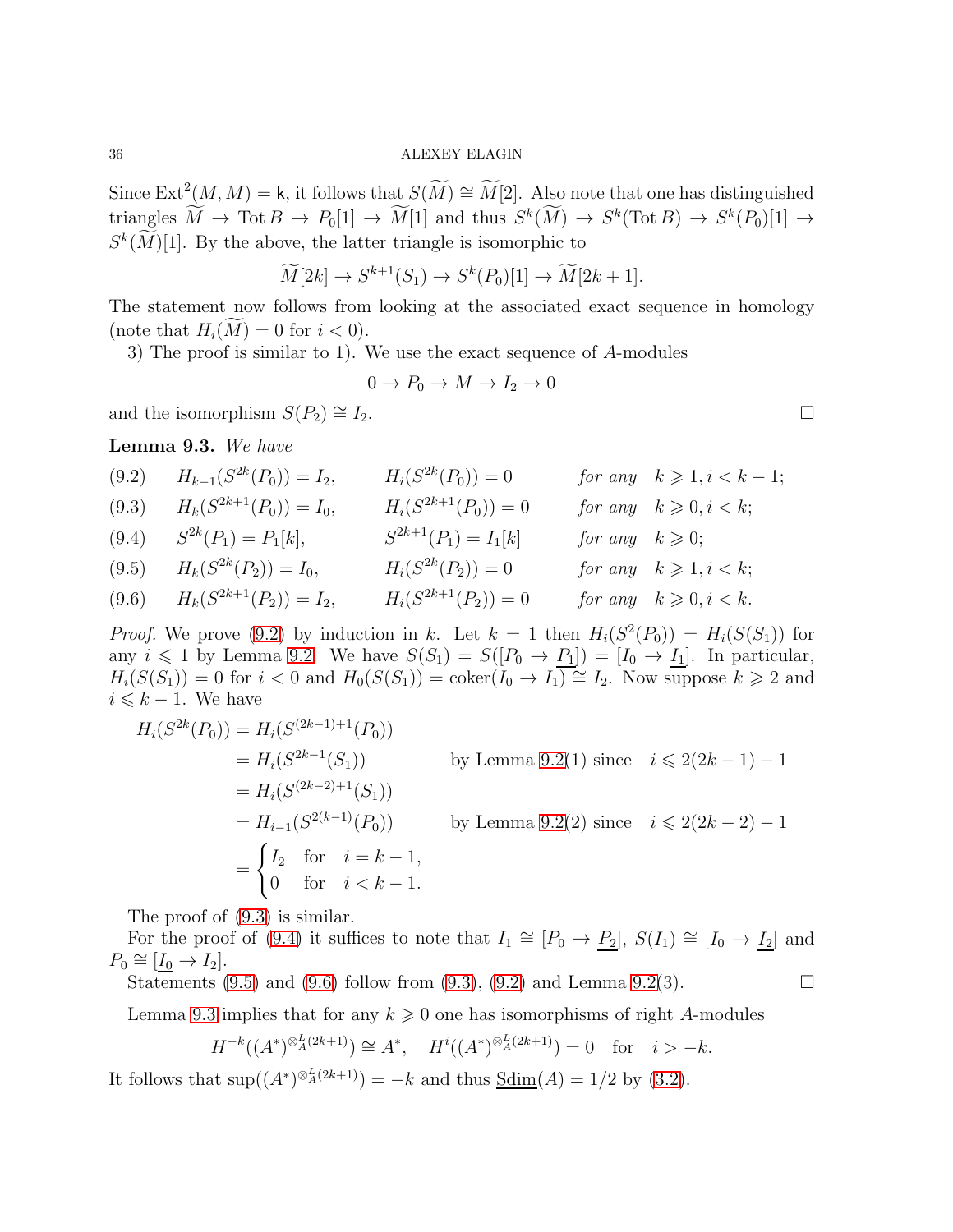<span id="page-36-0"></span>Example 9.4. Now consider the non-ordered quiver

$$
0 \bullet \xrightarrow{\phantom{0}\smash{x \phantom{1}} \phantom{0}} \bullet 1 \xrightarrow{\phantom{0}\smash{y \phantom{1}} \phantom{0}} \bullet 2
$$

with relations  $zy = xz = 0$ . Denote the quotient algebra by A. One has gldim $(A) = 3$ . Projective and injective modules over A are



 $I_1$ :  $(0 \qquad k \leftarrow k)$ 

$$
I_2: \qquad (k \qquad 0 \qquad k).
$$

We have

$$
S(P_0) \cong I_0 \cong P_2, \quad S(P_2) \cong I_2 \cong P_0.
$$

Projective resolution of  $S(P_1) = I_1$  is

$$
[P_1 \to P_2 \to P_0 \to \underline{P_2}].
$$

Hence,

$$
S^2(P_1) \cong S(I_1) \cong [I_1 \to P_0 \to P_2 \to \underline{P_0}].
$$

Further,

$$
S^3(P_1) \cong [I_1 \to P_0 \to P_2 \to P_0 \to P_2 \to P_0 \to \underline{P_2}].
$$

Iterating, we see that for any  $k \geq 1$ 

$$
S^{2k+1}(P_1) \cong [I_1 \to P_0 \to P_2 \to P_0 \to P_2 \to \dots \to P_0 \to P_2].
$$
  

$$
P_0 \text{ occurs } 3k \text{ times}
$$

In particular,  $H_{6k}(S^{2k+1}(P_1)), H_0(S^{2k+1}(P_1)) \neq 0$ . It follows that  $H_{6k}((A^*)^{\otimes_A^L 2k+1}), H_0((A^*)^{\otimes_A^L 2k+1}) \neq 0$ 

and thus

$$
\inf((A^*)^{\otimes_A^L 2k+1}) \leq -6k, \sup((A^*)^{\otimes_A^L 2k+1}) = 0.
$$

and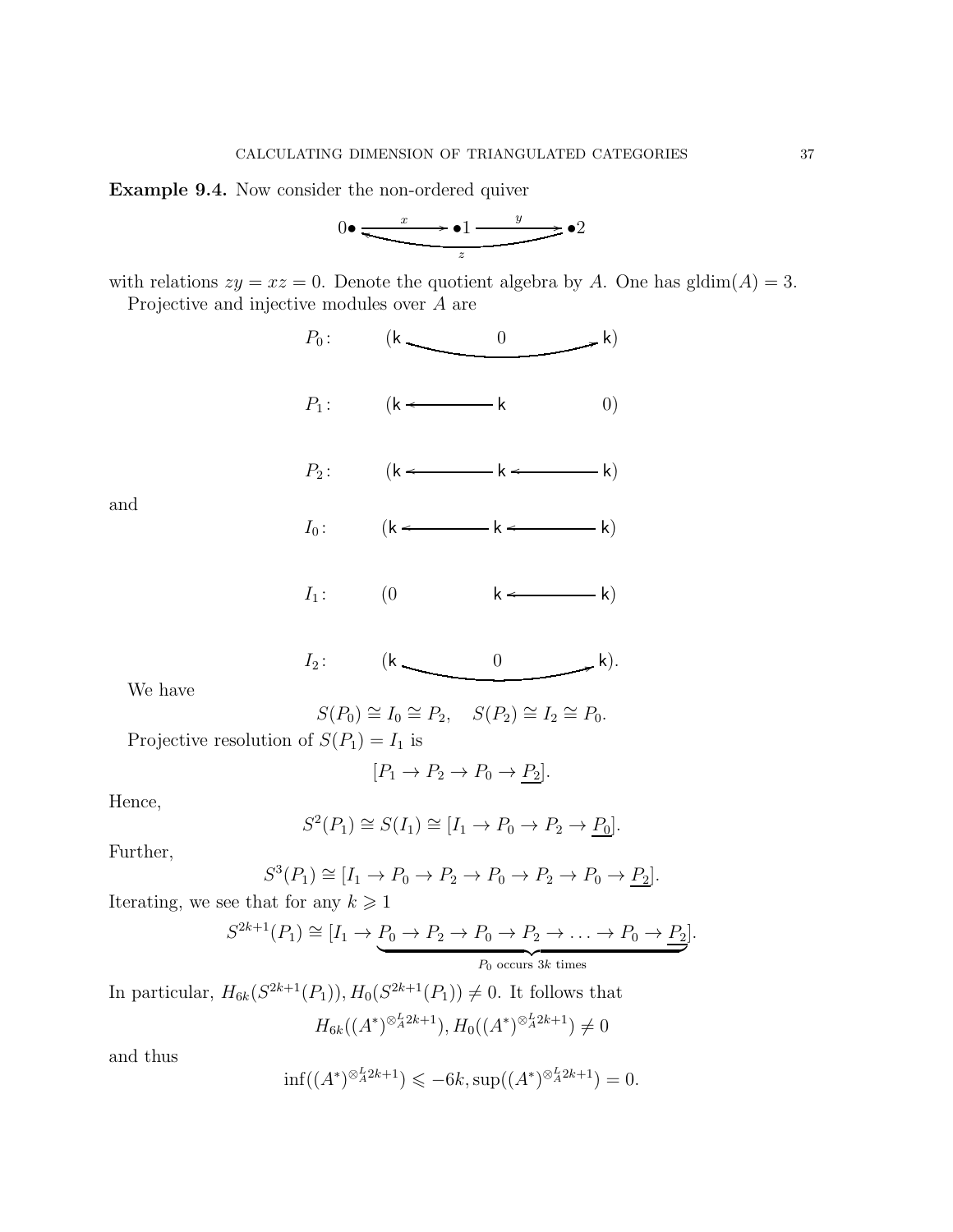It follows from [\(3.2\)](#page-14-0) that  $Sdim(A) \geq 3$  and  $Sdim(A) = 0$ . By Proposition [3.14](#page-14-3) we have  $Sdim(A) \leq \text{gldim } A = 3$ , and we get

$$
\underline{\text{Sdim}}(A) = 0, \overline{\text{Sdim}}(A) = 3.
$$

Note that we have a full exceptional collection in  $D<sup>b</sup>(mod-A)$ , which is not strong:

$$
D^{b}(\text{mod-}A) = (S_2, P_0, P_1).
$$

The category  $\langle P_0, P_1 \rangle$  is equivalent to the category  $D^b(\text{mod}-kA_2)$  because  $\text{Hom}^{\bullet}(P_0, P_1)$  =  $k[0]$ , where  $A_2$  denotes a certain Dynkin quiver. The latter category has Rouquier dimen-sion 0 by Proposition [4.3,](#page-16-1) as well as the category  $\langle S_2 \rangle$ . It follows that Rdim(A)  $\leq 1$ . Since Sdim  $A \neq$  Sdim A we deduce from Lemma [3.18](#page-15-1) that

$$
Rdim(A) = 1.
$$

By Proposition [3.10](#page-12-5) we have  $\text{Ddim}(A) \leq 2$ . We do not know whether  $\text{Ddim}(A) = 1$  or 2.

<span id="page-37-0"></span>**Example 9.5.** Let A be the Auslander algebra of the algebra  $k(t)$  of dual numbers. Algebra A is isomorphic to the path algebra of the quiver



with relation  $xy = 0$ . We have gldim(A) = 2. Calculations show that  $S(P_0) \cong I_0 \cong P_0$ and  $S(P_1) \cong I_1 \cong [P_1 \to P_0 \to P_0]$ . Consequently,

$$
S^{n}(P_1) \cong [P_1 \to \underbrace{P_0 \to P_0 \to \ldots \to P_0 \to P_0}_{2n}]
$$

and  $H_i(S^n(P_1)) \neq 0$  exactly for  $0 \leq i \leq 2n$ . Hence

$$
\inf((A^*)^{\otimes_A^L n}) = -2n, \sup((A^*)^{\otimes_A^L n}) = 0.
$$

It follows (see [\(3.2\)](#page-14-0)) that

$$
Sdim(A) = 0, \quad \overline{Sdim}(A) = 2.
$$

Modules  $S_0$ ,  $P_1$  form a full exceptional collection in Perf A (which is not strong). It follows from Proposition [3.10](#page-12-5) that  $Rdim(A) \leq \text{Ddim}(A) \leq 1$ . Since  $Sdim(A) \neq \overline{Sdim}(A)$ we have  $\text{Rdim}(A) \neq 0$  by Lemma [3.18.](#page-15-1) Consequently,

$$
Rdim(A) = Ddim(A) = 1.
$$